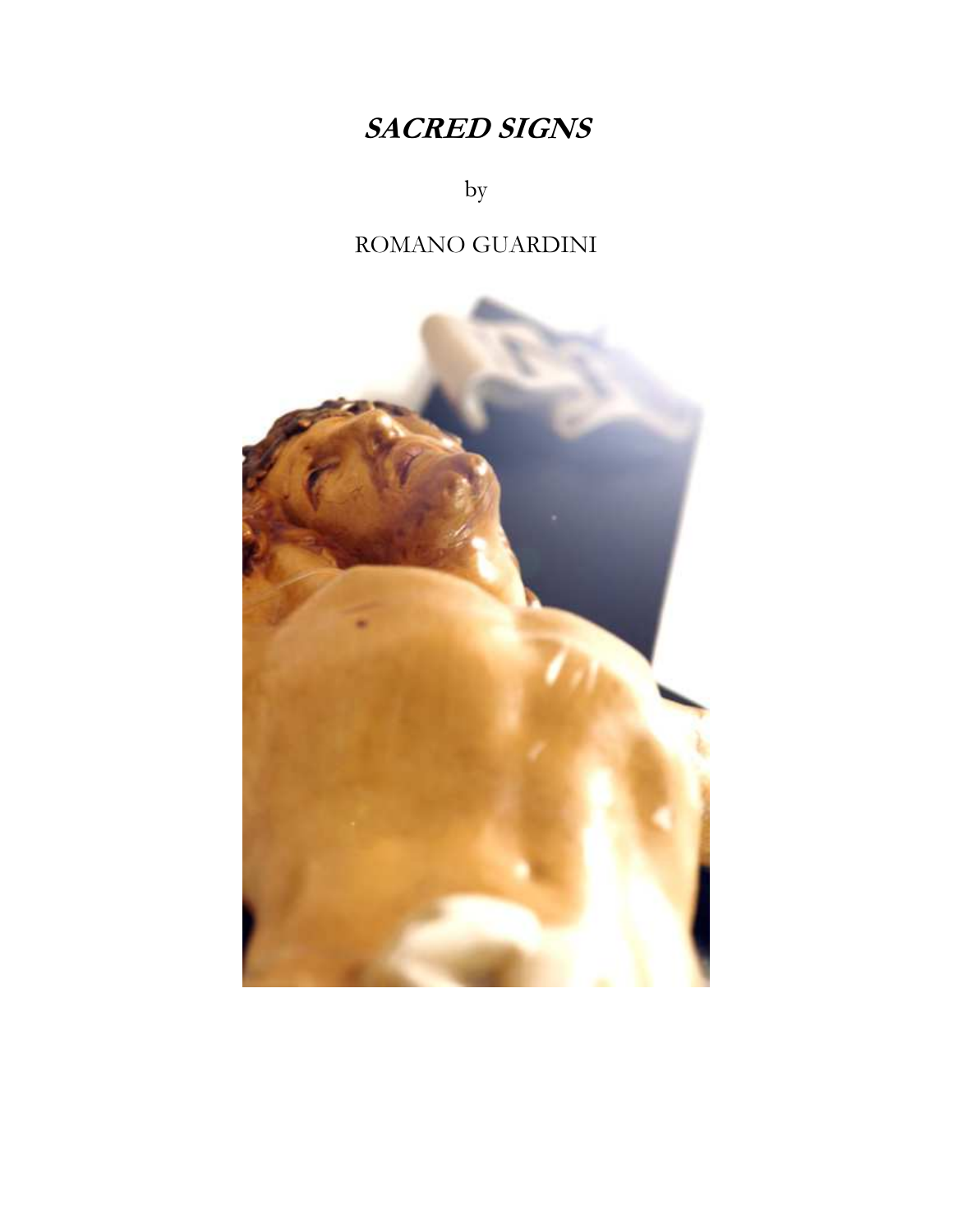Translated by Grace Branham

Drawings by Wm. V. Cladek

Copyright 1956 by PIO DECIMO PRESS St. Louis, Mo.

> IMPRIMATUR + JOSEPH E. RITTER Archbishop of St. Louis

November 14, 1955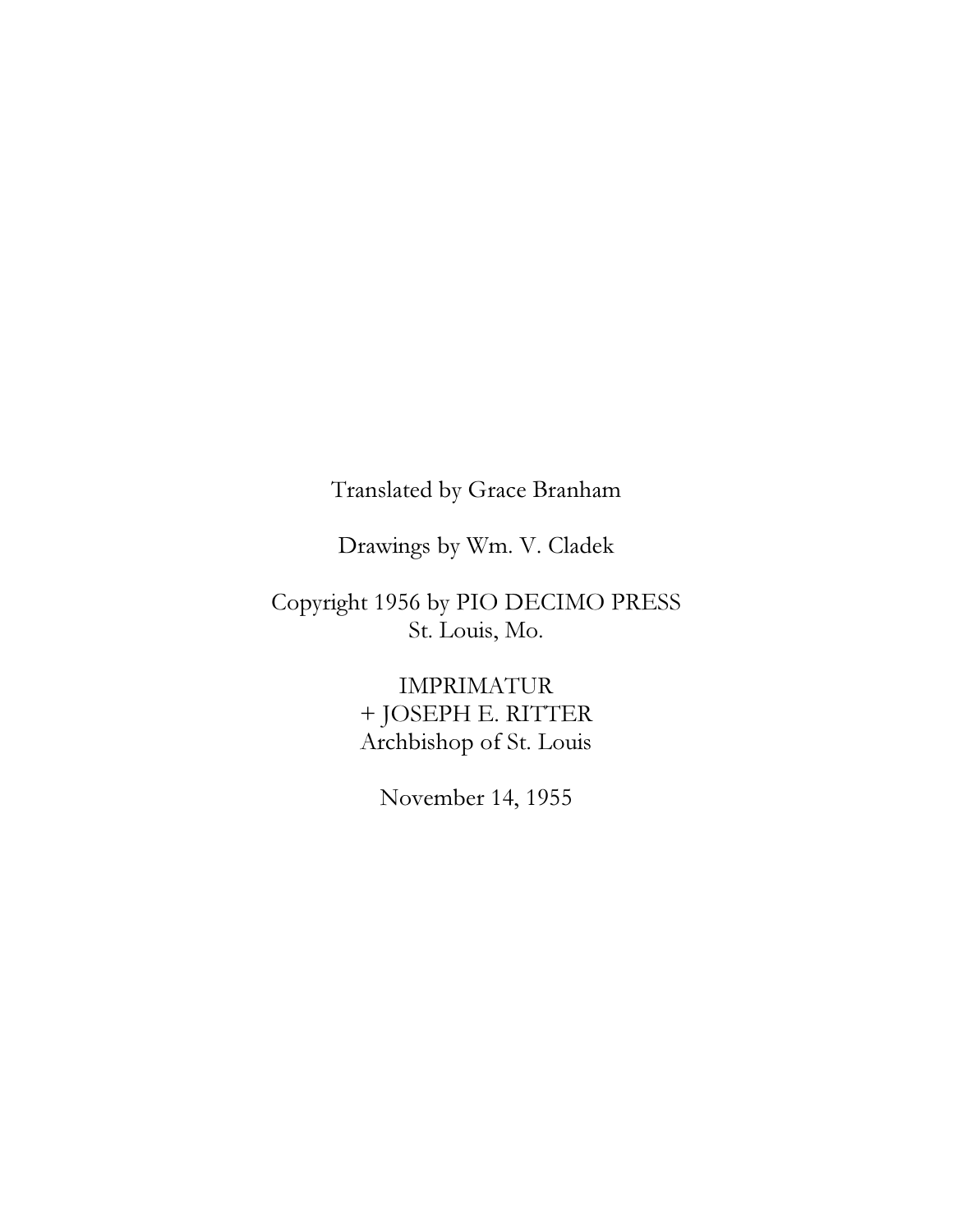#### **CONTENTS**

Translator's Preface Introduction The Sign of the Cross The Hands Kneeling Standing Walking Striking the Breast Steps Doors Candles Holy Water Fire Ashes Incense Light and Heat Bread and Wine Linen The Altar The Chalice The Paten Blessing Space Sanctified Bells Time Sanctified The Name of God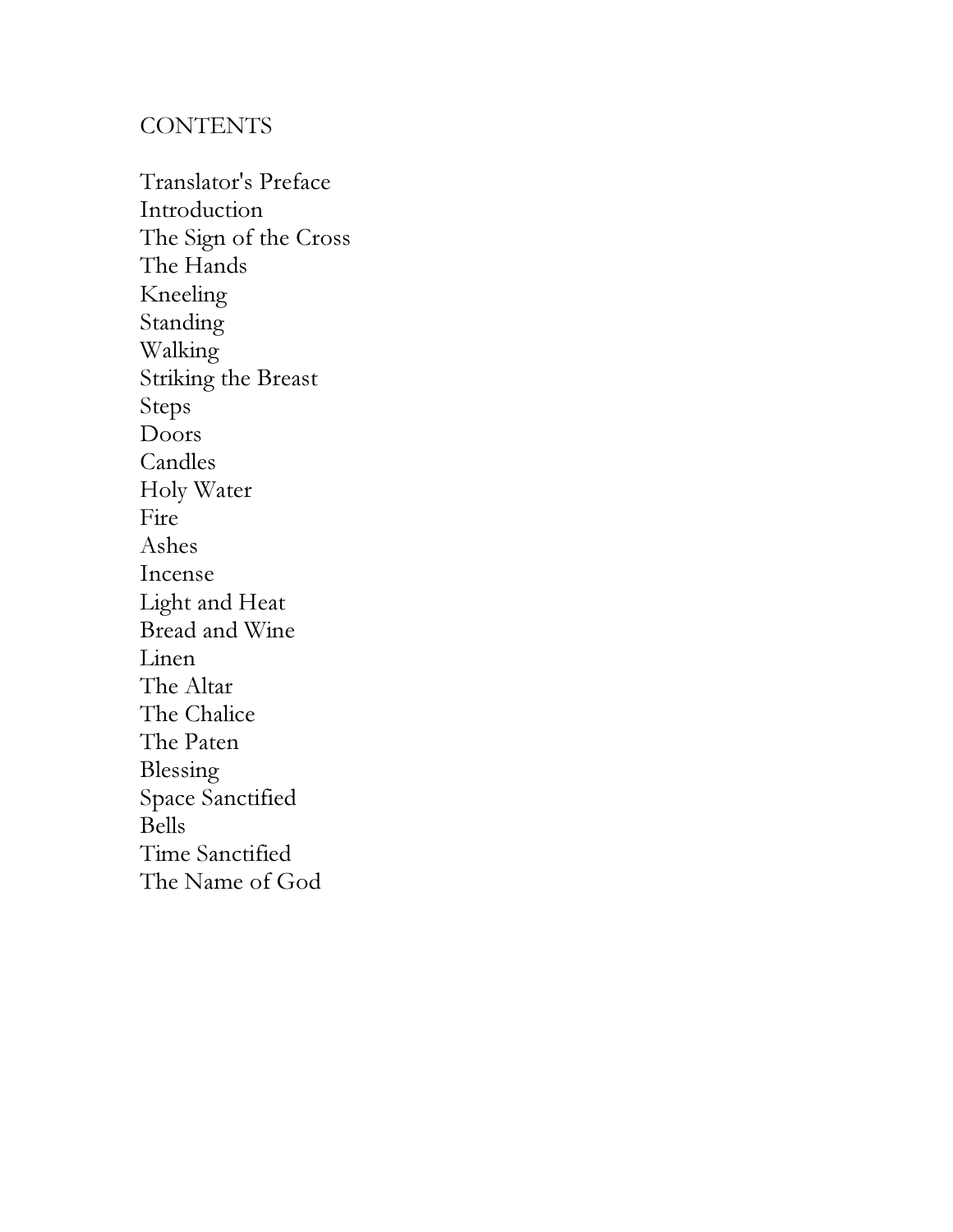#### TRANSLATOR'S PREFACE

THAT this unpretentious little book, written so long ago as the first world war, should still be thought worth retranslating and republishing is a tribute to its value as an introduction to the liturgical life. But that so elementary an introduction should be as much needed now as then, at least in America, is a tribute also to the slow advance of the liturgical movement, if that is to be the name given to the new life now quickening in the church. Never movement moved so slowly to remain a movement. Over forty years ago St. Pius X reopened the world of the liturgy, and with all his authority as Pope and man of God urged clergy and people to enter into their inheritance. The Pope has been canonized, but has he been obeyed?

In some places, magnificently. One may say that he has been obeyed wherever the liturgy was well understood. It was from the great Benedictine Monasteries, Solesmes, Beuron, Maria Laach, that the influence spread which has worked such wonders in France, Germany and Austria. We in America hardly yet know what the Pope desired. A priest, pressed by a friend, answered that it was hard enough on the people to have to worship in an unfamiliar language without forcing on them in addition an unfamiliar music. But the people, given a little encouragement, will sing the church music with all their heart. Last Easter the Baltimore Cathedral was filled with the massive voice of the congregation pouring out Creed and Gloria, and responding to the single voice of the priest; and while the mass went silently forward at the altar, the music of the seminary choir, freed from the double load of choir and congregation, reached the worshipping heart in all its intricate beauty. In this fulfilment of the Pope's so long deferred hope the joy and satisfaction (and relief) of clergy and people alike proved how right he was. But the new life, with its source and centre in the liturgy, goes out from there in every direction. It springs up in the work of an artist like Roualt, in the pastoral work of men like Parsch, and of those French priests who are carrying the word to every soul in their geographical parishes, or laboring side by side with the workers in factory and mine, in the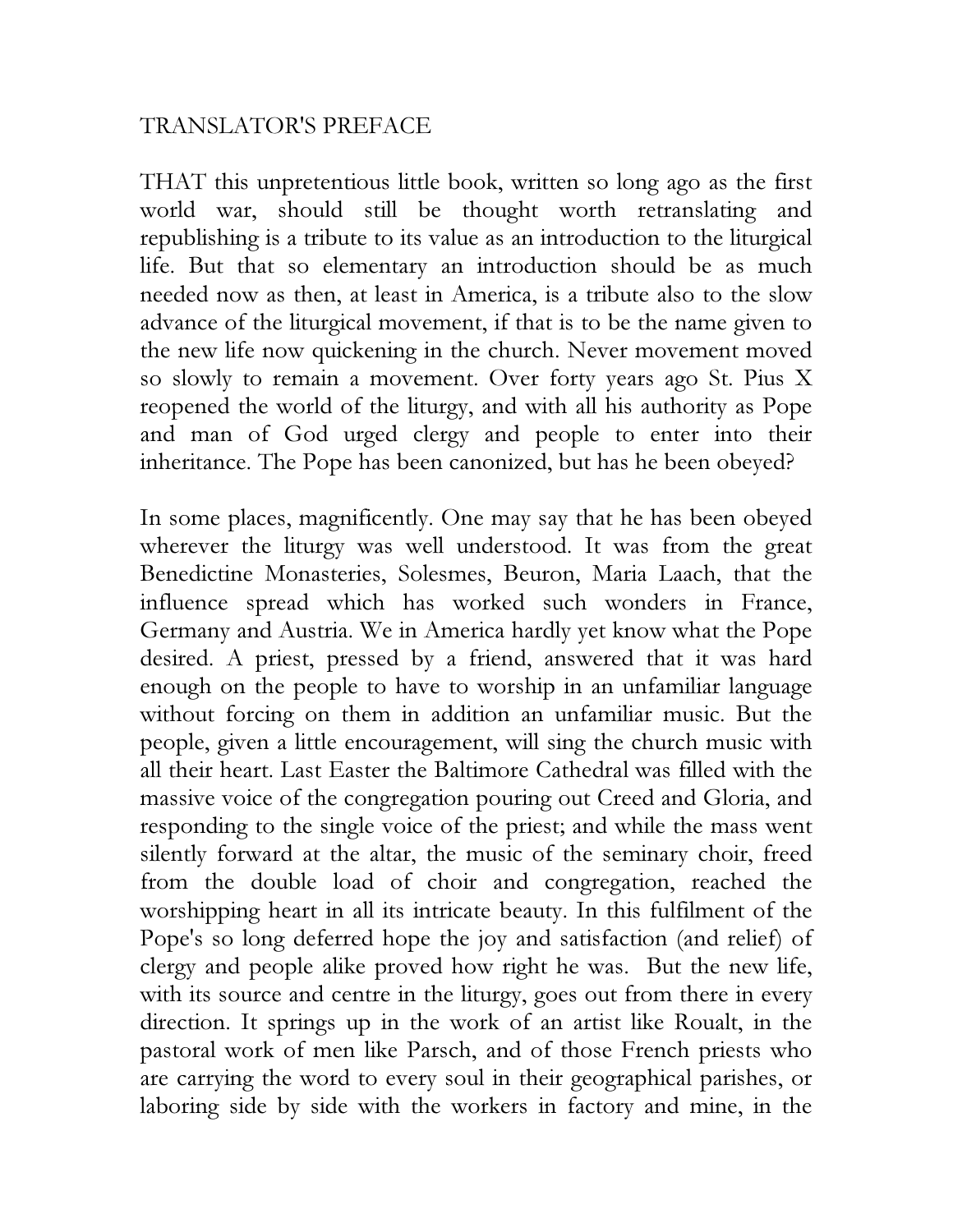strong impact on Protestantism of Guardini and Karl Adam, in the confident Biblical scholarship of the French Dominicans. All are parts, as a reviewer in the "Literary Supplement" of the "London Times" put it, of "a coherent system that has gone back to the fountain head." The book under review called it a Catholic Renaissance, and the reviewer added that it was a second Reformation, which may have "among its effects the healing of the breaches caused by the earlier and less radical one of four centuries ago."

If, so far as we in America have failed to catch fire, our failure is owing rather to inability than to a defect of will. Behind the liturgy is the Bible; and Catholic education here, whatever its merits, has not been such as to make the Bible a congenial book. It is a slander to say that Catholics are not allowed to read the Bible; it is no slander to say that by and large they do not read it. Our religious education addresses itself to the intellect and the will,--our "spiritual faculties." It has resulted (no mean achievement) in moral firmness and mental precision. But the formulas of the Catechism do not enable us to read the two great works provided by God for our education,--created nature and the Written Word. In these are addressed not only our intelligences and our wills, but the entire human creature, body and soul, with his imagination, passions, appetites, secular experiences, the whole complex in which intellect and will are inextricably mingled. Cultivated apart, and as it were out of context, our noblest faculties may grow dry and superficial. Man being of a piece, if his appetite for beauty, joy, freedom, love, is left unnourished, his so called spiritual nature contracts and hardens. The Bible is literature, not science, and as literature it engages man's full nature. And external nature, as the Bible presupposes it, is not a system of forces intended primarily (if at all) for man's scientific and economic mastery. The Bible takes the ancient poetic view which rests upon direct insight. Nature is a "macrocosm," and it is epitomized in man, the "microcosm." Nature is human nature written large. It is a miraculous appearance drawn from a primordial chaos back into which it would sink were it not sustained in fleeting being by the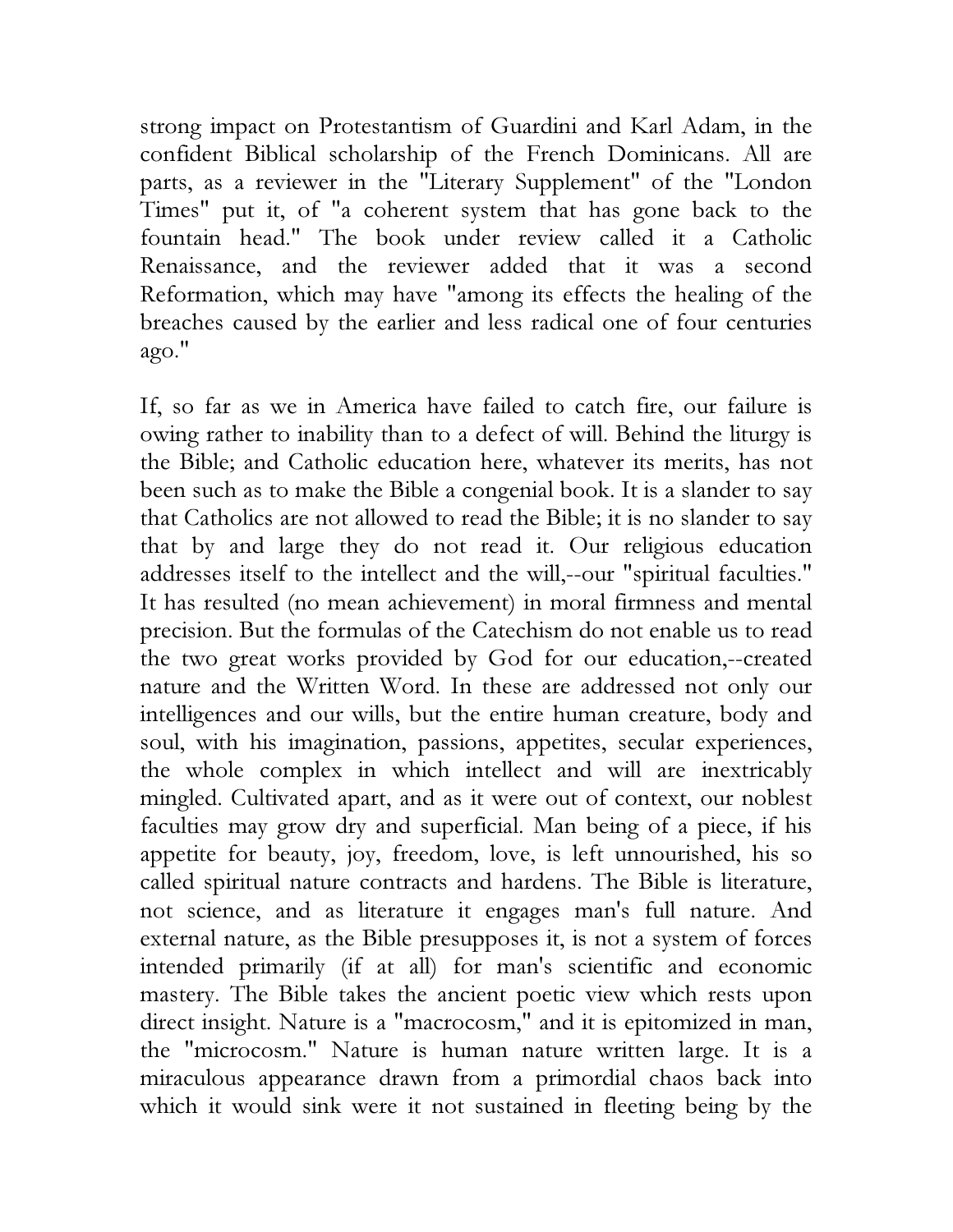substantial hand of God. Man and nature are inseparable parts of one creation, and our being, like our justice, is God's momentary gift.

Guardini's "Sacred Signs" was designed to begin our reeducation. It assumes that correspondence between man and nature, matter and meaning, which is the basis of the Sacramental System and made possible the Incarnation. Man, body and soul together, is made in the image and likeness of God. His hand, like God's, is an instrument of power. In the Bible "hand" means power. Man's feet stand for something also he shares with God, as does his every limb, feature and organ. The writers of the Bible had an inward wareness of what the body means. As the head and the heart denote wisdom and love, so do the 'bones,' 'reins,' and 'flesh' signify some aspect of God written into our human body. The contemplation of the body of Christ should teach us what this deeper meaning is.

The next step in our reeducation after the symbolism of the body, which once pointed out we instinctively perceive, is for modern man something of a leap. He will have to abandon or leave to one side the notions instilled into him by modern science. Symbolically, if not physically, nature is composed of only four elements: earth, air, water and fire. Earth, humble, helpless earth, stands for man, and water, air, and fire for the gifts from the sky that make him live and fructify. Combined in sun, moon, and stars, they represent Christ, the Church and the Saints, though perhaps rather by allegory than symbolism. The sea signifies untamed and lawless nature, the primordial chaos; the mountains signify the faithfulness of God. Objects, things, are not the only symbols. Their use and function, again stretching the term, is a sort of immaterial symbol. The positions and movements of human hands and feet may symbolize God's action. Direction, dimension, are also symbolic, and so are those two philosophical puzzles, time and space, which provide the conditions of human action and progress. The course of the sun is a sign to us of time; by prayer we eternalize time; and the church breaks up the sun's daily course into three or seven canonical hours of prayer. Its yearly course, which governs the seasons and their agricultural operations,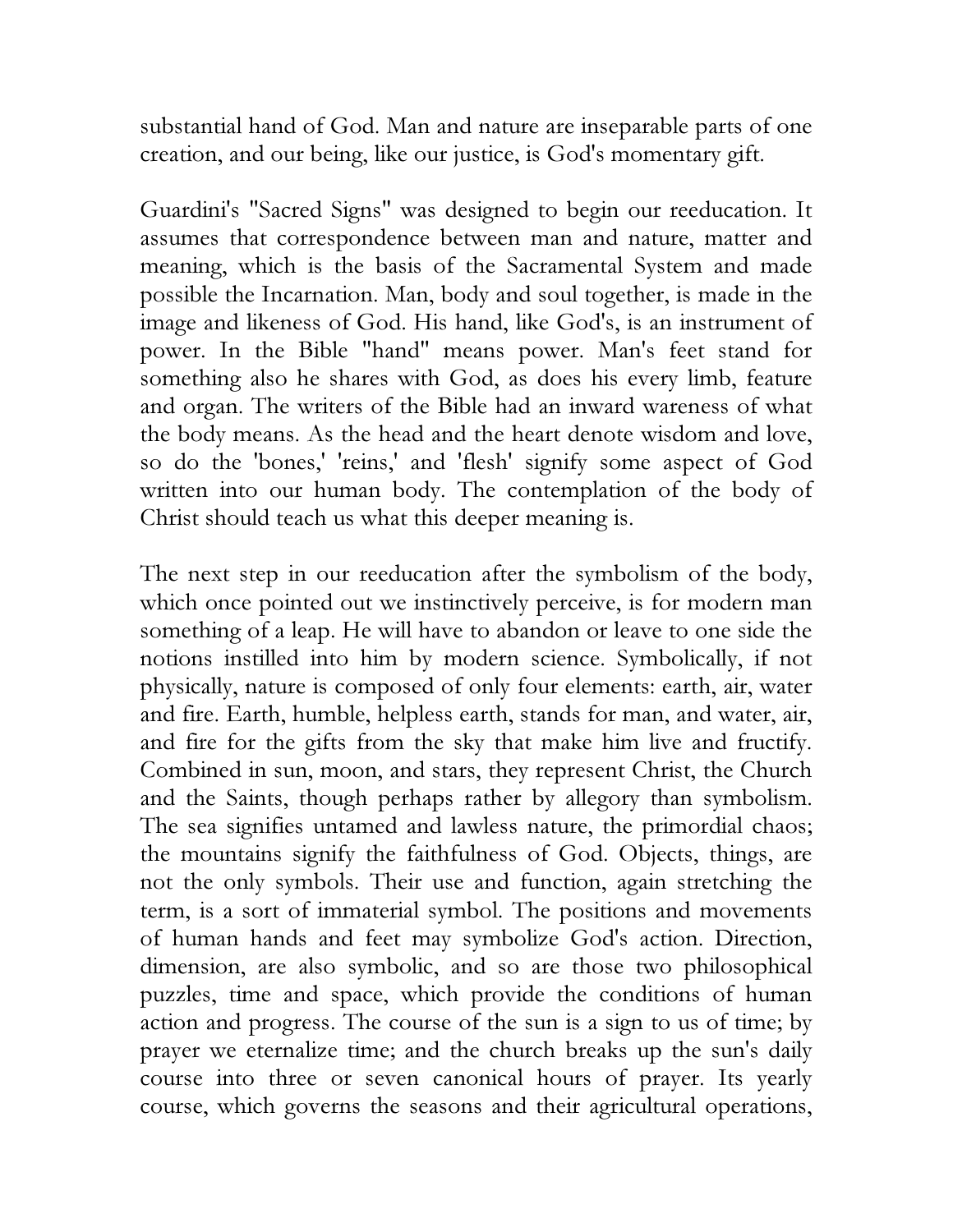signifies to us, as it has to religious man from the beginning, life, death and resurrection, and in revealed history God has accommodated the great works of our redemption to the appropriate seasons. The last field of symbolism the sacred signs indicate to us is one that causes us no surprise. Art from the beginning has been symbolic. The Temple of Solomon like the "heathen" temples was built to symbolize the earth, and Christian Churches are (or were) built upon the model of the Temple in Jerusalem and of its exemplar the Temple in Heaven from which the earth was modeled. The axis of a Christian Church, its geometric shape and numerical proportions, the objects used in its worship, the disposition of its windows, its ornamentation to the last petal or arc, all carry our minds to the divine meaning behind the visible form. For the modern American Catholic, as for the modern American non-Catholic, these vast symbolic regions of nature, man and art are lapsed worlds, unknown, unbelieved-in. "Sacred Signs" furnishes us with a clue. If we pick it up and follow it we shall come, as it were naturally, to reexercise over them and in them the kingship and priesthood conferred on us by God, which also, largely, has lapsed. We shall carry, as the saying is, our religion into our daily lives, and build our houses, like our churches, about a central hearth of God's charity, remember in our entrances the double nature of him who called himself the door, and in our windows who is signified by light. Every act of daily living would again take on meaning, temporal and eternal, and we should again become the doer, which man naturally is, instead of the passive receptionist he threatens to become.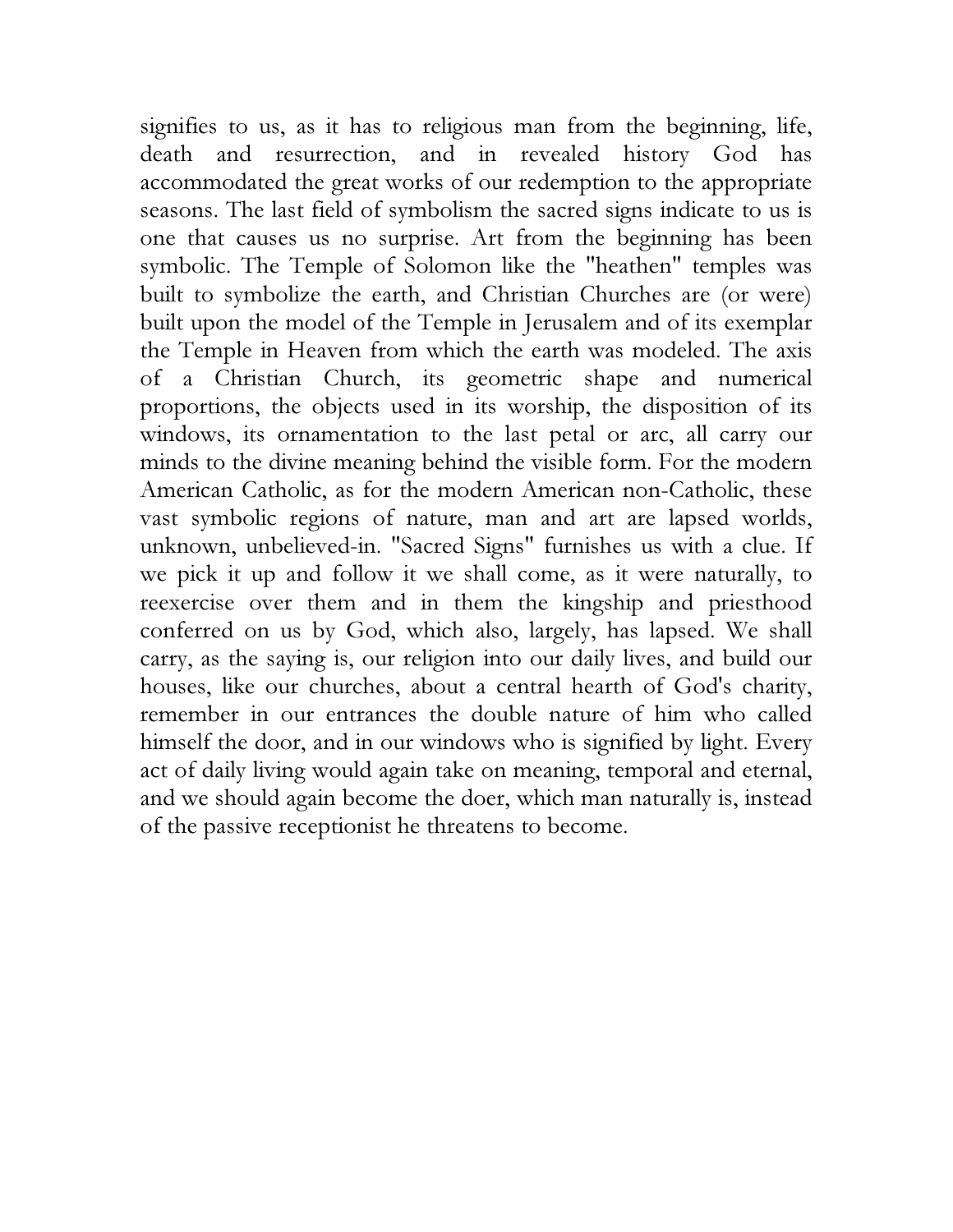#### INTRODUCTION

THIS little book has been in circulation some ten years. It was written to help open up the world of the liturgy. That world will never be made accessible by accounts of how the certain rites and prayers came into existence and under what influences, or by explanations of the ideas underlying liturgical practices. Those ideas may be true and profound, but they are not apparent in the present liturgy, and can be deduced from it only by scholarly research. The liturgy is not a matter of ideas, but of actual things, and of actual things as they now are, not as they were in the past. It is a continuous movement carried on by and through us, and its forms and actions issue from our human nature. To show how it arose and developed brings us no nearer to it, and no more does this or that learned interpretation. What does help is to discern in the living liturgy what underlies the visible sign, to discover the soul from the body, the hidden and spiritual from the external and material. The liturgy has taken its outward shape from a divine and hidden series of happenings. It is sacramental in its nature. So the procedure that avails is to study those actions that are still in present day use, those visible signs which believers have received and made their own and use to express the "invisible grace." For this it is not liturgical scholarship that is needed,--though the two things are not separable,- -but liturgical education. We need to be shown how, or by some means incited, to see and feel and make the sacred signs ourselves.

It strikes me that the right and fruitful method is to start off in the simplest way with the elements out of which the higher liturgical forms have been constructed. Whatever in human nature responds to these elementary signs should be fanned into life. These signs are real symbols; consequently, by making them a fresh and vital experience of their own people would get at the spirit which informs them, and arrive at the genuine symbol from

the conventional sign. They might even again be caught up in the Christian process that sees and fashions the things of the spirit into visible forms, and do so freshly for themselves. After all, the person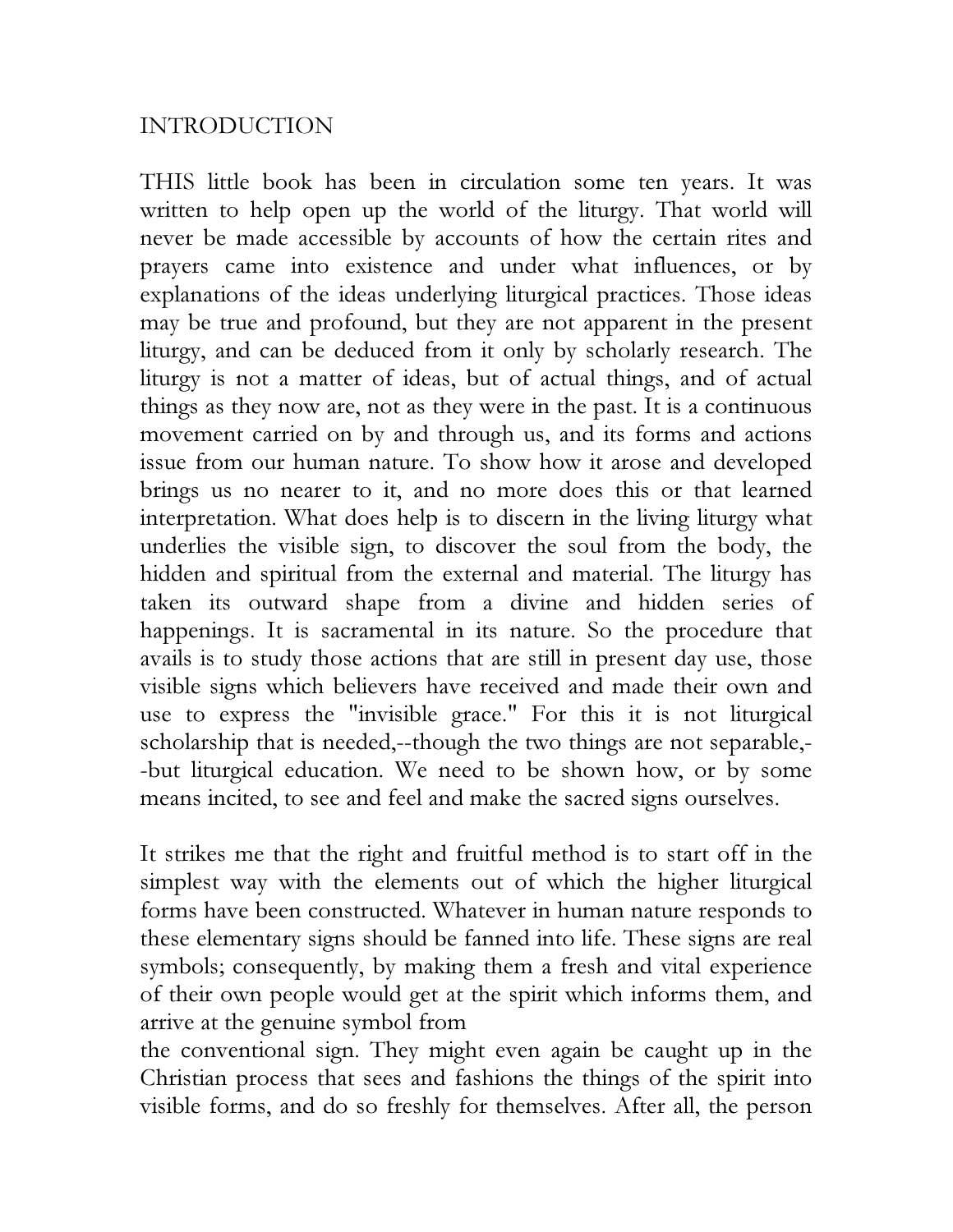who makes the signs has been baptized, both soul and body and therefore able to understand (this was the idea) the signs as sacred symbols and constituent parts of sacrament and sacramental. Then from the practice of them, which can be gained from these little sketches (which make no claim to completeness) he could move on to a deeper understanding of their meaning and justification.\*

It is a real question whether something written under special circumstances, and growing out of the needs of a particular group, should be republished after so long an interval of time. There are other objections to these little essays of mine of which I am quite aware. They are not sufficiently objective; they meet no classified need. They are subjective, semi-poetic, casual and impressionistic, and all this apart from their obvious literary deficiencies. Yet it remains that basically they are right, and have a claim, consequently, in spite of sound objections, to republication. For if they do not attain the end for which they were written, at least they indicate it, and no other liturgical work comes readily to mind that does even that much any better.

One person who could do what they attempt both better and more appropriately, would be a mother who had herself been trained in the liturgy. She could teach her child the right way to make the sign of the cross, make him see what it is in himself the lighted candle stands for, show him in his little human person how to stand and carry himself in his Father's house, and never at any point with the least touch of aestheticism, simply as something the child sees, something he does, and not as an idea to hang gestures on. Another competent person would be a teacher who shares the lives of his pupils. He could make them capable of experiencing and celebrating Sunday as the day it is, and feast days and the seasons of the church year. He could make them realize the meaning of doors or bells, or the interior arrangement of the church, or outdoor processions. These two, mother and teacher, could bring the sacred signs to life.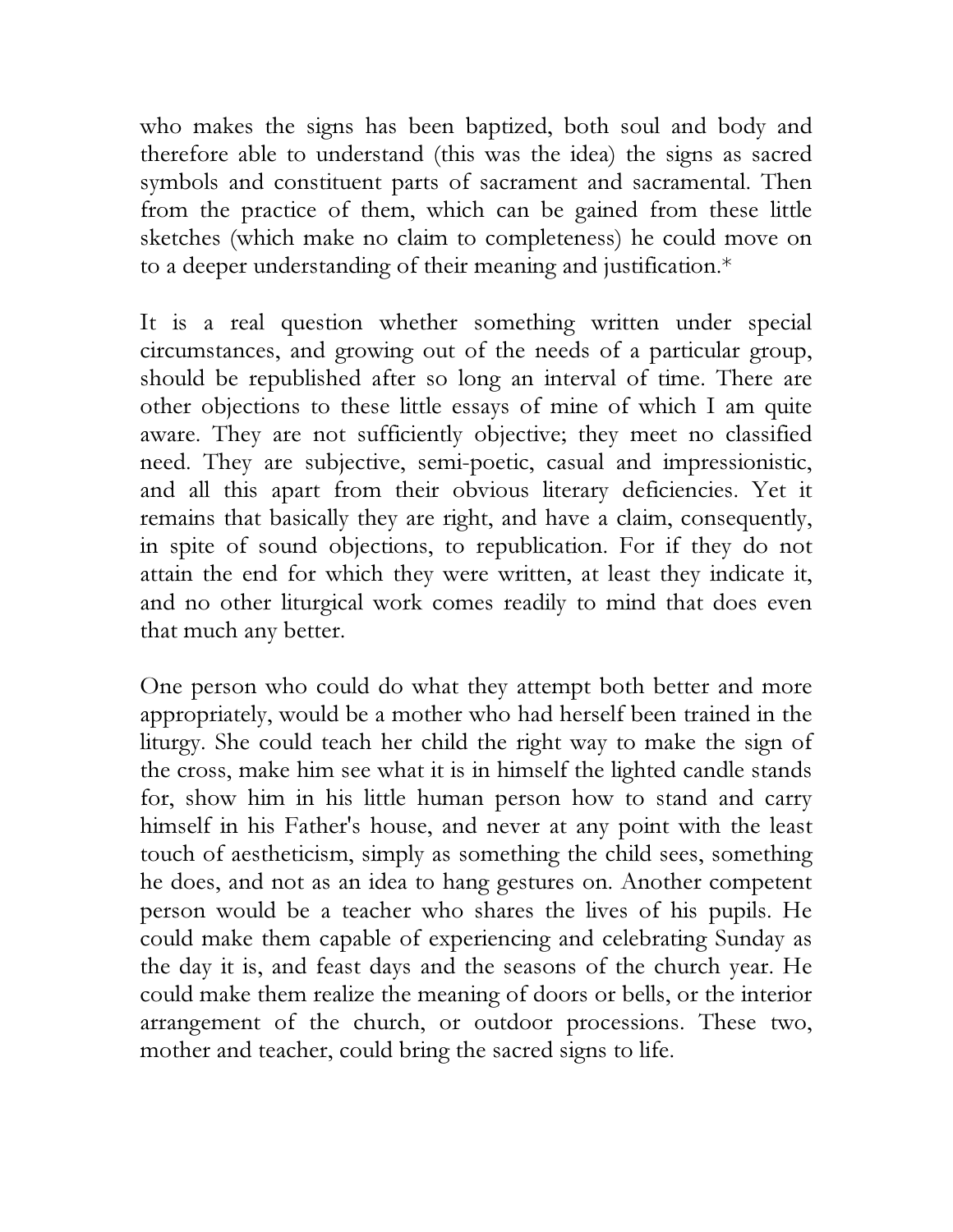A short article by Maria Montessori, whose work in education is so significant, made me feel when I read it, that here was both the fulfillment of these ideas and their promise for the future. Her method is to teach by actual doing. In one of her schools the children take care of a vineyard and a wheatfield. They gather the grapes, sow and harvest the grain, and, as far as they can technically manage it, make, according to the rules of the church, wine and bread, and then carry them as their gifts to the altar. This kind of learning, together with the right kind of instruction, is liturgical education. For the approach to the liturgy is not by being told about it but by taking part in it.

To learn to see, to learn to do, these are the fundamental "skills" that make the groundwork for all the rest. The doing must of course be enlightened by lucid instruction and rooted in Catholic tradition, which they learn from their courses in history. And "doing" does not mean "practicing" in order to get a thing right. Doing is basic; it includes the whole human person with all his creative powers. It is the outcome in action of the child's own experience, of his own understanding, of his own ability to look and see.

When teachers such as these, out of their own experience, give instruction in the sacred signs, this little book may vanish into oblivion. Until then it has a claim, even an obligation, to say its say as well as it can.

MOOSHAUSEN in the "Swabian Alligau" Spring, 1921

\*See my book on Liturgical Education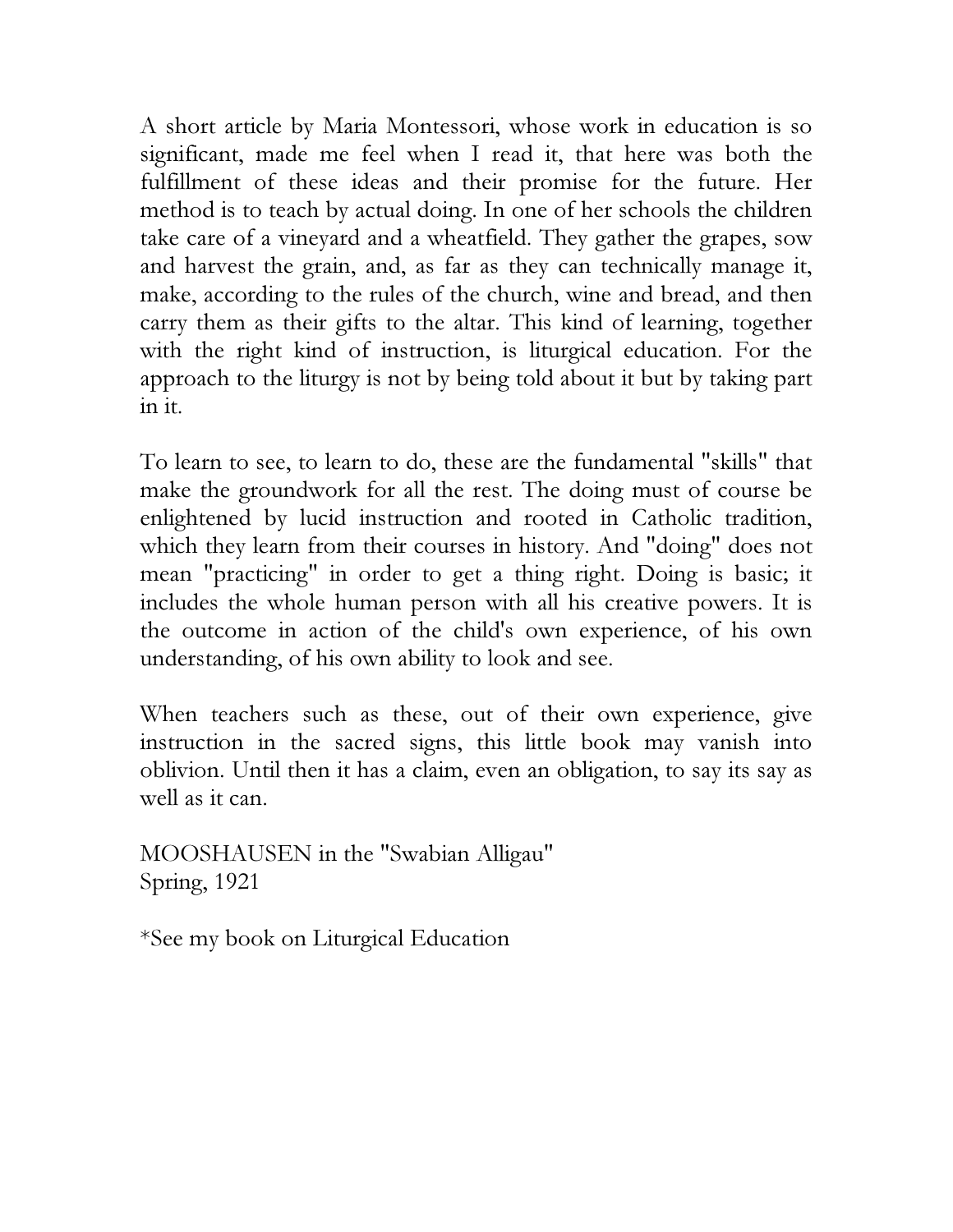### THE SIGN OF THE CROSS

WHEN we cross ourselves, let it be with a real sign of the cross. Instead of a small cramped gesture that gives no notion of its meaning, let us make a large unhurried sign, from forehead to breast, from shoulder to shoulder, consciously feeling how it includes the whole of us, our thoughts, our attitudes, our body and soul, every part of us at once. how it consecrates and sanctifies us.

It does so because it is the Sign of the universe and the sign of our redemption. On the cross Christ redeemed mankind. By the cross he sanctifies man to the last shred and fiber of his being. We make the sign of the cross before we pray to collect and compose ourselves and to fix our minds and hearts and wills upon God. We make it when we finish praying in order that we may hold fast the gift we have received from God. In temptations we sign ourselves to be strengthened; in dangers, to be protected. The cross is signed upon us in blessings in order that the fullness of God's life may flow into the soul and fructify and sanctify us wholly.

Think of these things when you make the sign of the cross. It is the holiest of all signs. Make a large cross, taking time, thinking what you do. Let it take in your whole being,--body, soul, mind, will, thoughts, feelings, your doing and not-doing,--and by signing it with the cross strengthen and consecrate the whole in the strength of Christ, in the name of the triune God.

#### THE HANDS

EVERY part of the body is an expressive instrument of the soul. The soul does not inhabit the body as a man inhabits a house. It lives and works in each member, each fiber, and reveals itself in the body's every line, contour and movement. But the soul's chief instruments and clearest mirrors are the face and hands.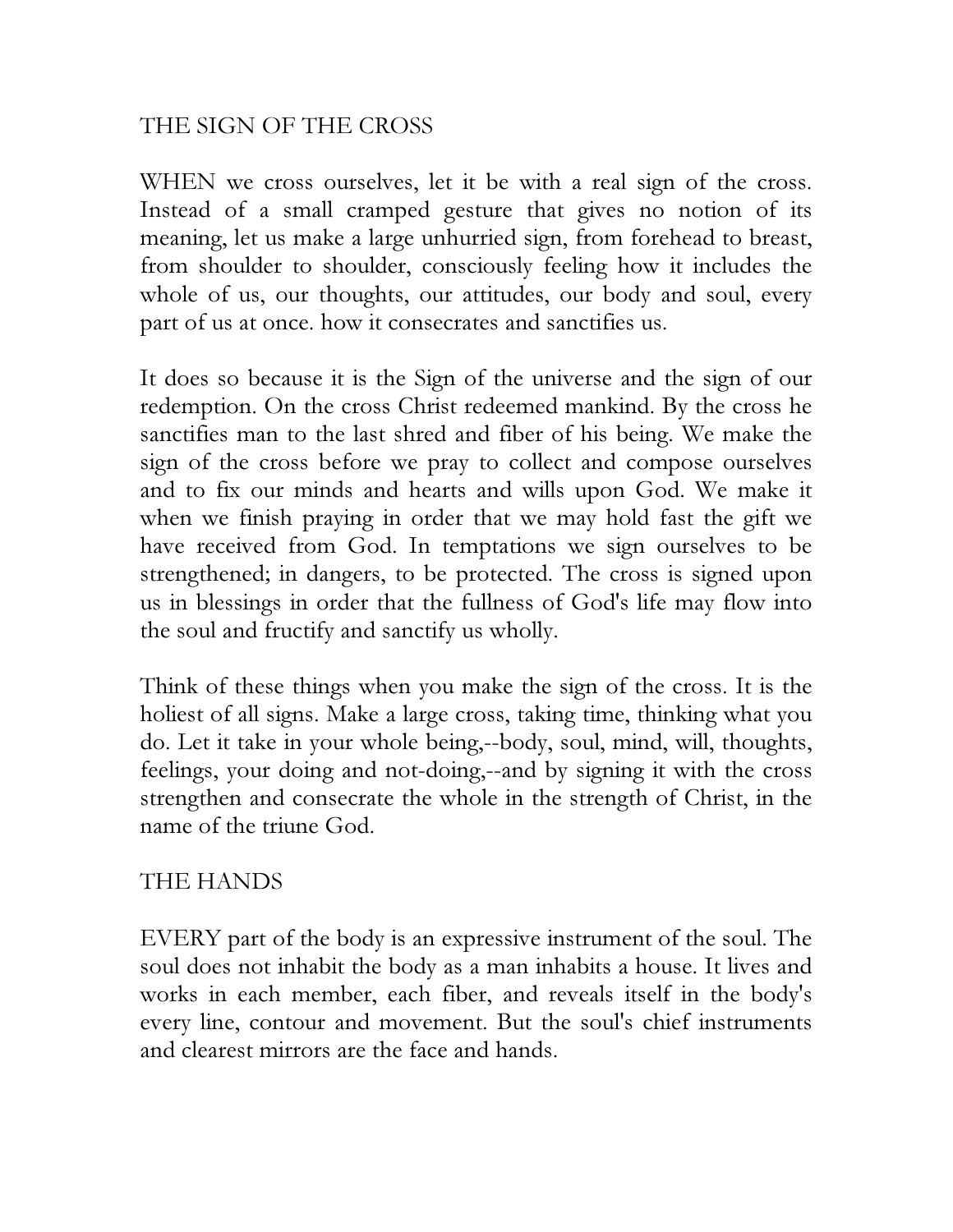Of the face this is obviously true. But if you will watch other people (or yourself), you will notice how instantly every slightest feeling,- pleasure, surprise, suspense,--shows in the hand. A quick lifting of the hand or a flicker of the fingers say far more than words. By comparison with a language so natural and expressive the spoken word is clumsy. Next to the face, the part of the body fullest of mind is the hand. It is a hard strong tool for work, a ready weapon of attack and defense,--but also, with its delicate structure and network of innumerable nerves, it is adaptable, flexible, and highly sensitive. It is a skilful workmanlike contrivance for the soul to make herself known by. It is also an organ of receptivity for matter from outside ourselves. For when we clasp the extended hand of a stranger are we not receiving from a foreign source the confidence, pleasure, sympathy or sorrow that his hand conveys?

So it could not but be that in prayer, where the soul has so much to say to, so much to learn from, God, where she gives herself to him and receives him to herself, the hand should take on expressive forms.

When we enter into ourselves and the soul is alone with God, our hands closely interlock, finger clasped in finger, in a gesture of compression and control. It is as if we would prevent the inner current from escaping by conducting it from hand to hand and so back again to God who is within us, holding it there. It is as if we were collecting all our forces in order to keep guard over the hidden God, so that he who is mine and I who am his should be left alone together. Our hands take the same position when some dire need or pain weighs heavily on us and threatens to break out. Hand then locks in hand and the soul struggles with itself until it gets control and grows quiet again.

But when we stand in God's presence in heart-felt reverence and humility, the open hands are laid together palm against palm in sign of steadfast subjection and obedient homage, as if to say that the words we ourselves would speak are in good order, and that we are ready and attentive to hear the words of God. Or it may be a sign of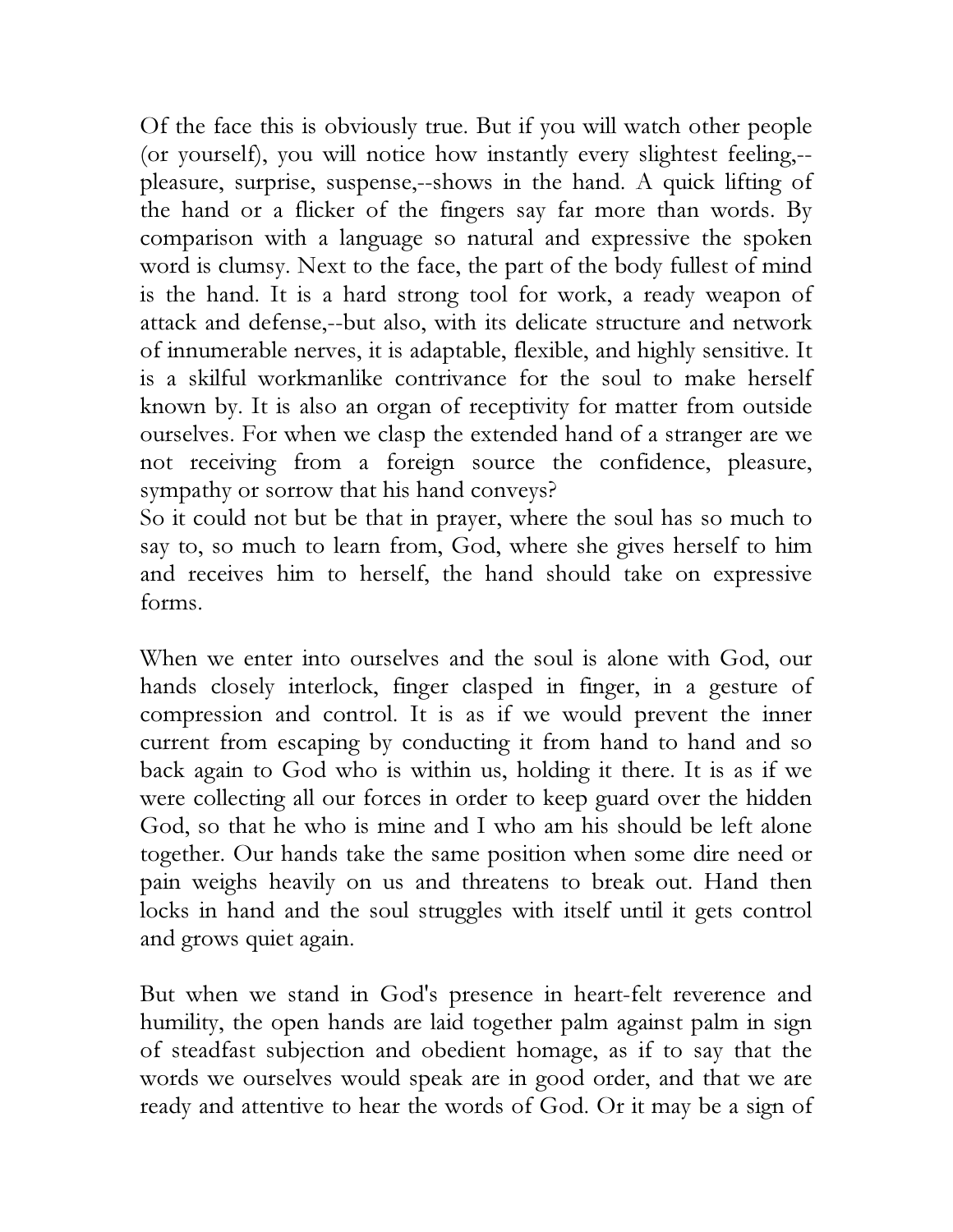inner surrender. These hands, our weapons of defense, are laid, as it were, tied and bound together between the hands of God.

In moments of jubilant thanksgiving when the soul is entirely open to God with every reserve done away with and every passage of its instrument unstopped, and it flows at the full outwards and upwards, then the hands are uplifted and spread apart with the palms up to let the river of the spirit stream out unhindered and to receive in turn the water for which it thirsts. So too when we long for God and cry out to him.

Finally when sacrifice is called for and we gather together all we are and all we have and offer ourselves to God with full consent, then we lay our arms over our breast and make with them the sign of the cross.

There is greatness and beauty in this language of the hands. The Church tells us that God has given us our hands in order that we may "carry our souls" in them. The Church is fully in earnest in the use she makes of the language of gesture. She speaks through it her inmost mind, and God gives ear to this mode of speaking.

Our hands may also indicate the goods we lack,--our unchecked impulses, our distractions, and other faults. Let us hold them as the Church directs and see to it that there is a real correspondence between the interior and exterior attitude.

In matters such as this we are on delicate ground. We would prefer not to talk about things of this order. Something within us objects. Let us then avoid all empty and unreal talk and concentrate the more carefully on the actual doing. That is a form of speech by which the plain realities of the body say to God what its soul means and intends.

KNEELING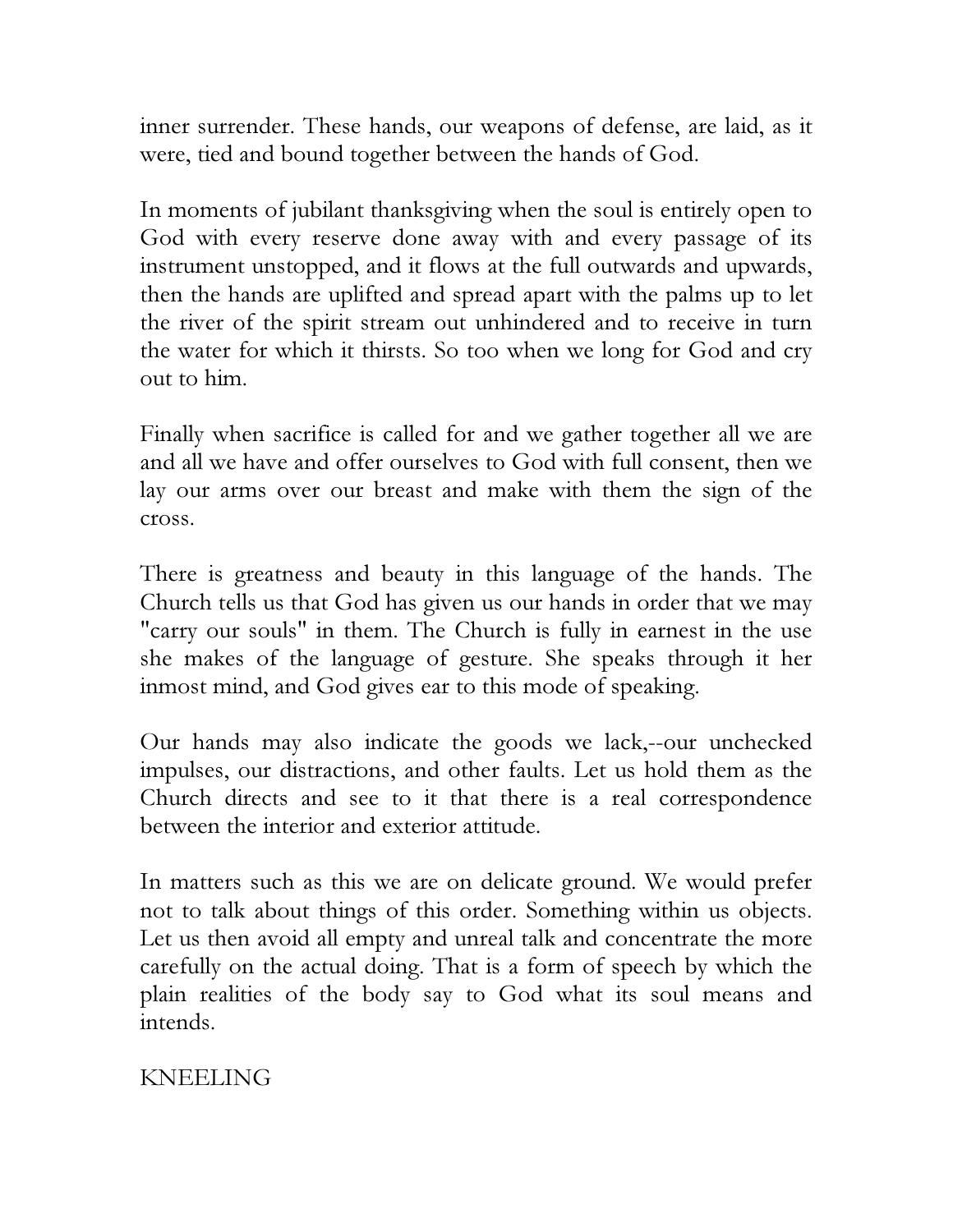WHEN a man feels proud of himself, he stands erect, draws himself to his full height, throws back his head and shoulders and says with every part of his body, I am bigger and more important than you. But when he is humble he feels his littleness, and lowers his head and shrinks into himself. He abases himself. And the greater the presence in which he stands the more deeply he abases himself; the smaller he becomes in his own eyes.

But when does our littleness so come home to us as when we stand in God's presence? He is the great God, who is today and yesterday, whose years are hundreds and thousands, who fills the place where we are, the city, the wide world, the measureless space of the starry sky, in whose eyes the universe is less than a particle of dust, all-holy, all-pure, all-righteous, infinitely high. He is so great, I so small, so small that beside him I seem hardly to exist, so wanting am I in worth and substance. One has no need to be told that God's presence is not the place in which to stand on one's dignity. To appear less presumptuous, to be as little and low as we feel, we sink to our knees and thus sacrifice half our height; and to satisfy our hearts still further we bow down our heads, and our diminished stature speaks to God and says, Thou art the great God; I am nothing.

Therefore let not the bending of our knees be a hurried gesture, an empty form. Put meaning into it. To kneel, in the soul's intention, is to bow down before God in deepest reverence.

On entering a church, or in passing before the altar, kneel down all the way without haste or hurry, putting your heart into what you do, and let your whole attitude say, Thou art the great God. It is an act of humility, an act of truth, and every time you kneel it will do your soul good.

## STANDING

THE respect we owe to the infinite God requires of us a bearing suited to such a presence. The sense that we have of the greatness of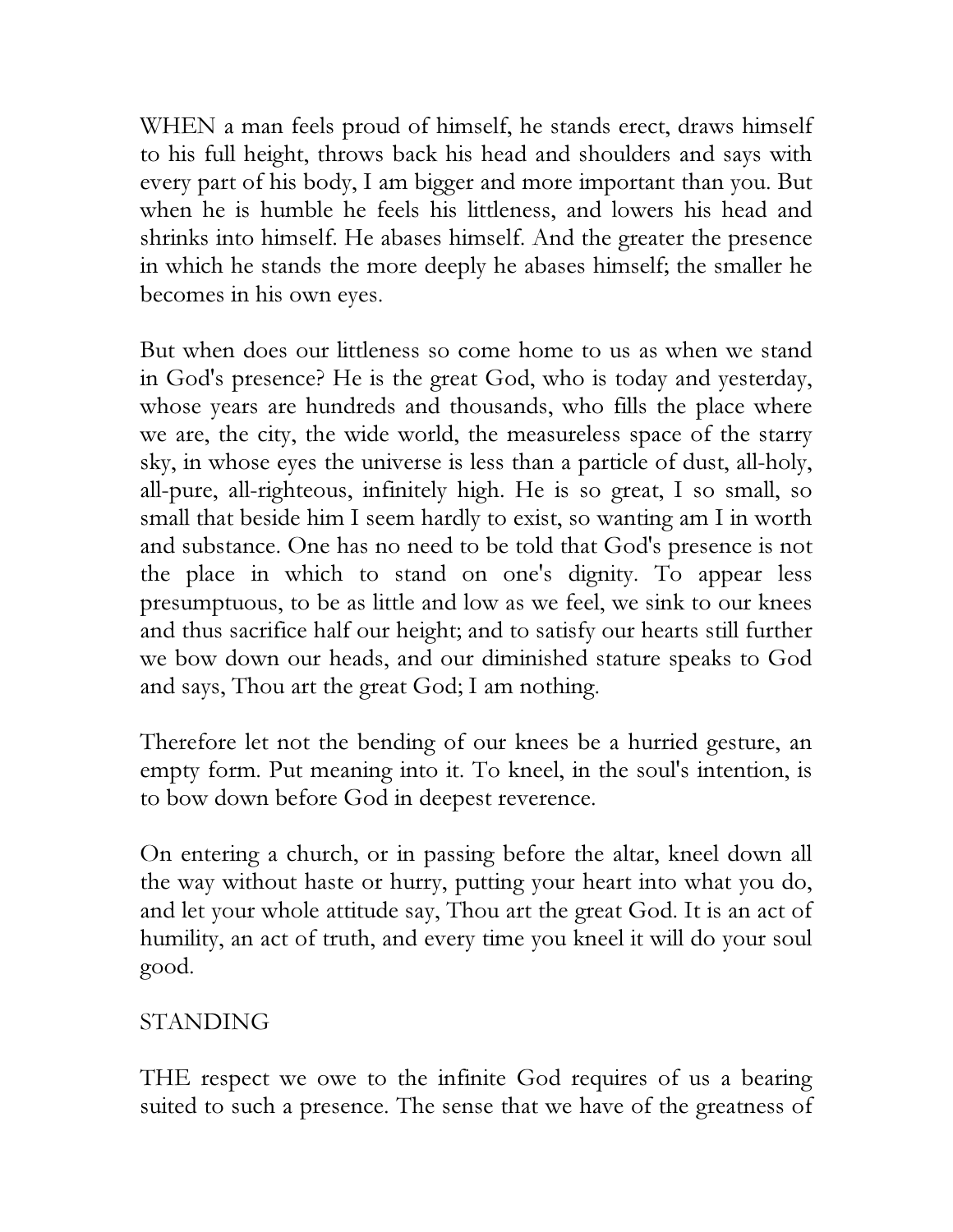His being, and, in His eyes, of the slightness of our own, is shown outwardly by our kneeling down to make ourselves small. But reverence has another way of expressing itself. When you are sitting down to rest or chat, and someone to whom you owe respect comes in and turns to speak to you, at once you stand up and remain standing so long as he is speaking and you are answering him. Why do we do this?

In the first place to stand up means that we are in possession of ourselves. Instead of sitting relaxed and at ease we take hold of ourselves; we stand, as it were, at attention, geared and ready for action. A man on his feet can come or go at once. He can take an order on the instant, or carry out an assignment the moment he is shown what is wanted.

Standing is the other side of reverence toward God. Kneeling is the side of worship in rest and quietness; standing is the side of vigilance and action. It is the respect of the servant in attendance, of the soldier on duty.

When the good news of the gospel is proclaimed, we stand up. Godparents stand when in the child's place they make the solemn profession of faith; children when they renew these promises at their first communion. Bridegroom and bride stand when they bind themselves at the altar to be faithful to their marriage vow. On these and the like occasions we stand up.

Even when we are praying alone, to pray standing may more forcibly express our inward state. The early Christians stood by preference. The "Orante," in the familiar catacomb representation, stands in her long flowing robes of a woman of rank and prays with outstretched hands, in perfect freedom, perfect obedience, quietly attending to the word, and in readiness to perform it with joy.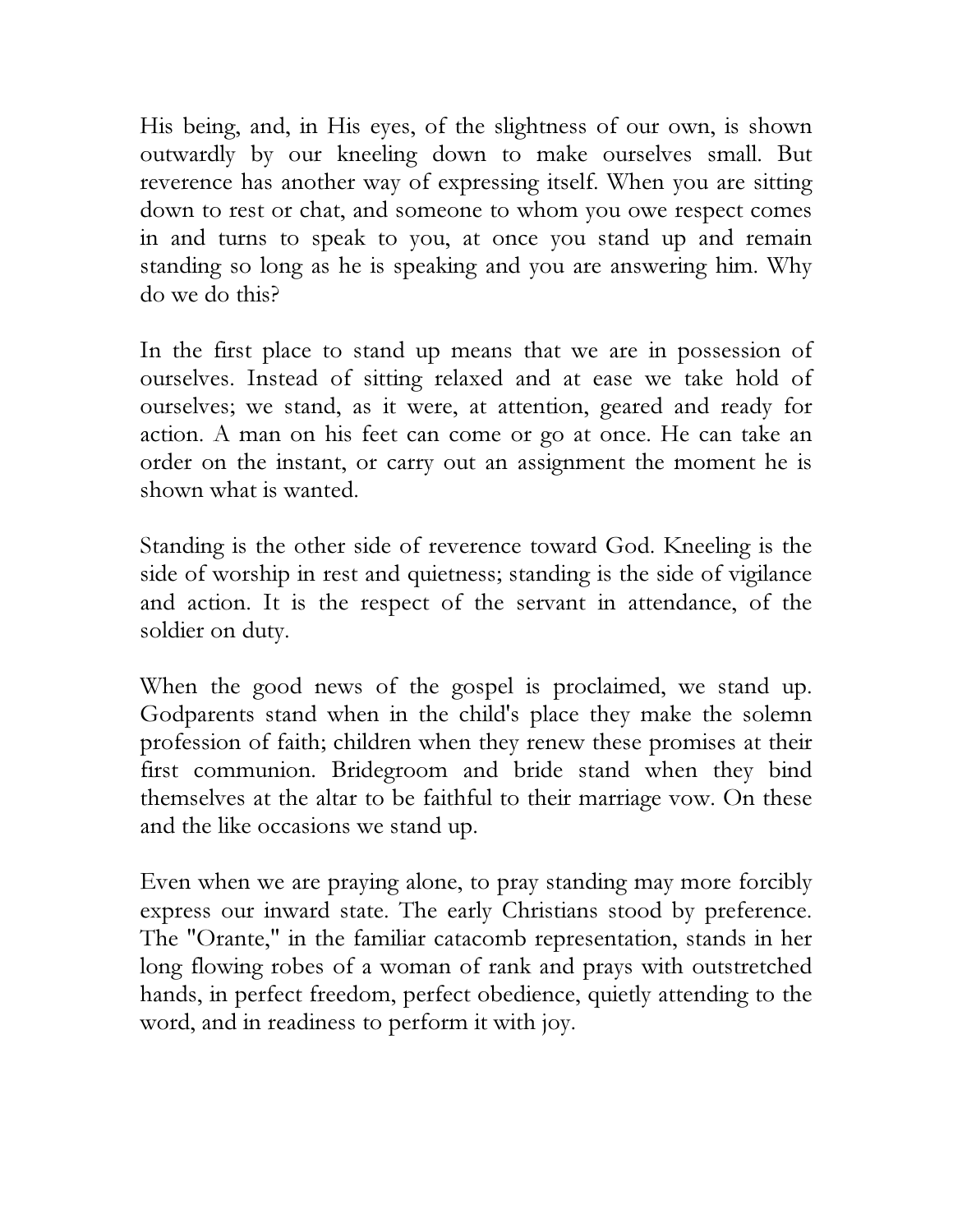We may feel at times a sort of constraint in kneeling. One feels freer standing up, and in that case standing is the right position. But stand up straight: not leaning, both feet on the

ground, the knees firm, not slackly bent, upright, in control. Prayer made thus is both free and obedient, both reverent and serviceable.

#### WALKING

WALKING,--how many people know how to walk? It is not hurrying along at a kind of run, or shuffling along at a snail's pace, but a composed and firm forward movement. There is spring in the tread of a good walker. He lifts, not drags, his heels. He is straight, not stoop-shouldered, and his steps are sure and even.

There is something uncommonly fine in the right kind of walking. It is a combination of freedom and discipline. It is poised, as if the walker were carrying a weight, yet proceeds with unhampered energy. In a man's walk there is a suggestion of bearing arms or burdens; in a woman's an attractive grace that reflects an inner world of peace.

And when the occasion is religious, what a beautiful thing walking can be! It is a genuine act of divine worship. Merely to walk into a church in reverent awareness that we are entering the house of the Most High, and in a special manner into his presence, may be "to walk before the Lord." Walking in a religious procession ought not to be what so often it is, pushing along out of step and staring about. To escort the Blessed Sacrament through the city streets, or through the fields, "his own possession," the men marching like soldiers, the married women in the dignity of motherhood, the young girls in the innocent charm of youth, the young men in their restrained strength, all praying in their hearts, should be a sight of festive gladness.

A penitential procession should be supplication in visible form. It should embody our guilt, and our desperate need of help, but also the Christian assurance that overrules them,--that as in man there is a power that is superior to all his other powers, the power of his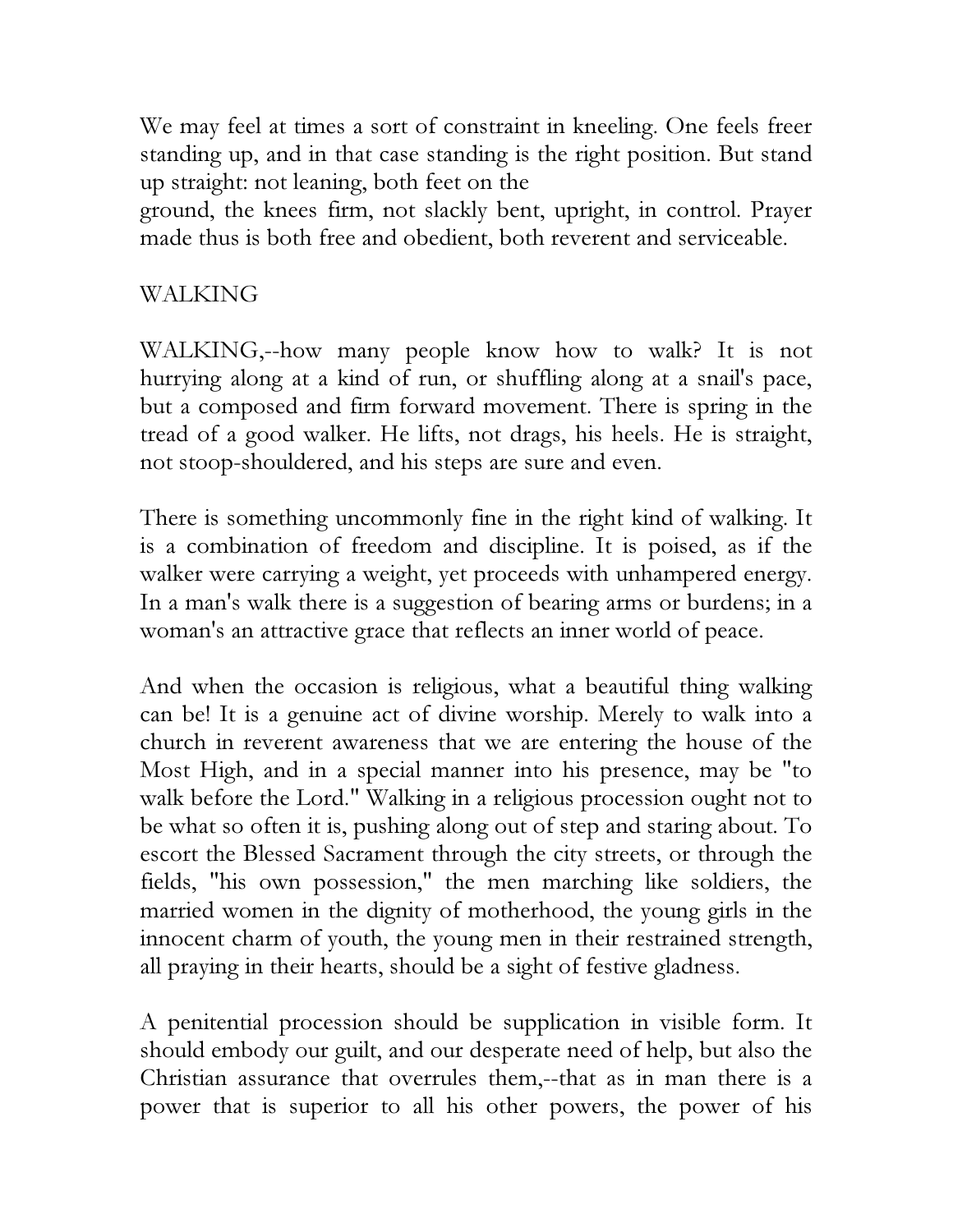untroubled will, so, above and beyond human guilt and distress there is the might of the living God.

Walking is the outward mark of man's essential and peculiar nobility. It is the privilege of man alone to walk erect, his movement in his own power and choice. The upright carriage denotes the human being.

But we are more than human beings. We are, as the Bible calls us, the generation of God. We have been born of God into newness of life. Profoundly, through the Sacrament of the Altar, Christ lives in us; his body has passed into the substance of our bodies; his blood flows in our veins. For "he that eats my flesh and drinks my blood abides in me and I in him." These are his words. Christ grows in us, and we grow in him, until being thoroughly formed by him, we attain to the full stature of Jesus Christ, and everything we do or are, "whether we eat or sleep, or whatsoever we do," our work, our recreation, our pleasures and our pains, are all taken up into the Christ-life.

The consciousness of this mystery should pass in all its joyous strength and beauty into our very manner of walking. The command "to walk before the Lord and be perfect" is a profound figure of speech. We ought both to fulfil the command and illustrate the figure.

But in sober reality. Beauty of this order is not the product of mere wishing.

## STRIKING THE BREAST

WHEN the priest begins Holy Mass, while he is standing at the foot of the altar, the faithful, or the servers in their stead, say "I confess to Almighty God...that I have sinned exceedingly in thought, word and deed, through my fault, through my fault, through my most grievous fault," and each time they confess their guilt they strike their breasts. What is the significance of this striking the breast?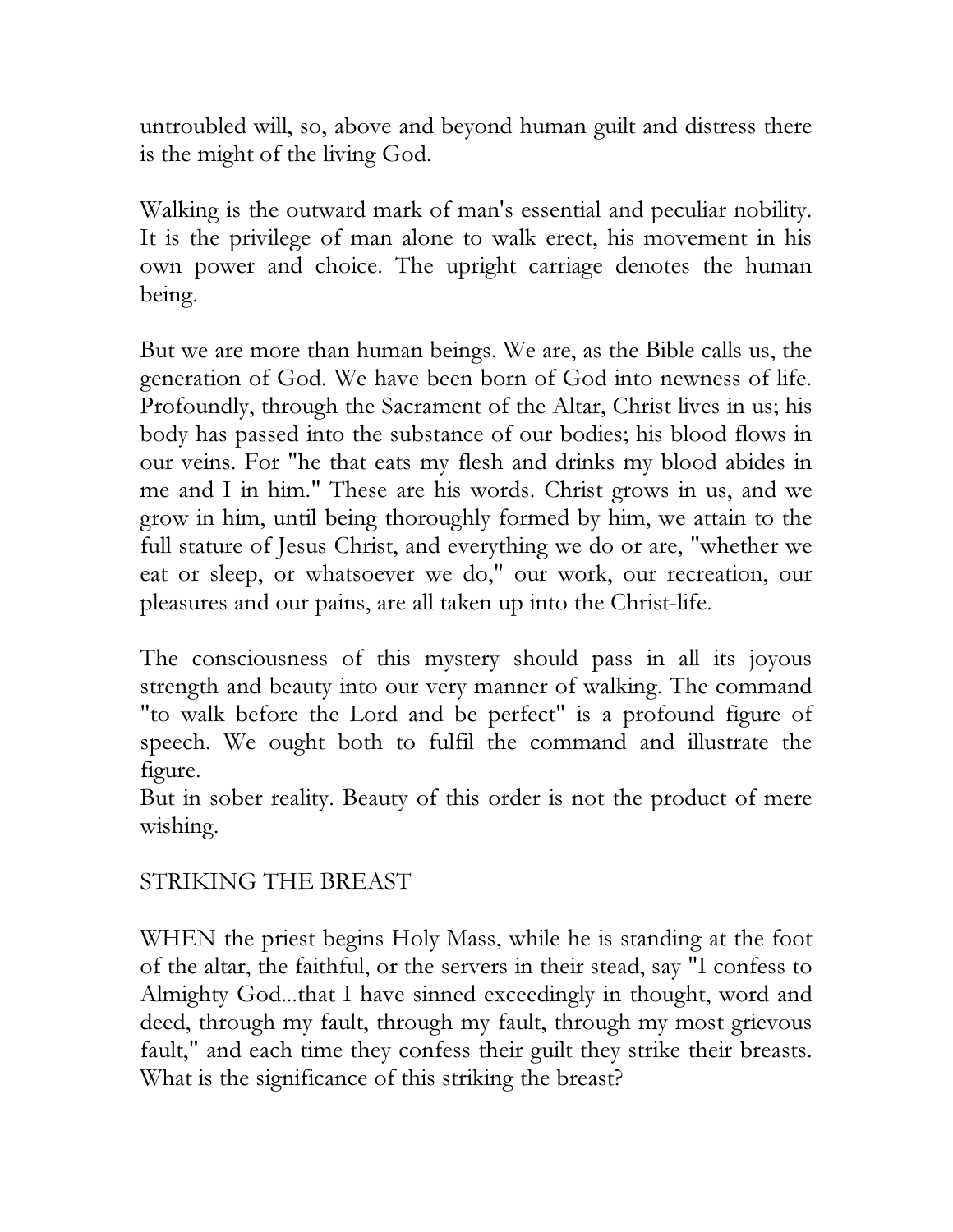All its meaning lies in its being rightly done. To brush one's clothes with the tips of one's fingers is not to strike the breast. We should beat upon our breasts with our closed fists. In the old picture of Saint Jerome in the desert he is kneeling on the ground and striking his breast with a stone. It is an honest blow, not an elegant gesture. To strike the breast is to beat against the gates of our inner world in order to shatter them. This is its significance. That world, that inner world, should be full of light, strength, and active energy. Is it? We should engage most earnestly in the search to find out how it really stands with us within. What has our response been to the grave demands made on us by duty? By our neighbors, needs? By the decisions we were called on to make? Scarcely anything stirs in answer. We have loaded ourselves with innumerable offences. Do they trouble us? "In the midst of life we are in death." We hardly give it a thought. "Awake, look into yourself, bethink yourself, reflect, repent, do penance." It is the voice of God. Striking the breast is the visible sign that we hear that summons. Let the blow penetrate. Let it rouse up that sleeping inner world. Let it wake us up, and make us see, and turn to God.

And when we do reflect, what do we see? We see our lives trifled away, God's commandments transgressed, duties neglected, "through my fault, through my fault, through my most grievous fault." A world of guilt lies imprisoned within our breasts. There is but one way to get rid of it, by the whole-hearted confession that "I have sinned in thought, word and deed against God most holy, against the communion of saints." The soul moves over to the side of God and takes his part against herself. We think of ourselves as God thinks of us. We are stirred to anger against ourselves on account of our sins, and we punish ourselves with a blow.

The blow also is to wake us up. It is to shake the soul awake into the consciousness that God is calling, so that she may hear, and take his part and punish herself. She reflects, repents and is contrite. It is for this reason that priest and people strike their breasts when they confess their sins at the foot of the altar.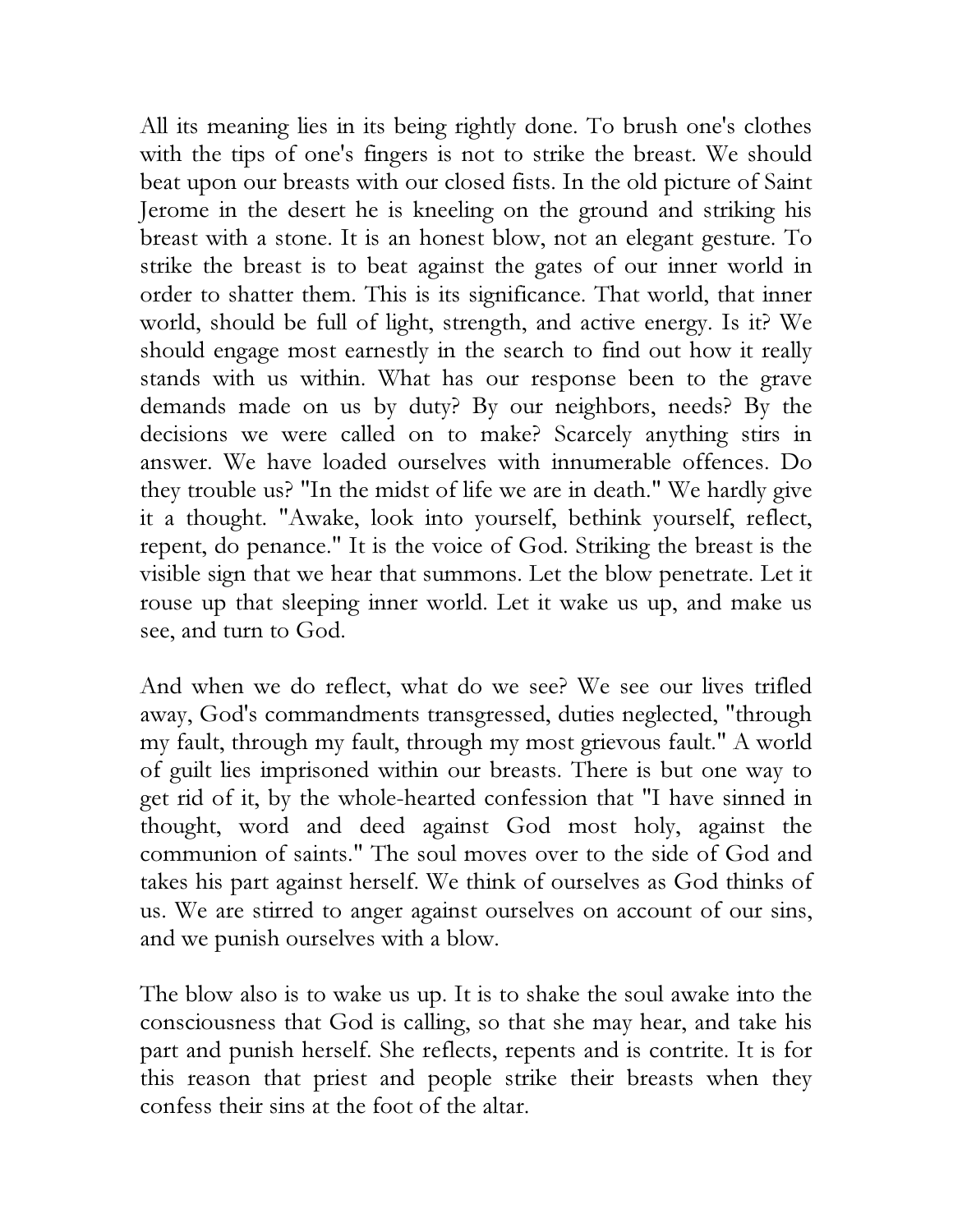Before Communion also we strike our breasts when the priest holds up for us to see the Body of the Lord, and we say, "Lord, I am not worthy that thou shouldst enter under my roof, and again, in the litany when we confess our guilt and say, "We sinners beseech thee to hear us." But in these customs the force of the meaning of the rite has been weakened, as it has been also when the Host or Chalice is lifted up, or in the Angelus at the words, "The Word was made flesh and dwelt among us." The gesture in these instances has come to mean no more than reverence or humility. Its astringency should be restored. It is a summons to repentance and to the self-inflicted punishment of a contrite heart.

## **STEPS**

THE more we think about these long-familiar things the clearer does their meaning grow. Things we have done thousands of times, if we will only look into them more deeply, will disclose to us their beauty. If we will listen, they will speak.

After their meaning has been revealed to us, the next step is to enter upon our inheritance and make what we have long possessed really our own. We must learn how to see, how to hear, how to do things the right way. Such a learning-by-looking, growing-by-learning, is what matters. Regarded any other way these things keep their secret. They remain dark and mute. Regarded thus, they yield to us their essential nature, that nature which formed them to their outward shapes. Make trial for yourself. The most commonplace everyday objects and actions hide matters of deepest import. Under the simplest exteriors lie the greatest mysteries.

Steps are an instance. Every one of the innumerable times we go upstairs a change, though too slight and subtle to be perceptible, takes place in us. There is something mysterious in the act of ascending. Our intelligence would be puzzled to explain it, but instinctively we feel that it is so. We are made that way.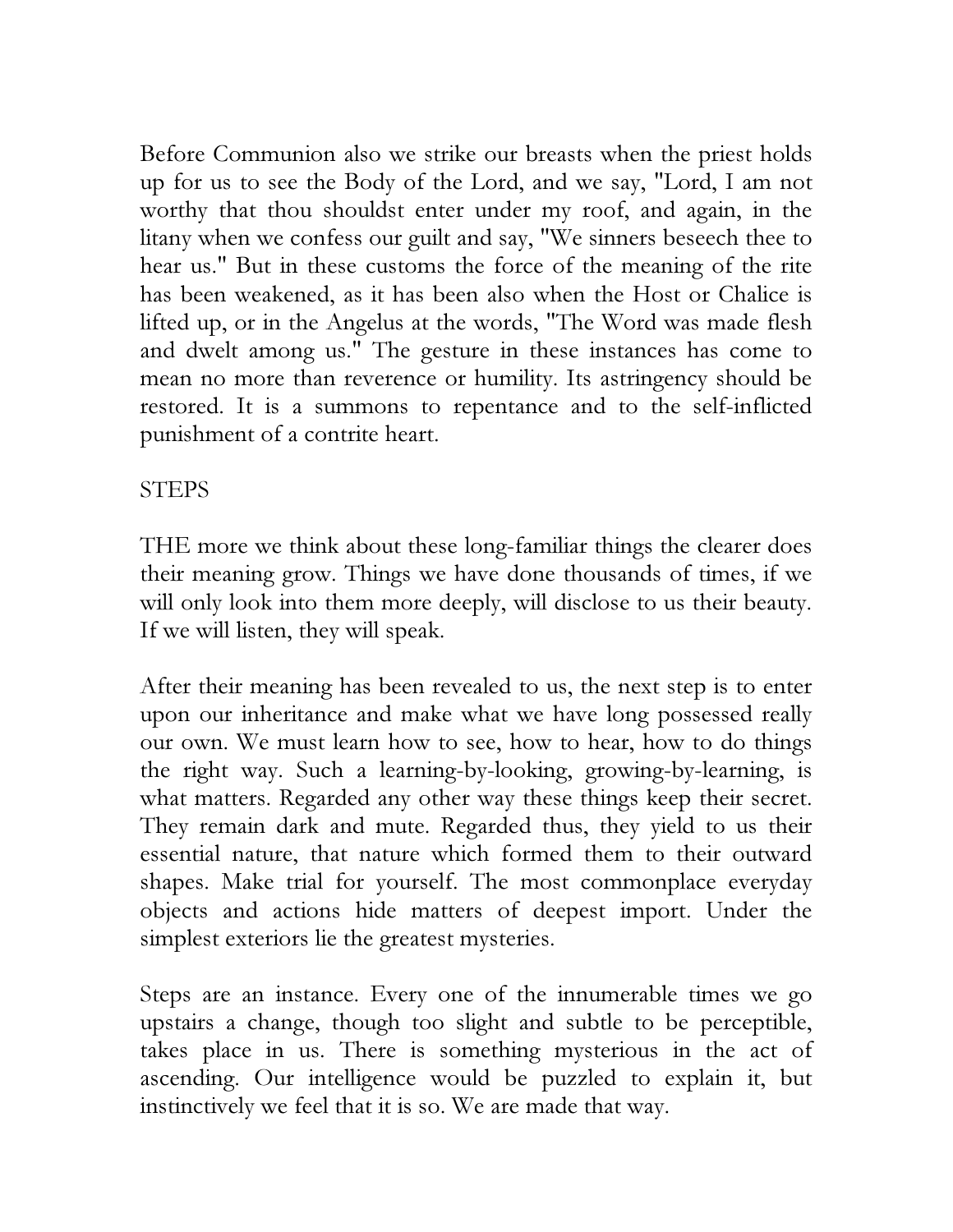When the feet mount the steps, the whole man, including his spiritual substance, goes up with them. All ascension, all going up, if we will but give it thought, is motion in the direction of that high place where everything is great, everything made perfect.

For this sense we have that heaven is "up" rather than "down" we depend on something in us deeper than our reasoning powers. How can God be up or down? The only approach to God is by becoming better morally, and what has spiritual improvement to do with a material action like going up a pair of stairs? What has pure being to do with a rise in the position of our bodies? There is no explanation. Yet the natural figure of speech for what is morally bad is baseness, and a good and noble action we call a high action. In our minds we make a connection, unintelligible but real, between rising up and the spiritual approach to God; and Him we call the All-Highest.

So the steps that lead from the street to the church remind us that in going up into the house of prayer we are coming nearer to God; the steps from the nave to the choir, that we are entering in before the All-Holy. The steps between the choir and the altar say to whoever ascends them the same words that God spoke to Moses on Mount Horeb: "Put your shoes from off your feet, for the place whereon thou standest is holy ground." The altar is the threshold of eternity.

It is a great idea that if we go up even a common stairway with our minds on what we are doing, we really do leave below the base and trivial, and are in actual fact ascending up on high. Words are not very adequate; but the Christian knows that when he ascends it is the Lord that ascends. In him the Lord repeats his own ascension. That is what steps mean.

## DOORS

EVERYTIME we enter a church, if we but notice it, a question is put to us. Why has a church doors? It seems a foolish question.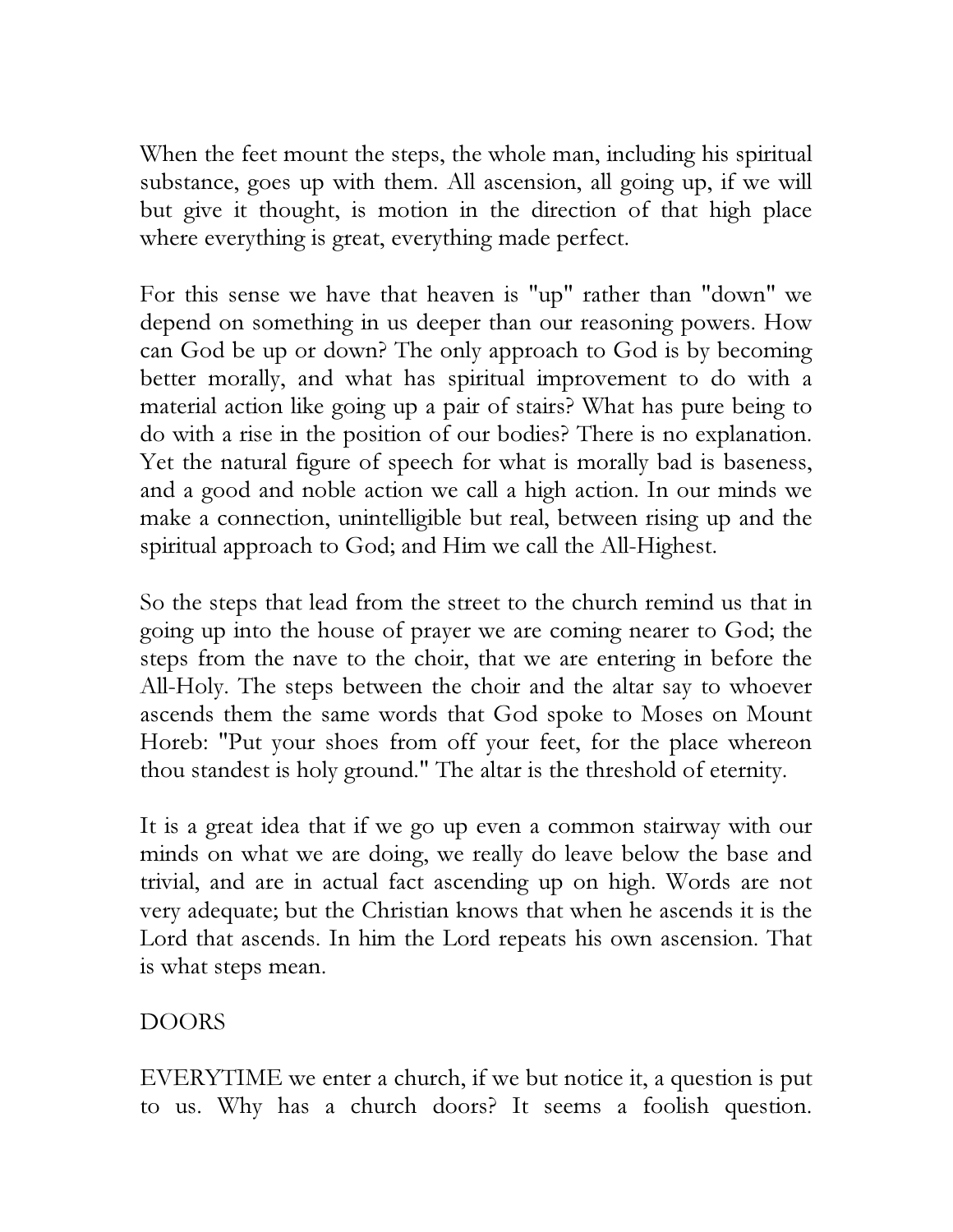Naturally, to go in by. Yes, but doors are not necessary--only a doorway. An opening with a board partition to close it off would be a cheap and practical convenience of letting people out and in. But the door serves more than a practical use; it is a reminder.

When you step through the doorway of a church you are leaving the outer-world behind and entering an inner world. The outside world is a fair place abounding in life and activity, but also a place with a mingling of the base and ugly. It is a sort of market place, crossed and recrossed by all and sundry. Perhaps "unholy" is not quite the word for it, yet there is something profane about the world. Behind the church doors is an inner place, separated from the market place, a silent, consecrated and holy spot. It is very certain that the whole world is the work of God and his gift to us, that we may meet Him anywhere, that everything we receive is from God's hand, and, when received religiously, is holy. Nevertheless men have always felt that certain precincts were in a special manner set apart and dedicated to God.

Between the outer and the inner world are the doors. They are the barriers between the market place and the sanctuary, between what belongs to the world at large and what has become consecrated to God. And the door warns the man who opens it to go inside that he must now leave behind the thoughts, wishes and cares which here are out of place, his curiosity, his vanity, his worldly interests, his secular self. "Make yourself clean. The ground you tread is holy ground."

Do not rush through the doors. Let us take time to open our hearts to their meaning and pause a moment beforehand so as to make our entering-in a fully intended and recollected act. The doors have yet something else to say. Notice how as you cross the threshold you unconsciously lift your head and your eyes, and how as you survey the great interior space of the church there also takes place in you an inward expansion and enlargement. Its great width and height have an analogy to infinity and eternity. A church is a similitude of the heavenly dwelling place of God. Mountains indeed are higher, the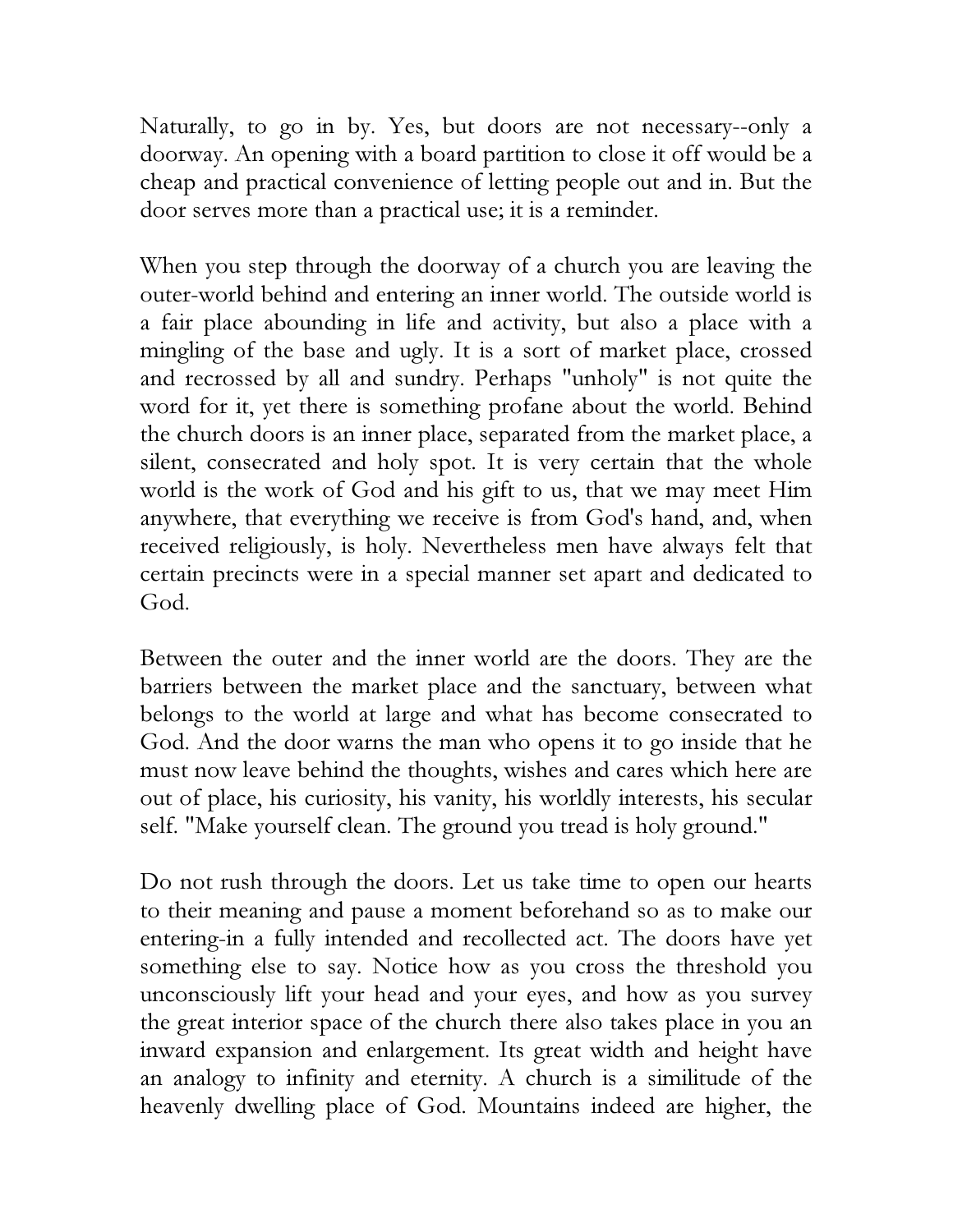wide blue sky outside stretches immeasurably further. But whereas outside space is unconfined and formless, the portion of space set aside for the church has been formed, fashioned, designed at every point with God in view. The long pillared aisles, the width and solidity of the walls, the high arched and vaulted roof, bring home to us that this is God's house and the seat of his hidden presence.

It is the doors that admit us to this mysterious place. Lay aside, they say, all that cramps and narrows, all that sinks the mind. Open your heart, lift up your eyes. Let your soul be free, for this is God's temple. It is likewise the representation of you, yourself. For you, your soul and your body, are the living temple of God. Open up that temple, make it spacious, give it height.

 Lift up your heads, O ye gates, and be ye lifted up, ye everlasting doors, and the King of Glory shall come in.

Heed the cry of the doors. Of small use to you is a house of wood and stone unless you yourself are God's living dwelling. The high arched gates may be lifted up, and the portals parted wide, but unless the doors of your heart are open, how can the King of Glory enter in?

### CANDLES

WE stand in a double and contrary relationship to objects outside ourselves. We stand to the world and all its contents as when God brought the animals to the first man for him to name. Among them all Adam could find no companion. Between man and the rest of creation there is a barrier of difference, which neither scientific knowledge nor moral depravity can remove or efface. Man is of another make from every other earthly creature. To him they are foreign. His kinship is with God.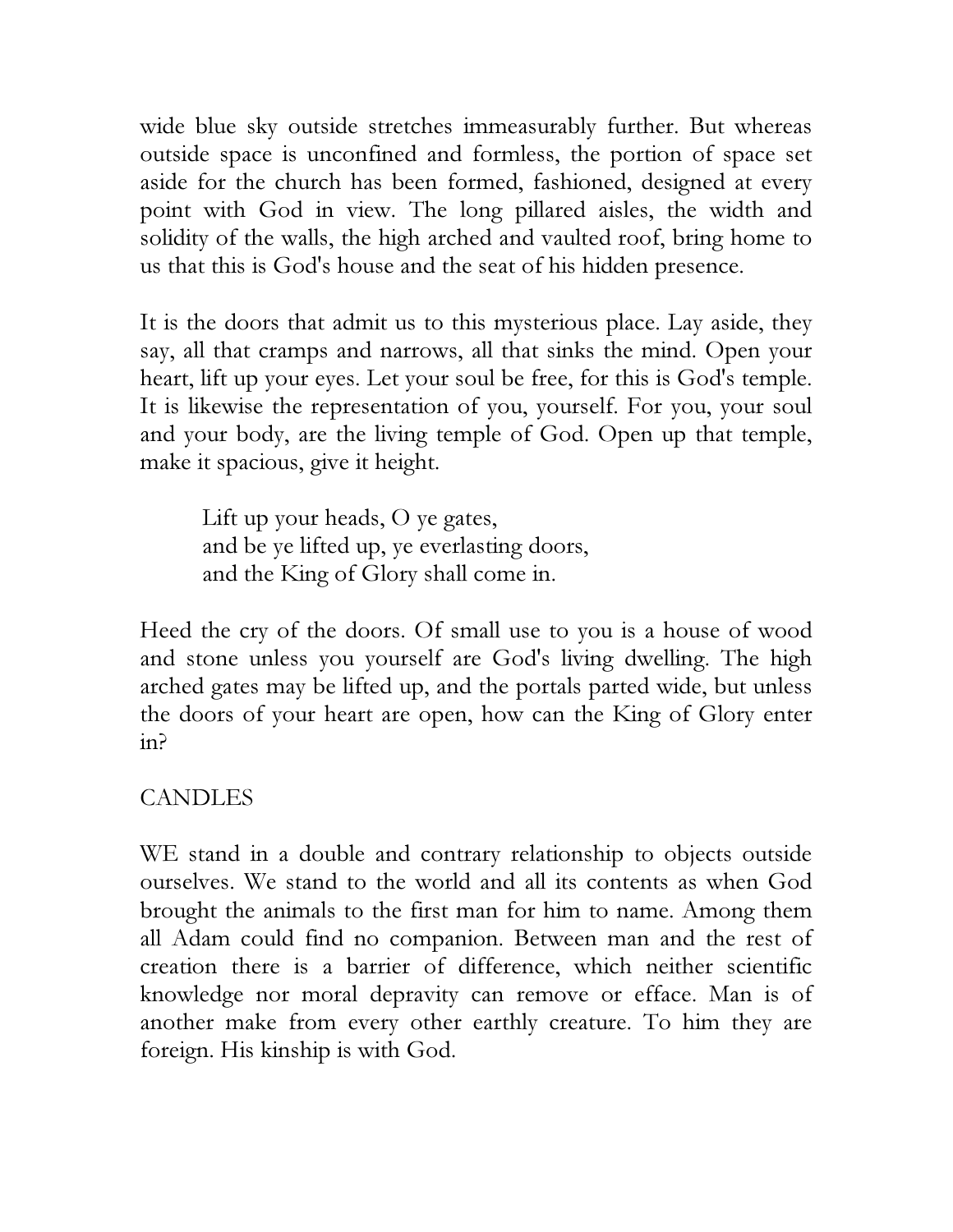On the other hand he is related to everything that exists in the world. Everywhere we feel somehow at home. The shapes, attitudes, movements of objects all speak to us, all are a means of communication. It is the incessant occupation of the human soul to express through them its own interior life, and to make them serve as its signs and symbols. Every notable form we come across strikes us as expressing something in our own nature, and reminds us of ourselves.

This feeling of our connection with things is the source of metaphor and simile. We are profoundly estranged from, yet mysteriously connected with, outside objects. They are not us, and yet all that is or happens is an image to us of ourselves.

One of these image-objects strikes me, and I think most people, as having more than ordinary force and beauty. It is that of a lighted candle. There it rises, firmly fixed in the metal cup on the broadbased, long-shafted candlestick, spare and white, yet not wan, distinct against whatever background, consuming in the little flame that flickers above it the pure substance of the wax in softly-shining light. It seems a symbol of selfless generosity. It stands so unwavering in its place, so erect, so clear and disinterested, in perfect readiness to be of service. It stands, where it is well to stand, before God. It stands in its appointed place, self-consumed in light and warmth.

Yes, of course the candle is unconscious of what it does. It has no soul. But we can give it a soul by making it an expression of our own attitude. Stir up in yourself the same generous readiness to be used. "Lord, here am I." Let the clean, spare, serviceable candle bespeak your own attitude. Let your readiness grow into steadfast loyalty. Even as this candle, O Lord, would I stand in your presence.

Do not weaken in or try to evade your vocation. Persevere. Do not keep asking why and to what purpose. To be consumed in truth and love, in light and warmth, for God, is the profoundest purpose of human life.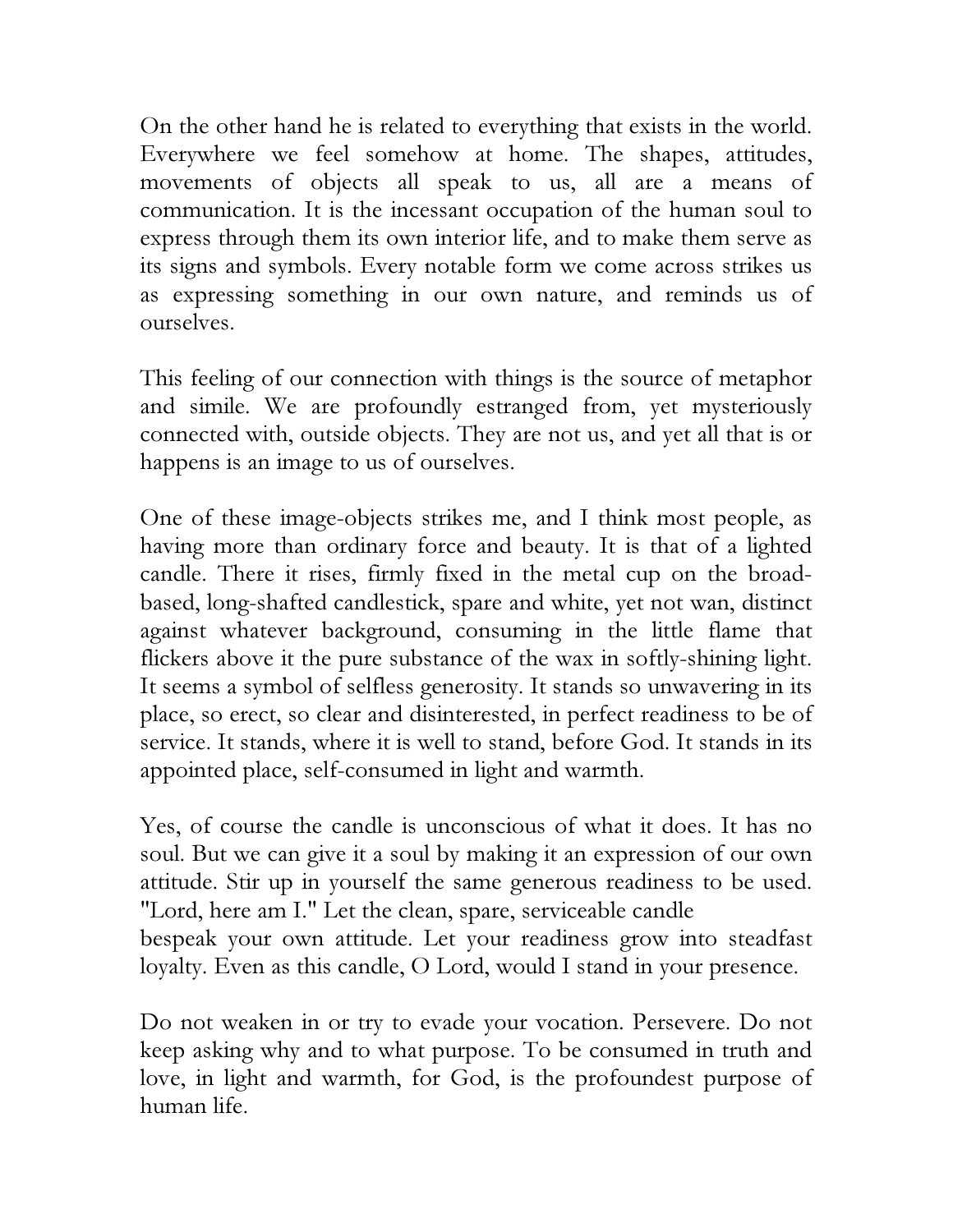#### HOLY WATER

WATER is a mysterious thing. It is so clear and frictionless, so "modest," as St. Francis called it. It hardly pretends to any character of its own. It seems to have no other end or object than to be of service, to cleanse what is soiled and to refresh what is dry.

But at some time you must have gazed down into the still depths of a great body of water, and felt it tugging to draw you in, and have got a glimpse of the strange and secret thing water is, and of the marvels, terrors and enticements that lurk in its depths. Or, at another time when it was whipped to a boiling torrent by a storm, you have heard it rushing and roaring, rushing and roaring, and watched the sucking vortex of a whirlpool and felt a force so grim and dreary that you had to tear your thoughts away.

It is indeed a strange element. On the one hand smooth and transparent, as if it hardly existed in its own right, ready at hand to wash away dirt and satisfy thirst; and on the other a restless, foundationless, enigmatic force that entices us on to destruction. It is a proper image for the secret ground-source from which life issues and back into which death recalls it. It is an apt image for this life of ours that looks so clear and is so inexplicable.

It is plain why the church uses water as the sign and the bearer of the divine life of grace. We emerge from the waters of baptism into a new life, born again of water and the Holy Ghost. In those same waters the old man was destroyed and put to death.

With this elemental element, that yields no answer to our questioning, with this transparent, frictionless, fecund fluid, this symbol and means of the supernatural life of grace, we make on ourselves, from forehead to breast, from shoulder to shoulder, the sign of the cross.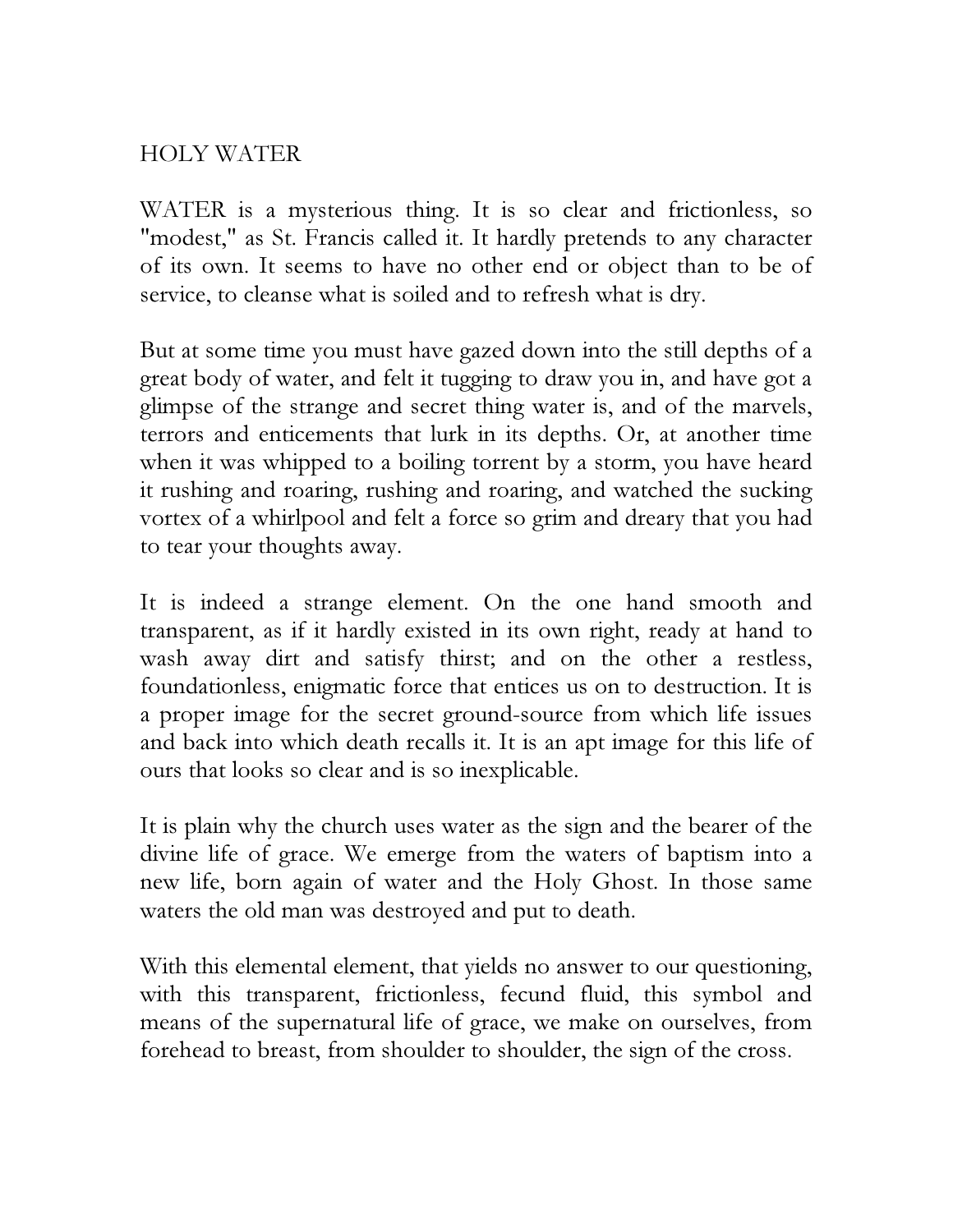By her consecration of it, the Church has freed water from the dark powers that sleep in it. This is not a form of language. Anyone whose perceptions have not been blunted must be aware of the powers of natural magic inherent in water. And are they only natural powers? Is there not present also a dark and preternatural power? In nature, for all her richness and beauty, there is something demonic. City life has so deadened our senses that we have lost our perception of it. But the Church knows it is there. She "exorcises" out of water those divinities that are at enmity with God. She blesses it and asks God to make of it a vehicle of his grace. Therefore the Christian when he enters church moistens forehead, breast and shoulders, all his person, with the clean and cleansing water in order to make clean his soul. It is a pleasing custom that brings grace and nature freed from sin, and man, who so longs for cleanness, into the unity of the sign of the cross.

At evening also we sign ourselves in holy water. Night, as the proverb says, is no friend to man. Our human nature is formed and fashioned for light. Just before we give ourselves over into the power of sleep and darkness, and the light of day and consciousness is extinguished, there is a satisfaction in making the sign of the cross on ourselves with holy water. Holy water is the symbol of nature set free from sin. May God protect us from every form of darkness! And at morning, when we emerge again out of sleep, darkness and unconsciousness, and life begins afresh, we do the same thing. But in the morning it is to remind ourselves of that holy water from which we have issued into the light of Christ. The soul redeemed and nature redeemed encounter one another in the sign of the cross.

#### **FIRE**

SOME cold, dull day in late autumn, when darkness is coming on, and the wide plain below as far as eye can reach is empty of life, and the mountain-path chill underfoot, and we are feeling very much alone, a strong natural desire comes over us for human contact. Then, suddenly, at a turn of the road, a light beams out. It comes like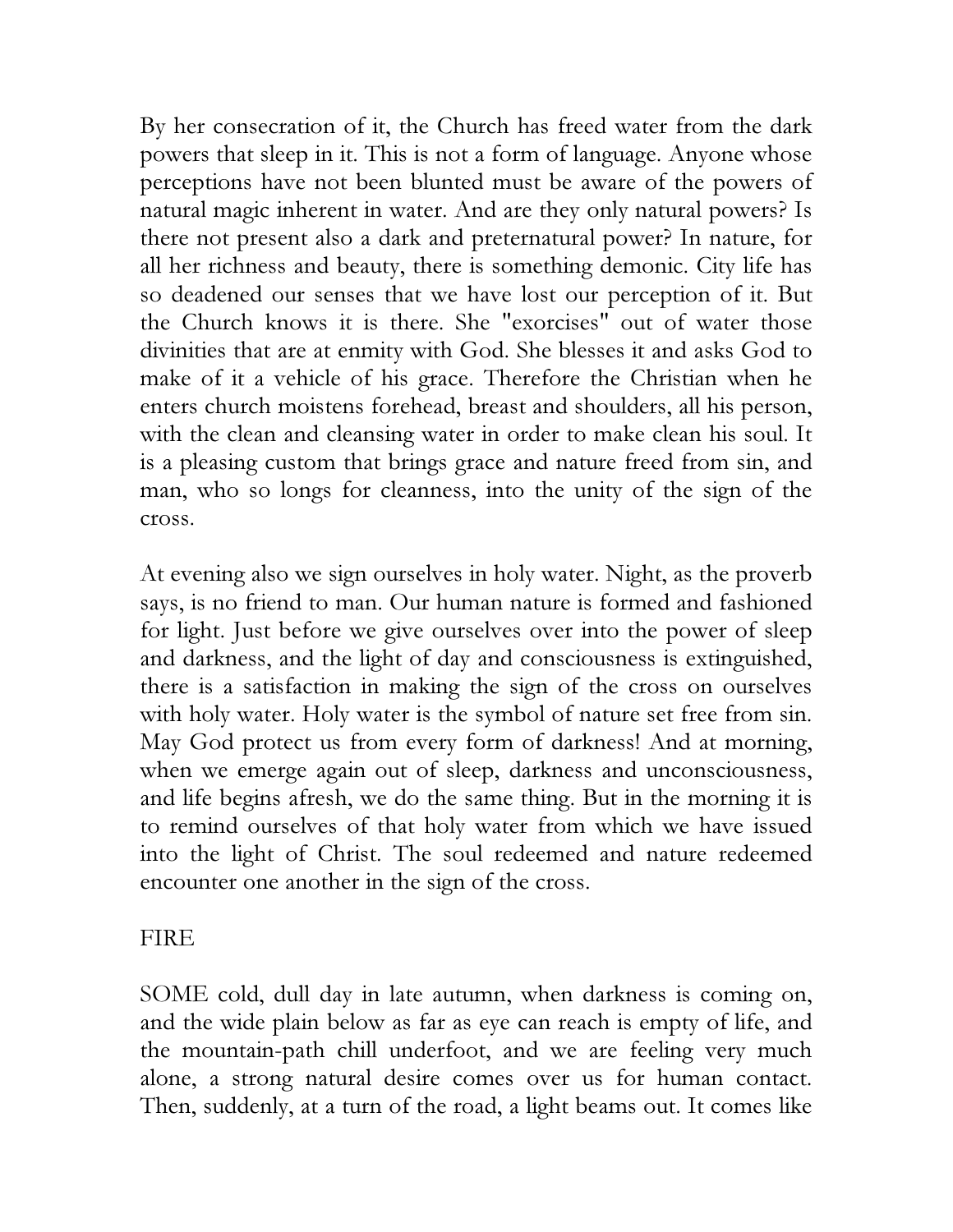the answer to a summons, like a thing expectation called for, like a missing link in a series suddenly supplied.

Or, you are sitting at dusk in a dreary room between blank walls among uncongenial furniture. A familiar step approaches, a practiced hand sets the hearth to rights, the kindling crackles, a flame shoots up and the room glows with comfortable warmth. The change is as pleasant as when a cold inexpressive face suddenly lights up with friendliness.

Fire is closely allied to life. It is the aptest symbol we have for the soul within that makes us live. Like fire, life is warm and radiant, never still, eager for what is out of reach. When we watch the leaping tongues of flame, as they follow every current of the draught, soaring up not to be diverted, radiating waves of light and heat, we feel how exact the parallel is, how deep the kinship. This fire that forces its way through the intractable material that impedes it and reaches out to touch with light the things around and make for them a center of illumination,--what an image it is of that mysterious flame in us that has been set alight to penetrate the whole of nature and provide it with a hearth!

And if this aspiring, irresistible, life of ours were allowed to express itself outwardly, if it were given the least outlet, it also would break through and burst into flame.

And with what strength it should burn before the altar where at all times it rightfully belongs! We should stand there close to the Sacramental Presence where God addresses himself to us and we address ourselves to God, concentrating our force and our intelligence in prayer and attention. We recognize in the lamp before the altar the image and representation of what our life should be. Its flame is never allowed to go out.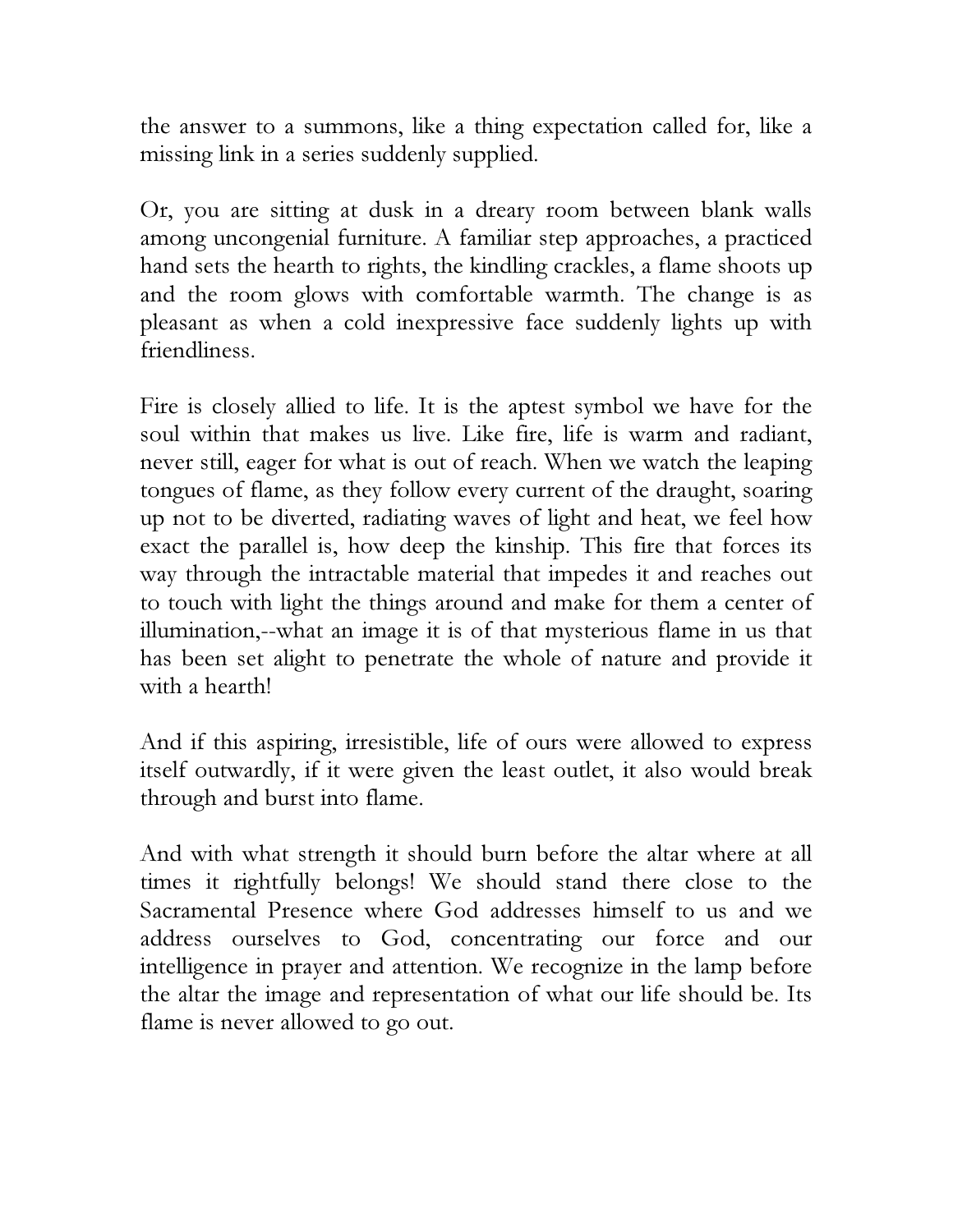As material light it has of course nothing to say to God. It is for you to make it an expression of your soul, like it burning out the force of your life in flame and light close to the Holy Presence.

We cannot learn this all at once. It must be striven for. But each moment of quiet illumination will bring you nearer to God, and will carry you back among men at peace. You leave the sanctuary lamp before the tabernacle in your stead, saying to God, "Lord, it stands for my soul, which is at all times in thy presence."

ASHES

ON the edge of the woods grows a larkspur. Its glorious blue blossom rising on its bending stalk from among the dark green curiously-shaped leaves fills the air with color. passerby picks the flower, loses interest in it and throws it into the fire, and in a short moment all that is left of that splendid show is a thin streak of grey ash.

What fire does in an instant, time is always doing to everything that lives. The delicate fern, the stout mullein, the rooted oak, butterflies, darting swallows, nimble squirrels, heavy oxen, all of them, equally, sooner or later, by accident, disease, hunger, cold,--all these clear-cut forms, all this flourishing life, turns to a little ash, a handful of dry dust, which every breeze scatters this way and that. All this brilliant color, all this sensitive, breathing life, falls into pale, feeble, dead earth, and less than earth, into ashes. It is the same with ourselves. We look into an opened grave and shiver: a few bones, a handful of ash-grey dust.

 Remember man that dust thou art and unto dost shalt thou return.

Ashes signify man's overthrow by time. Our own swift passage, ours and not someone else's, ours, mine. When at the beginning of Lent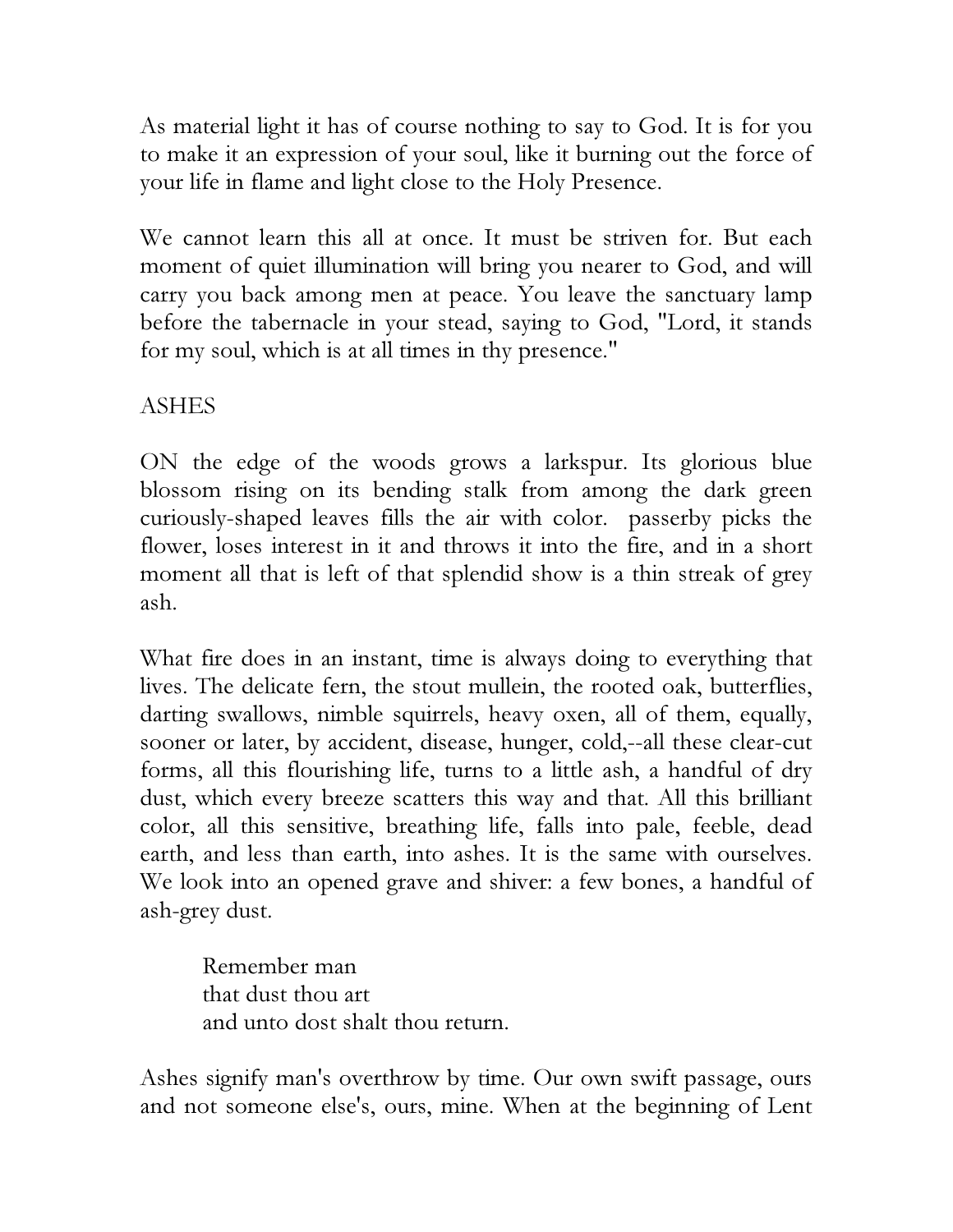the priest takes the burnt residue of the green branches of the last Palm Sunday and inscribes with it on my forehead the sign of the cross, it is to remind me of my death.

 Memento homo quia pulvis est et in pulverem reverteris.

Everything turns to ashes, everything whatever. This house I live in, these clothes I am wearing, my household stuff, my money, my fields, meadows, woods, the dog that follows me, my horse in his stall, this hand I am writing with, these eyes that read what I write, all the rest of my body, people I have loved, people I have hated, or been afraid of, whatever was great in my eyes upon earth, whatever small and contemptible, all without exception will fall back into dust.

## INCENSE

"AND I saw an angel come and stand before the altar, having a golden censer; and there was given to him much incense, and the smoke of the incense of the prayers of the saints ascended up before God from the hand of the angel." So writes Saint John in the mysterious book of the Apocalypse.

The offering of an incense is a generous and beautiful rite. The bright grains of incense are laid upon the red-hot charcoal, the censer is swung, and the fragrant smoke rises in clouds. In the rhythm and the sweetness there is a musical quality; and like music also is the entire lack of practical utility: it is a prodigal waste of precious material. It is a pouring out of unwithholding love.

"When the Lord was at supper Mary brought the spikenard of great price and poured it over his feet and wiped them with her hair, and the house was filled with the odor of the ointment." Narrower spirits objected. "Whereto this waste?" But the Son of God has spoken,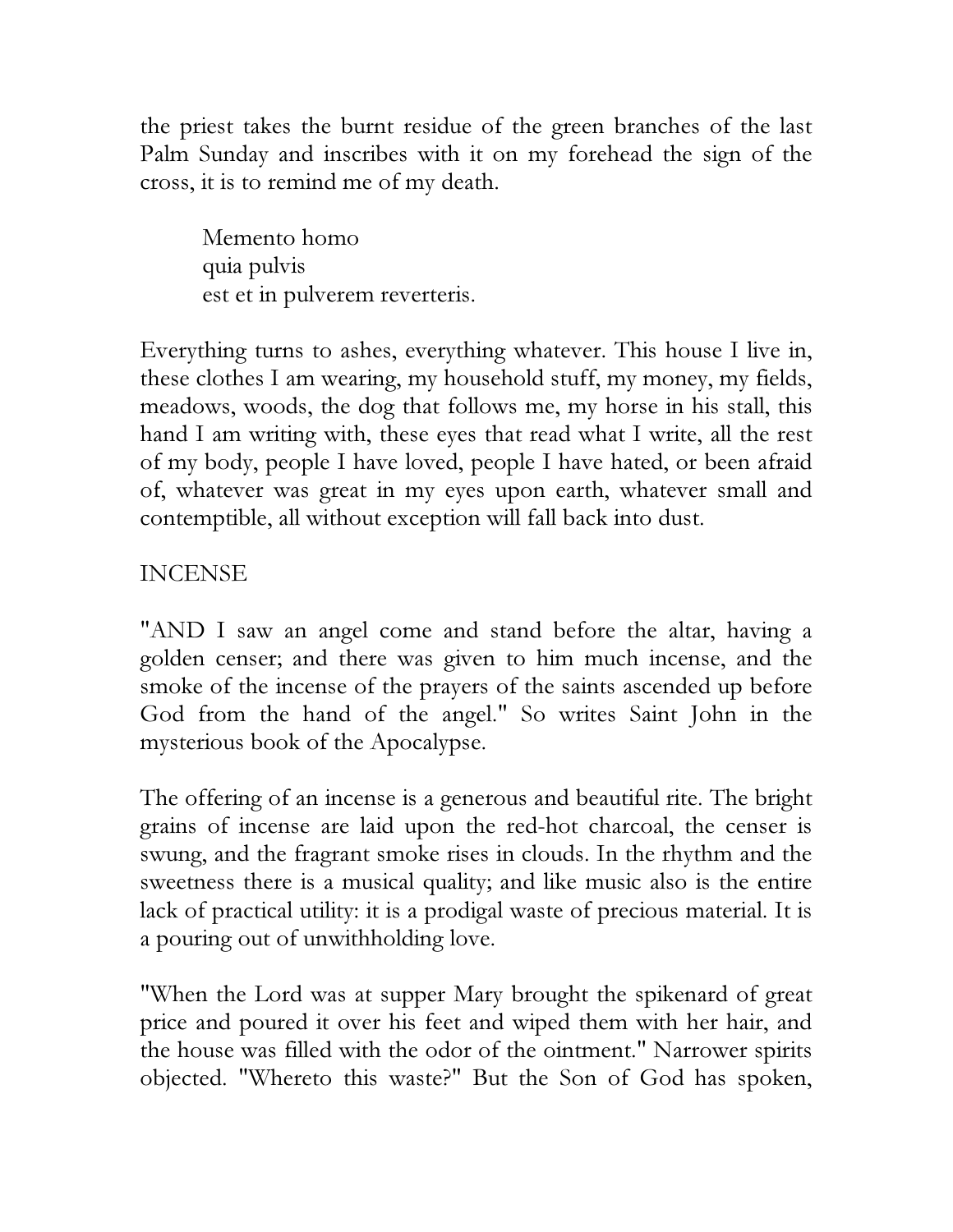"Let her alone. She hath done it against my burial." Mary's anointing was a mystery of death and love and the sweet savour of sacrifice.

The offering of incense is like Mary's anointing at Bethany. It is as free and objectless as beauty. It burns and is consumed like love that lasts through death. And the arid soul still takes his stand and asks the same question: What is the good of it?

It is the offering of a sweet savour which Scripture itself tells us is the prayers of the Saints. Incense is the symbol of prayer. Like pure prayer it has in view no object of its own; it asks nothing for itself. It rises like the Gloria at the end of a psalm in adoration and thanksgiving to God for his great glory.

It is true that symbolism of this sort may lead to mere aestheticism. There are imaginations in which the fragrant clouds of incense induce a spurious religiosity; and, in such instances, when it does so, the Christian conscience does right to protest that prayer should be made in spirit and in truth. But though prayer is a plain, straight-forward business, it is not the so-much-for-so-muchness which the niggardly imagination and fleshless heart of the religious Philistine would make of it. The same spirit persists that produced the objection of Judas of Kerioth. Prayer is not to be measured by its bargaining power; it is not a matter of bourgeois common sense. Minds of this order know nothing of that magnanimous prayer that seeks only to give. Prayer is a profound act of worship, that asks neither why nor wherefore. It rises like beauty, like sweetness, like love. The more there is in it of love, the more of sacrifice. And when the fire has wholly consumed the sacrifice, a sweet savour ascends.

### LIGHT AND HEAT

THE heart's deepest need makes us long for union with God. Two paths lead to this union, two separate paths, though they end at the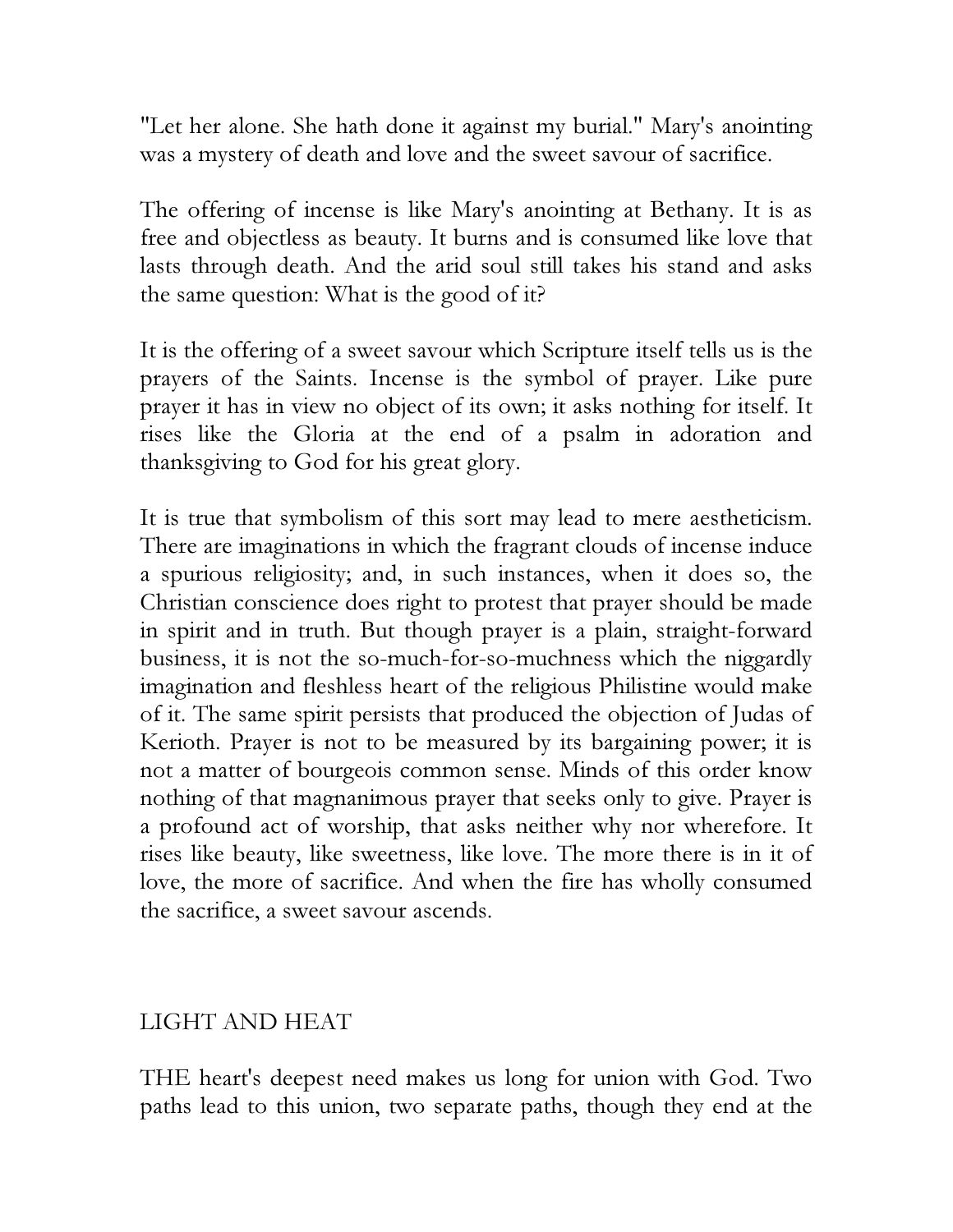same goal. The first is the path of knowledge and love. This path our own souls point out to us. The other we know only because Christ has shown it to us.

The act of knowing is an act of union. By knowledge we penetrate the nature of an object and make the object our own. We mentally absorb it, and it becomes part and parcel of ourselves. Love is also an act of union, of union, and not merely of the desire of union. It is an actual union, for so much of a thing as we love that much belongs to us. Since there are more ways than one of loving, we call this kind "spiritual" love. But the word is not quite right, since it also applies to the other mode of union by the second path I spoke of. The difference is that while this first instinctive kind of love effects a union, it does not, as the other does, join being with being. It is union by conscious knowledge and willed intention.

Does any material form exist that provides a likeness for such a union? There does; the very wonderful one of light and heat. Our eyes, without approaching or touching it, see and take in the candle flame. Eyes and candle remain where they were, and yet a union is effected. It is not a union of mingling and absorption, but the chaste and reverent union of the soul with God by knowledge. Since, as Scripture says, God is truth, and since whoever knows the truth, mentally possesses it, so by right knowledge of him our minds possess God. God is present in the intellect whose thoughts of him are true. This is what is meant by "knowing God," To know God is to be one with him as the eye becomes one with the candle flame by looking at it.

But the light of the candle flame cannot be separated from its heat. Though again the candle remains where it was, we feel on our cheek or the back of our hand a radiating warmth.

This union of heat is a likeness for the union between us and the Divine Flame by love. God is good. Whoever loves the good possesses it spiritually, for the good becomes ours by our loving it.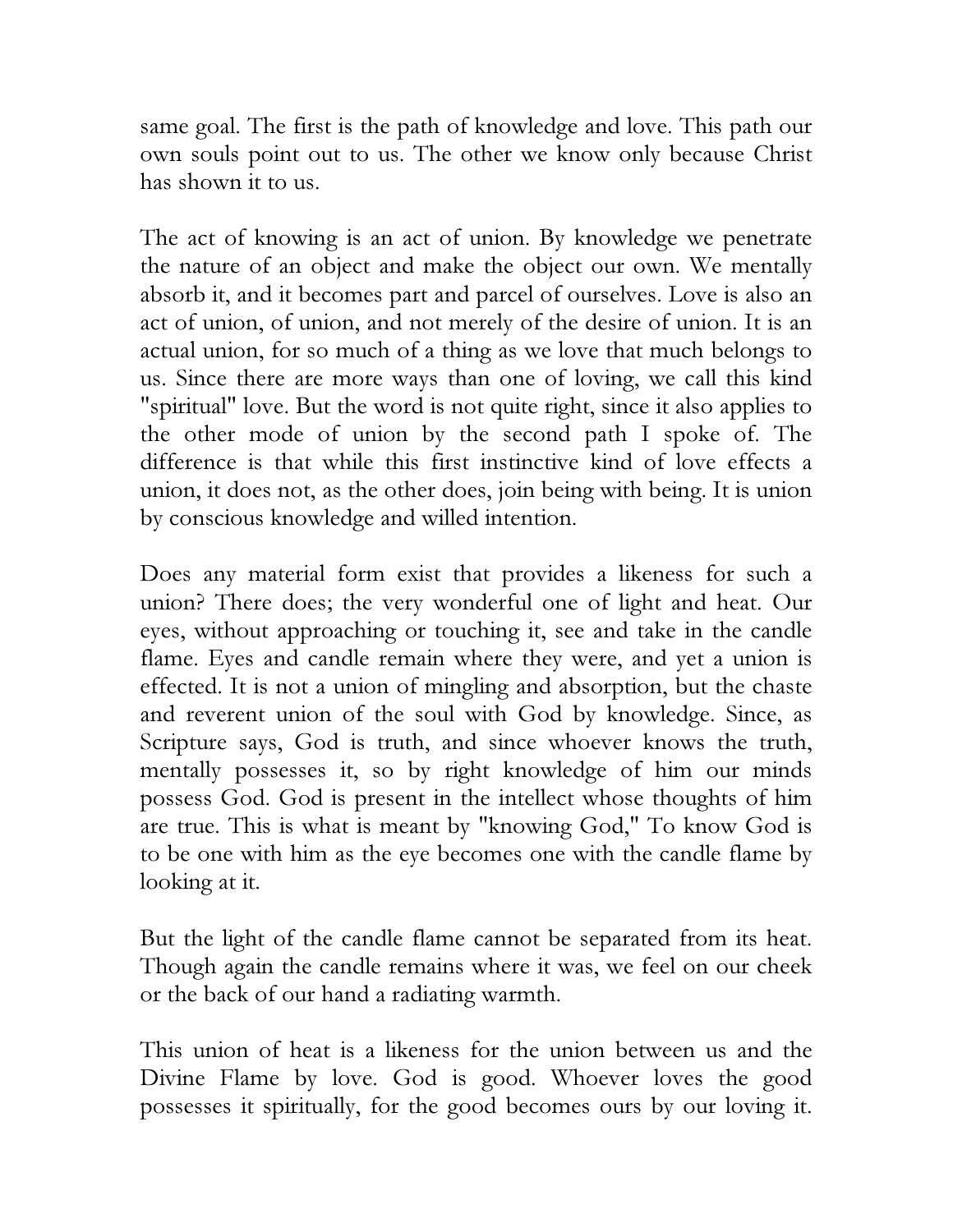Just so much of goodness as we love, just that much do we possess. "God," as Saint John tells us, "is love. And he that abideth in love abideth in God, and God in him." To know, to love God, is to be one with him; and our eternal beatitude will

consist in looking upon God and loving him. Looking, loving, does not mean that we stand hungering in his presence, but that to our innermost depths we are filled and satisfied. Flame, which is a figure for the soul, is also a figure for the living God; for "God is light and in him there is no darkness." As the flame radiates light so God radiates truth, and the soul by receiving truth is united with God, as our eyes by seeing its light are united with the flame. And, as the flame radiates heat, so does God radiate the warmth of goodness; and as the hand and the cheek by perceiving the warmth become one with the flame, so whoever loves God becomes one with him in goodness. But also, just as the candle remains free and disengaged in its place, so does God abide unmoved "dwelling in unapproachable light."

Flame, emitting light, emitting heat, is an image to us of the living God. All this comes very much home to us on Holy Saturday when the Easter candle, which symbolizes Christ; is lighted. Three times, each time in a higher tone, the deacon sings "Lumen Christi," and then lights the Pascal candle. At once every lamp and candle in the church is lighted from it, and the whole building is alight and aglow with the radiance and warmth of God's presence.

## BREAD AND WINE

BUT there is another path that leads to God. Had not Christ's own words made it known to us so plainly, and the liturgy repeated them with so assured a confidence, we should not be bold enough to speak of it. Seeing God, loving God, by consciously turning toward him with our minds and wills, though a real union, is yet not a union of being with being. It is not only our minds and our wills that strive to possess God. As the psalm says, "My heart and my flesh are athirst for the living God." Only then shall we be at rest when our whole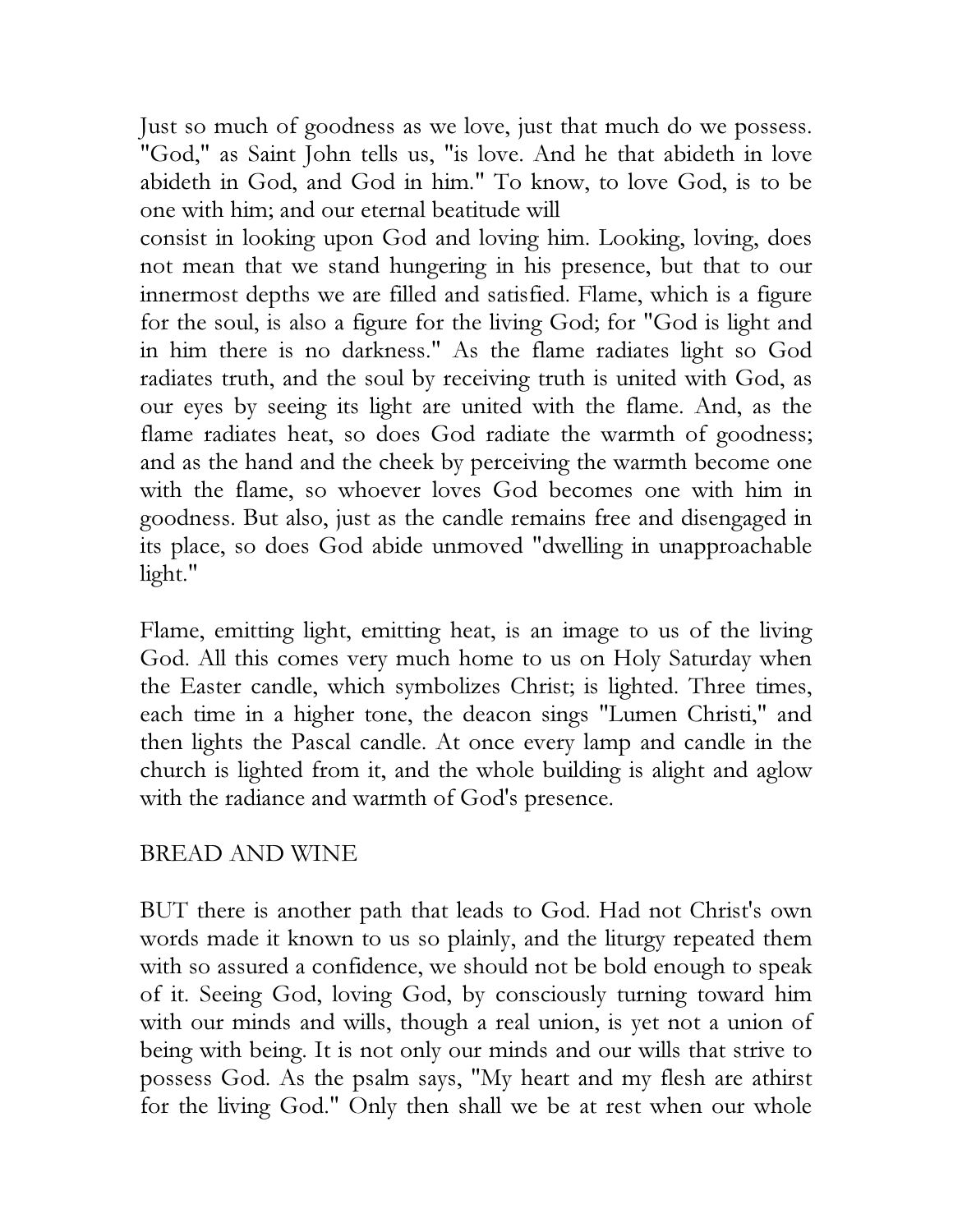being is joined to his. Not by any mingling or confusion of natures, for creature and creator are forever distinct, and to suppose otherwise would be as nonsensical as it is presumptuous. Nevertheless, besides the union of simple love and knowledge, there is another union, that of life and being.

We desire, are compelled to desire, this union, and the Scripture and the Liturgy place upon our lips words that give profound expression to our longing. As the body desires food and drink, just so closely does our individual life desire to be united with God. We hunger and thirst after God. It is not enough for us to know him and to love him. We would clasp him, draw him to ourselves, hold him fast, and, bold as it sounds, we would take him into ourselves as we do our necessary food and drink, and thereby still and satisfy our hunger to the full.

The liturgy of Corpus Christi repeats to use these words of Christ: "As the living Father hath sent me, and I live by the Father, so he that eateth me, the same shall also live by me." Those are the words. For us to prefer such a claim as a thing due to us of right would border on blasphemy. But since it is God that speaks, we inwardly assent and believe.

But let us not presume on them as if in any way they effaced the boundary between creature and Creator. In deepest reverence, and yet without fear, let us acknowledge the longing which God himself has planted in us, and rejoice in this gift of his exceeding goodness. "My flesh," Christ says to us, "is food indeed, and my blood is drink indeed...He that eateth my flesh and drinketh my blood abideth in me and I in him...As the Father hath given me to have life in myself, so he that eateth me, the same also shall live by me." To eat his flesh, to drink his blood, to eat him, to absorb into ourselves the living God- it is beyond any wish me might be capable of forming for ourselves, yet it satisfies to the full what we long for,--of necessity long for,- from the bottom of our souls.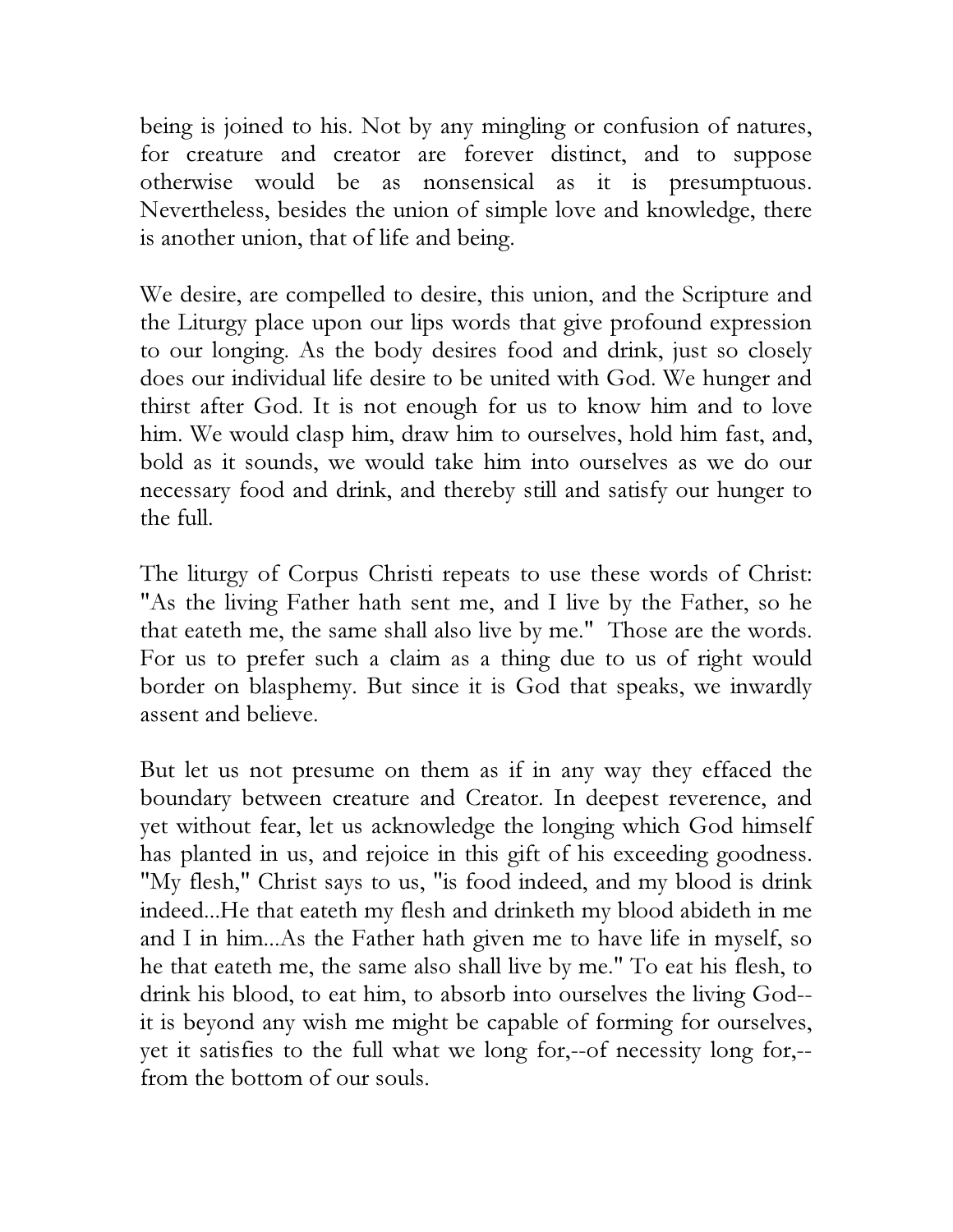Bread is food. It is wholesome, nourishing food for which we never lose our appetite. Under the form of bread God becomes for us even the food of life. "We break: a bread," writes Saint Ignatius of Antioch to the faithful at Ephesus, "we break a bread that is the food of immortality." By this food our being is so nourished with God himself that we exist in him and he in us.

Wine is drink. To be exact, it is more than drink, more than a liquid like water that merely quenches thirst. "Wine that maketh glad the heart of man" is the biblical expression. The purpose of wine is not only to quench thirst, but also to give pleasure and

satisfaction and exhilaration. "My cup, how goodly it is, how plenteous!" Literally, how intoxicating, though not in the sense of drinking to excess. Wine possesses a sparkle, a perfume, a vigour, that expands and clears the imagination. Under the form of wine Christ gives us his divine blood. It is no plain and sober draught. It was bought at a great price, at a divinely excessive price. Sanguis Christi, inebria me, prays Saint Ignatius, that Knight of the Burning Heart. In one of the antiphons for the feast of Saint Agnes, the blood of Christ is called a mystery of ineffable beauty. "I have drawn milk and honey from his lips, and his blood hath given fair color to my cheeks."

For our sakes Christ became bread and wine, food and drink. We make bold to eat him and to drink him. This bread gives us solid and substantial strength. This wine bestows courage, joy out of all earthly measure, sweetness, beauty, limitless enlargement and perception. It brings life in intoxicating excess, both to possess and to impart.

## LINEN

THE altar is covered with a linen cloth. The corporal, which, as representing the winding-sheet of Christ's body, is laid under Host and Chalice, is made of linen. The priest's alb, which is always worn during divine service, is of white linen. When the Holy Bread is being distributed a linen cloth covers the Lord's table.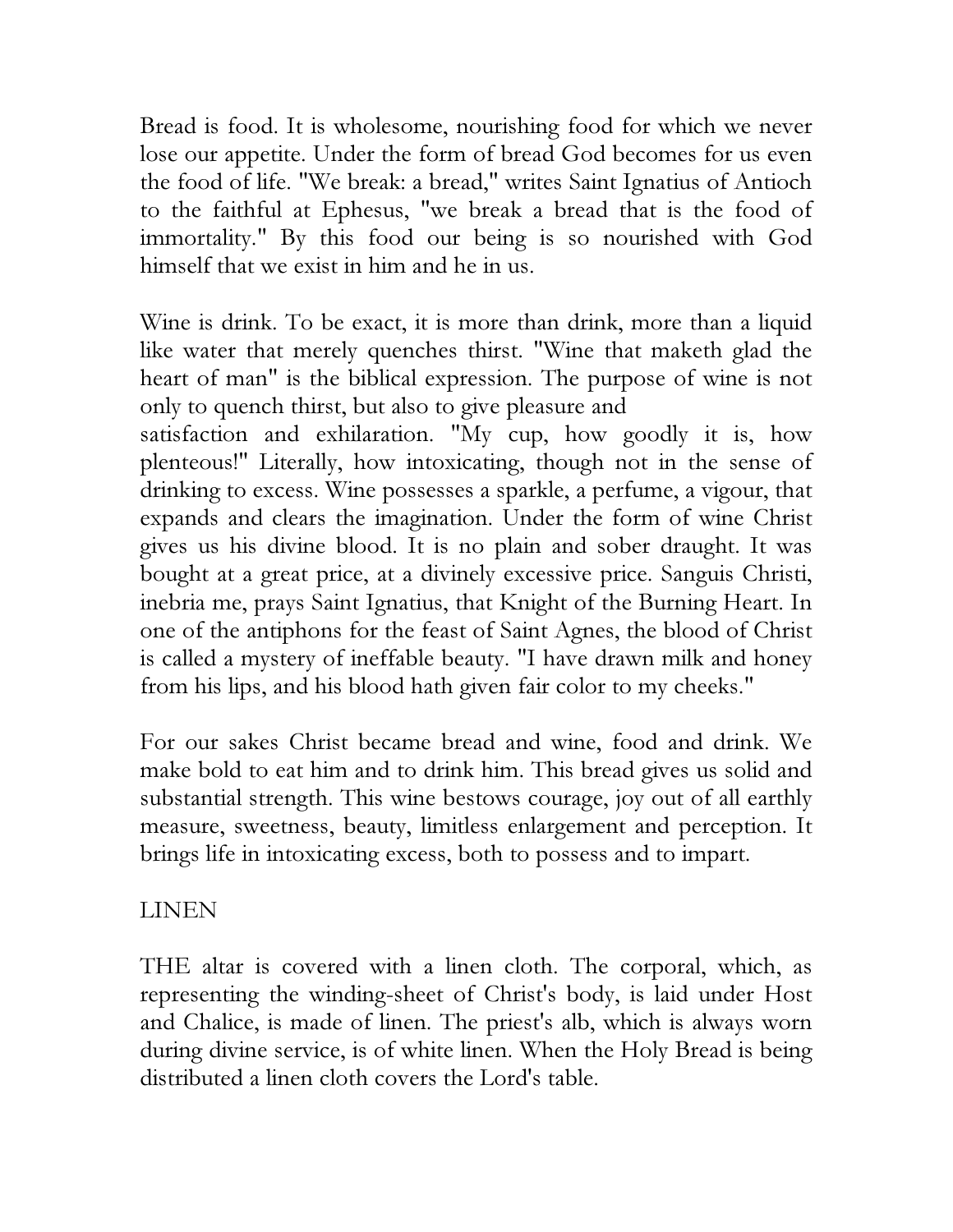Good linen, strong-fibered and close-woven, is a costly material. It has the lustre of fresh snow. Once when I came upon a patch of new-fallen snow lying among dark spruce trees, I turned aside and took my heavy boots another way, out of sheer respect. It is a sign of respect that we cover holy things with linen.

When the Holy Sacrifice is offered, the uppermost covering of the altar must be of fair linen. The high altar, in the Holy of Holies, represents, we said, the altar in man's soul. But it more than represents it. The two altars are inseparable. They are really, though mysteriously, the same altar. The authentic and perfect altar in which Christ's sacrifice is offered is the union of them both.

It is for this reason that linen makes its strong appeal. We have a sense that it corresponds to something within ourselves. It seems to make some claim upon us in the nature of a wish or a reproach. Only from a clean heart comes a right sacrifice. In the same measure as the heart is pure is the sacrifice pleasing to God.

Linen has much to teach us about the nature of purity. Genuine linen is an exquisite material. Purity is not the product of rude force or found in company with harsh manners. Its strength comes of its fineness. Its orderliness is gentle. But linen is also extremely strong; it is no gossamer web to flutter in every breeze. In real purity there is nothing of that sickly quality that flies from life and wraps itself up in unreal dreams and ideals out of its reach. It has the red cheeks of the man who is glad to be alive and the firm grip of the hard fighter.

And if we look a little further, it has still one thing more to say. It was not always so clean and fine as it now is. It was to begin with, unsightly stuff. In order to attain its present fragrant freshness it had to be washed and rewashed, and then bleached. Purity is not come by at the first. It is indeed a grace, and there are people who have so carried the gift in their souls that their whole nature has the strength and freshness of unsullied purity. But they are the exception. What is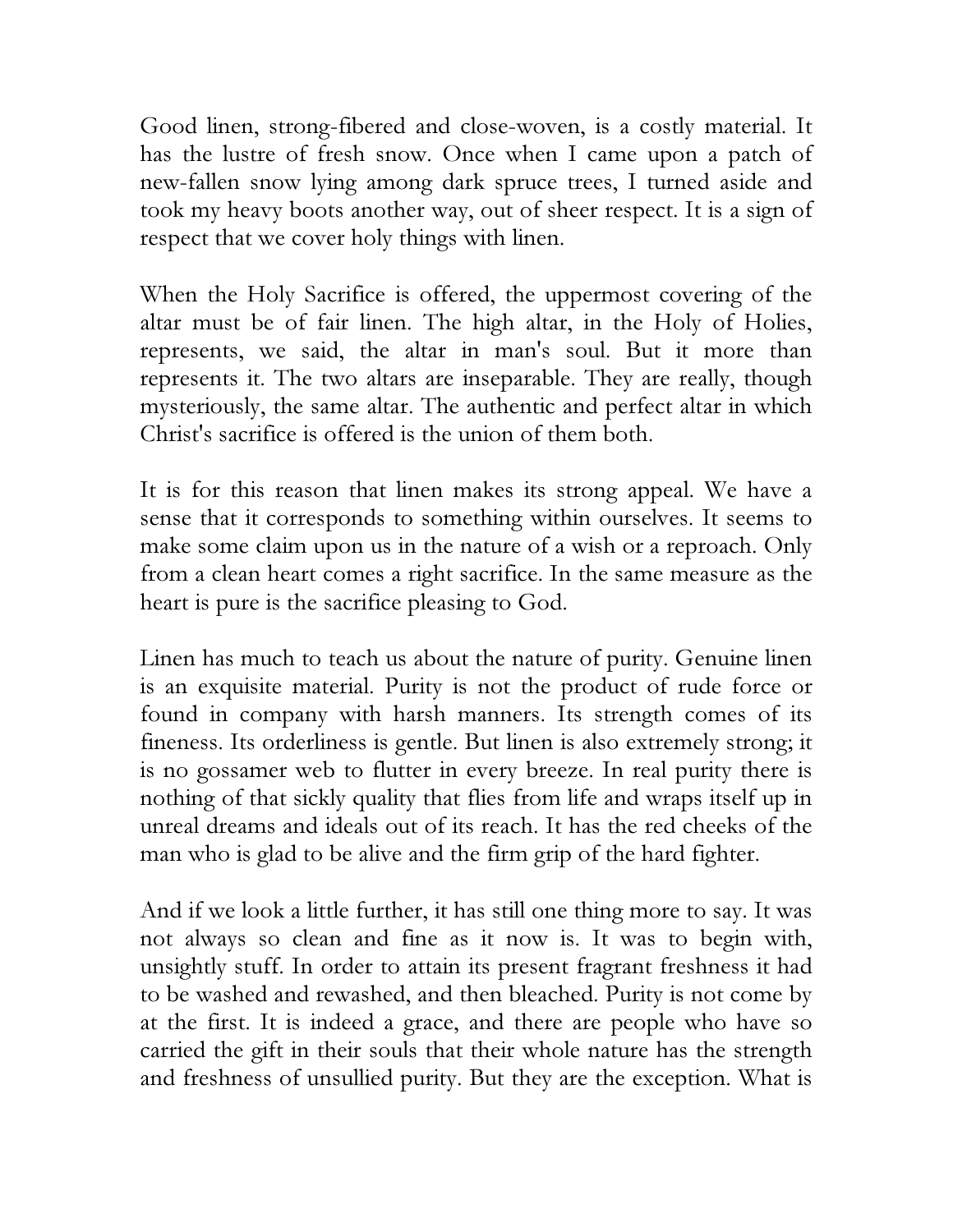commonly called purity is no more than the doubtful good of not having been shaken by the storms of life. Purity, that is really such, is attained not at the beginning but at the end of life, and achieved only by long and courageous effort. So the linen on the altar in its fine white durableness stands to us both for exquisite cleanness of heart and for fibrous strength.

There is a place in Saint John's Apocalypse where mention is made of "a great multitude which no man could number, of all nations and tribes and peoples and tongues, standing before the throne clothed in white robes." And a voice asked, "Who are these and whence come they?" And the answer is given: "These are they who are come out of great tribulation, and have washed their robes and made them white in the blood of the Lamb. Therefore they are before the throne of God, and they serve him day and night." "Let me be clothed, O Lord, in a white garment," is the priest's prayer while he is putting on the alb for the Holy Sacrifice.

## THE ALTAR

MANY and various are the forces that actuate a human being. Man has the power to embrace the whole world of nature, its stars, mountains, seas and great rivers, its trees and animals, and the human world in which he finds himself, and by love and appreciation to draw it all into his own inner world. He has the power of love, the power also of hate and repulsion. He can oppose and repudiate his surroundings or refashion them after his own mind. Impulses of pleasure, desire, trust, love, calmness, excitement course through his heart in multitudinous waves.

But of all his powers man possesses none nobler than his ability to recognize that there is a being higher than his own, and to bind himself to the honor of this Higher Being. Man has the power to know God, to worship him, and devote himself to him in order "that God may be glorified."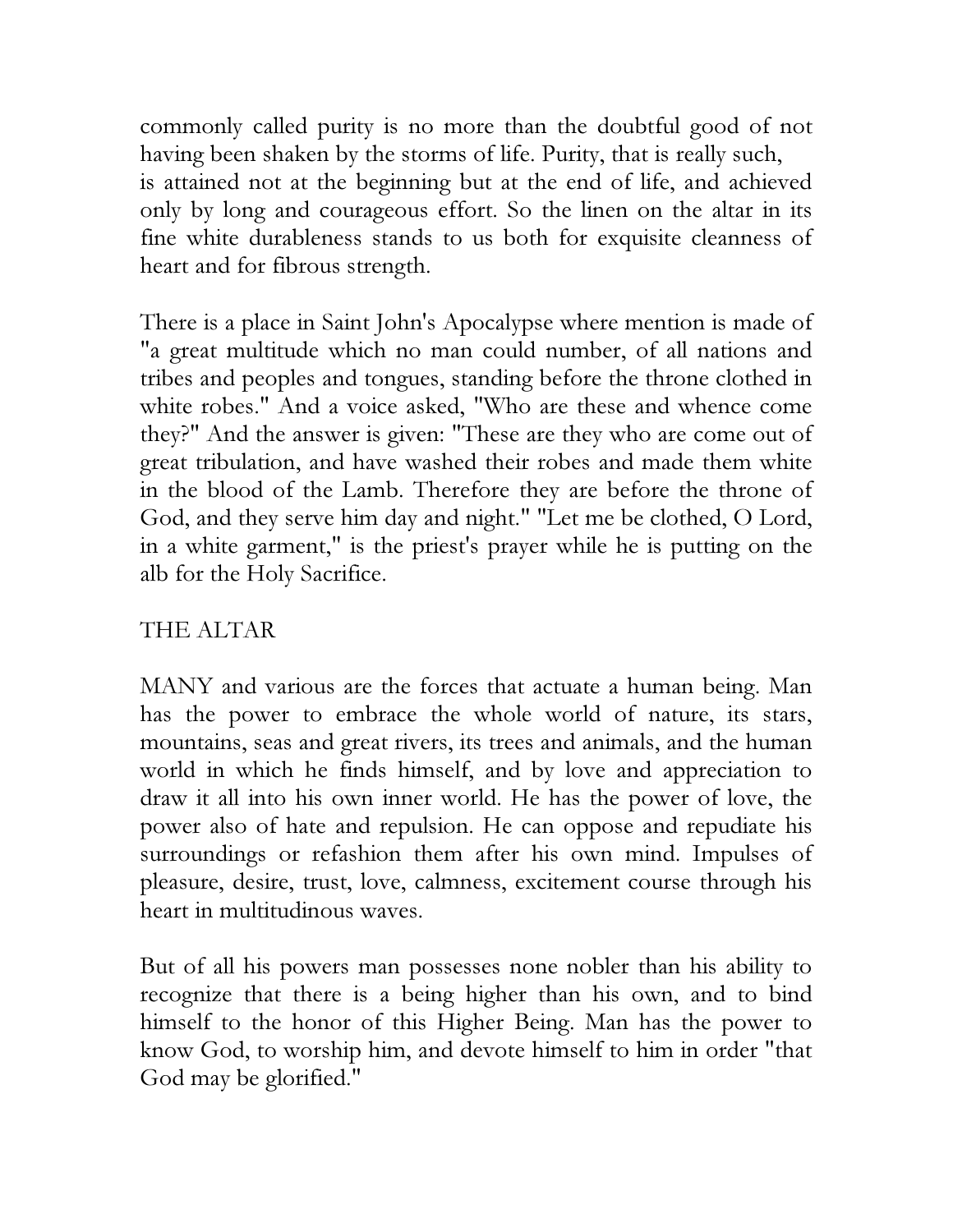But if the majesty of God is to illuminate him wholly, if he is so to adore the Divine Majesty as to free himself from his persistent selfseeking,--if he is to slip out of himself and go beyond himself and so attain to a worship of God that is for God's glory only,--then he must exert a still higher power. In the still depths of man's being there is a region of calm light, and there he exercises the soul's deepest power, and sends up sacrifice to God. The external representation of this region of central calm and strength is the altar.

The altar occupies the holiest spot in the church. The church has itself been set apart from the world of human work, and the altar is elevated above the rest of the church in a spot as remote and separate as the sanctuary of the soul. The solid base it is set on is like the human will that knows that God has instituted man for his worship and is determined to perform that worship faithfully. The table of the altar that rests upon this base stands open and accessible for the presentation of sacrifice. It is not in a dark recess where the actions may be dimly glimpsed, but uncurtained, unscreened, a level surface in plain sight, placed, as the heart's altar should be placed, open in the sight of God without proviso or reservation.

The two altars, the one without and the one within, belong inseparably together. The visible altar at the heart of the church is but the external representation of the altar at the centre of the human breast, which is God's temple, of which the church with its walls and arches is but the expression and figure.

## THE CHALICE

YEARS ago, and only once, I came upon a chalice. The chalice. I had of course seen many chalices, but this one was not only seeing; it was a meeting, an encounter. It was at Beuron when a kindly monk in charge of the sacred vessels was showing me the treasures of the sacristy.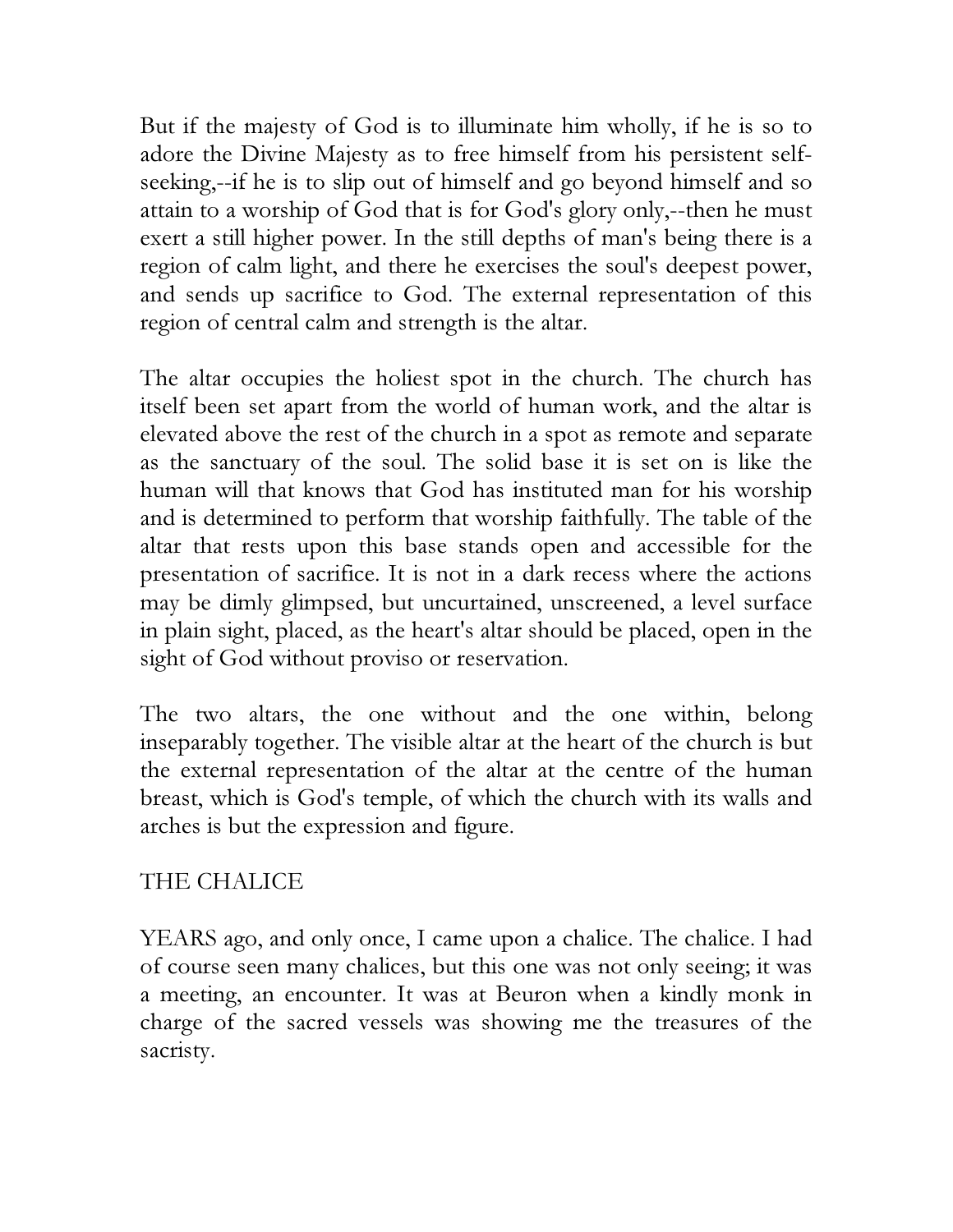The broad base it stood on adhered firmly to the ground. The stem, sharp, spare and delicately thin, seemed to lift itself with compressed force and carrying power. A little more than half way up it expanded in a knob, and then at the top, first confining its strength in a narrow ring or band in orderly compression, it broke out into a wealth of foliation, finely cut but strong, in which lay the cup, the heart of the chalice.

From this chalice I caught a glimpse of the meaning of the sacrament. The sure-footed base, the long shaft molded to carry weight, the disciplined, ingathered strength blossoming out into a cup, open but enclosed, could signify but one thing: to receive and retain.

The pure and holy vessel of the mystery receives and guards in its dimly shining depths the divine drops of the gracious, fruitful blood, which is sheer fire, sheer love. I had a further thought, an insight or rather, an intuition. The chalice represents the created universe. That universe has but one purpose and one final meaning: man, the living creature, with his soul and body and his restless heart...Saint Augustine has a great saying: "That which makes a man to be what he is is his capacity to receive God and hold him fast."

## THE PATEN

ONE morning I had climbed a high hill and was turning around to go back. Below me, in the early light, ringed around with the silent hills, lay the lake, crystal clear. Great green trees bordered it with their nobly-sweeping boughs. The sky was high and spacious. The whole scene was so fresh, so clear, that a feeling of joy took possession of me. It was as if invisible noiseless fountains were shooting up into the bright, far, distance.

Then I came to understand how a man, whose heart is overflowing, may stand with uplifted face, and hands outspread like the shallow dish of the paten, and offer up to the Infinite Goodness, to the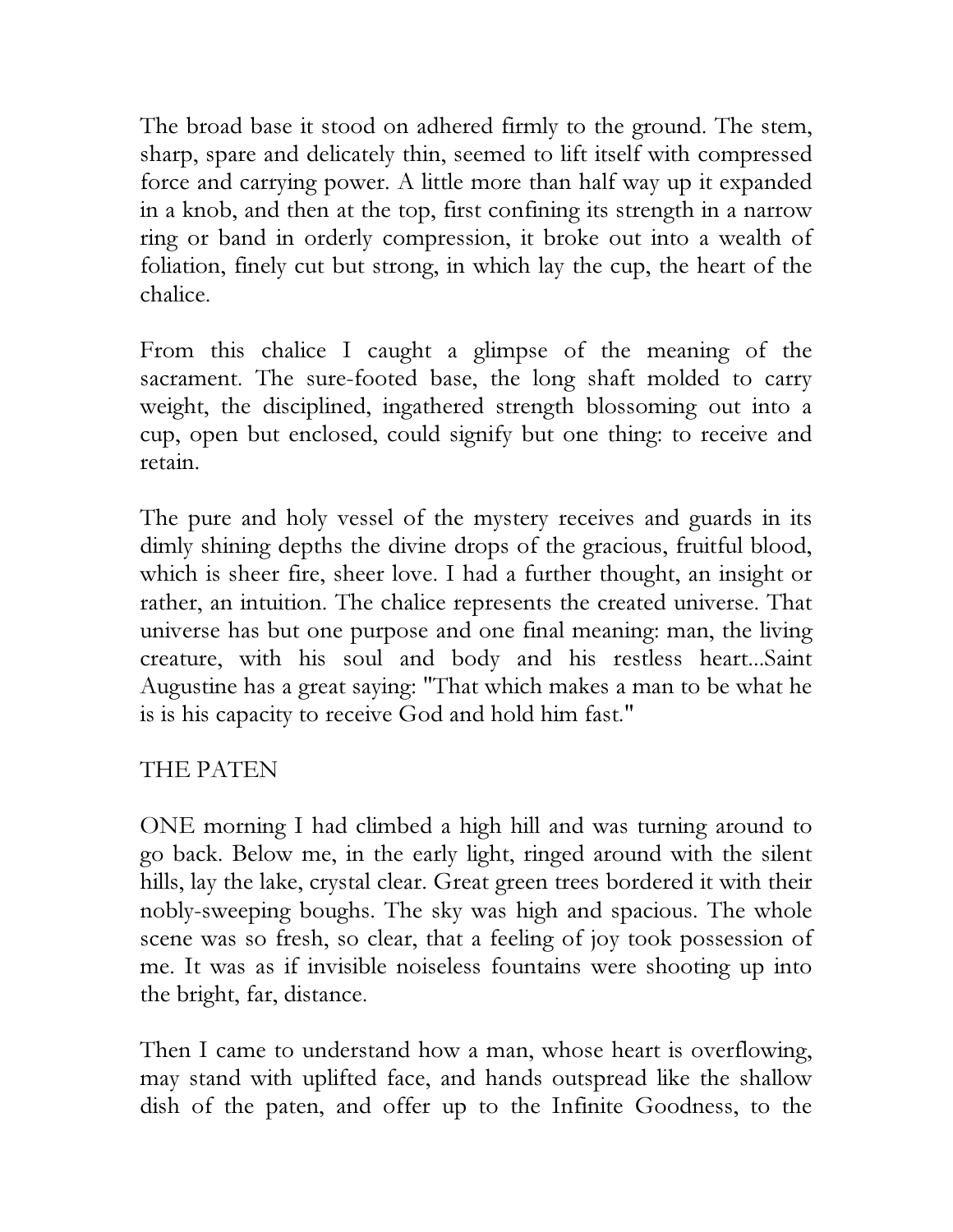Father of lights, to God, who is love, the world around him and within him, the silent world brimming over with life and light, and how it would seem to him that that world, lifted up on the paten of his open hands, would be clean and holy.

Thus did Christ once stand on the spiritual mount and offer up to his Father the holocaust of his love and his life's breath. On a lower eminence of that same mountain, on the foothill of Mount Moriah, Abraham performed his sacrifice. And in the same spot before this the King and Priest Melchisidech had made expiation. In the selfsame place, in the first age of the world, Abel's simple offering rose straight up to heaven.

That spiritual mountain still rises, and the hand of God is still stretched out above, and the gift mounts up every time a priest--not in his own person, since he is merely the instrument, of no value in itself,--stands at the altar and raises in his outspread hands the paten with the white bread on it. "Receive, O Holy Father, almighty, everlasting God, this spotless victim, which I, thine unworthy servant, offer to thee, O God, living and true, for all my countless sins and negligences, and for all those here present...that it may avail for my and their salvation into life everlasting."

### BLESSING

HE alone can bless that has the power. He alone is able to bless who is able to create. God alone can bless. God, when he blesses his creature, looks upon him and calls him by his name and brings his all powerful love to bear upon the pith and centre of his being and pours out from his hand the power of fruitfulness, the power of growth and increase, of health and goodness. "I will keep mine eye upon you and make you to increase."

Only God can bless. Blessing is the disposition to be made of what a thing is or effects. It is the word of power of the Master of Creation. It is the promise and assurance of the Lord of Providence. Blessing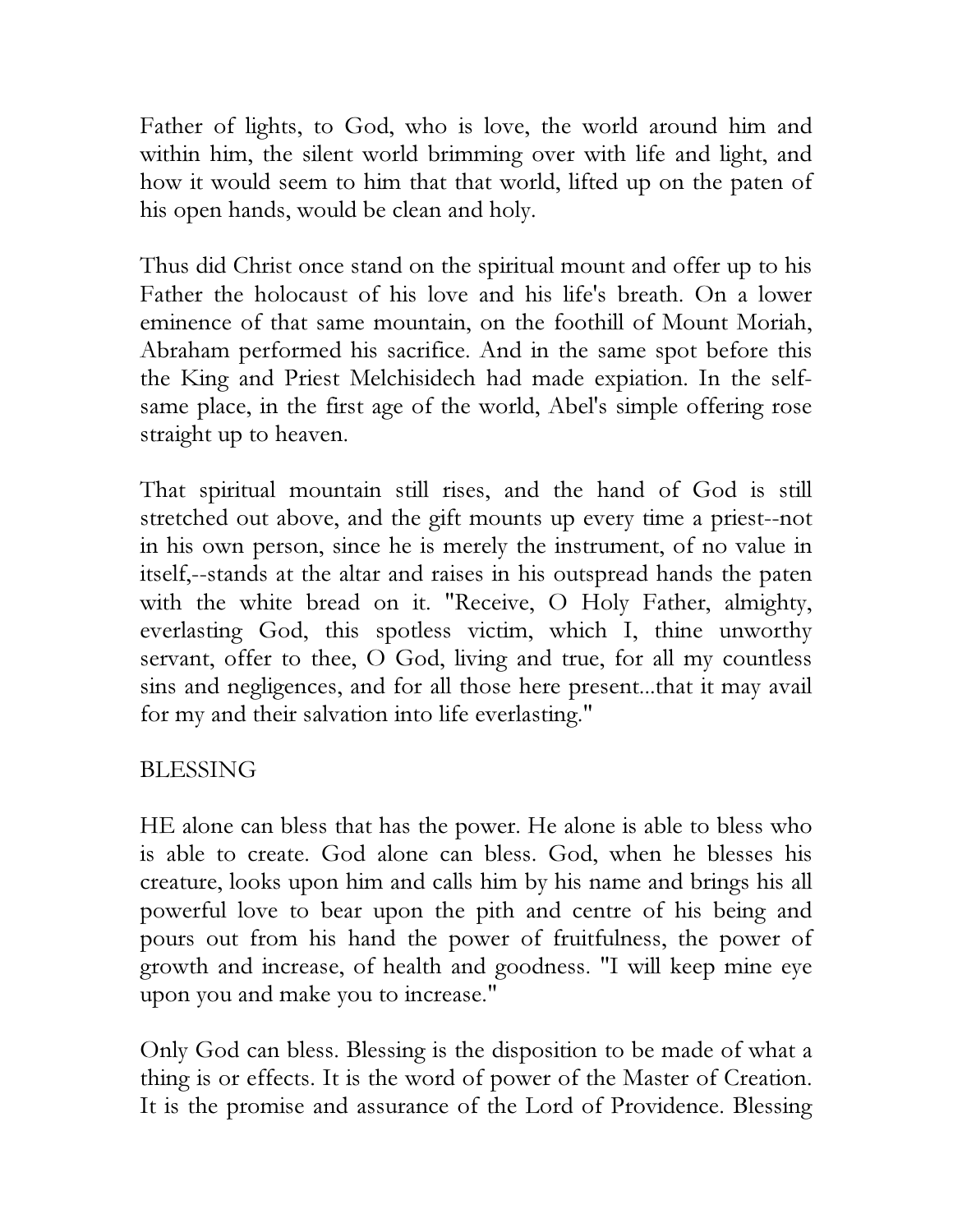bestows a happy destiny. Nietzsche's remark, that instead of asking favours we should confer blessings, is the saying of a rebel. He well understood his own meaning. God only can bless since God only is the master of life. By our nature we are petitioners. The contrary of blessing is cursing. A curse is a sentence and a seal of mischief. It is, like blessing, a judgment imprinted upon the forehead and the heart. It shuts off the sources of life.

God has imparted a portion of his power to bless and to curse to those whose vocation it is to create life. Parents possess this power: "The blessing of the father establisheth the houses of the children." Priests possess it. As parents engender natural life, so the priest begets the supernatural life of grace. To give life is the nature and office of both.

And he also may attain to the power of blessing who no longer seeks himself but in perfect simplicity of heart wills to be the servant of him Who has life in himself. But the power to bless is always and only from God. It fails wholly if we assume it of ourselves. By nature we are petitioners, blessers only by God's grace,--just as we have the virtue of authority, of effectual command, only by God's grace.

What applies to blessing applies also to cursing. "The mother's curse rooteth up the foundations of the children's houses," that is to say of their life and their well-being. All the forms of nature are prefigurements of grace. The power of effectual blessing, the power which the blessing actually conveys, the real, the essential power, of which our natural life is but a figure, is God's own life. It is with himself that God blesses. The divine life is begotten by God's blessing. By it we are made sharers in the divine nature by a pure gift, a grace, bestowed on us by Christ. So also the sign of the cross is a blessing in which God bestows upon us himself.

This power of divine blessings is merely lent to those who stand in God's stead. Fathers and mothers have it by the sacrament of Christian marriage. The priest has it by the sacrament of ordination.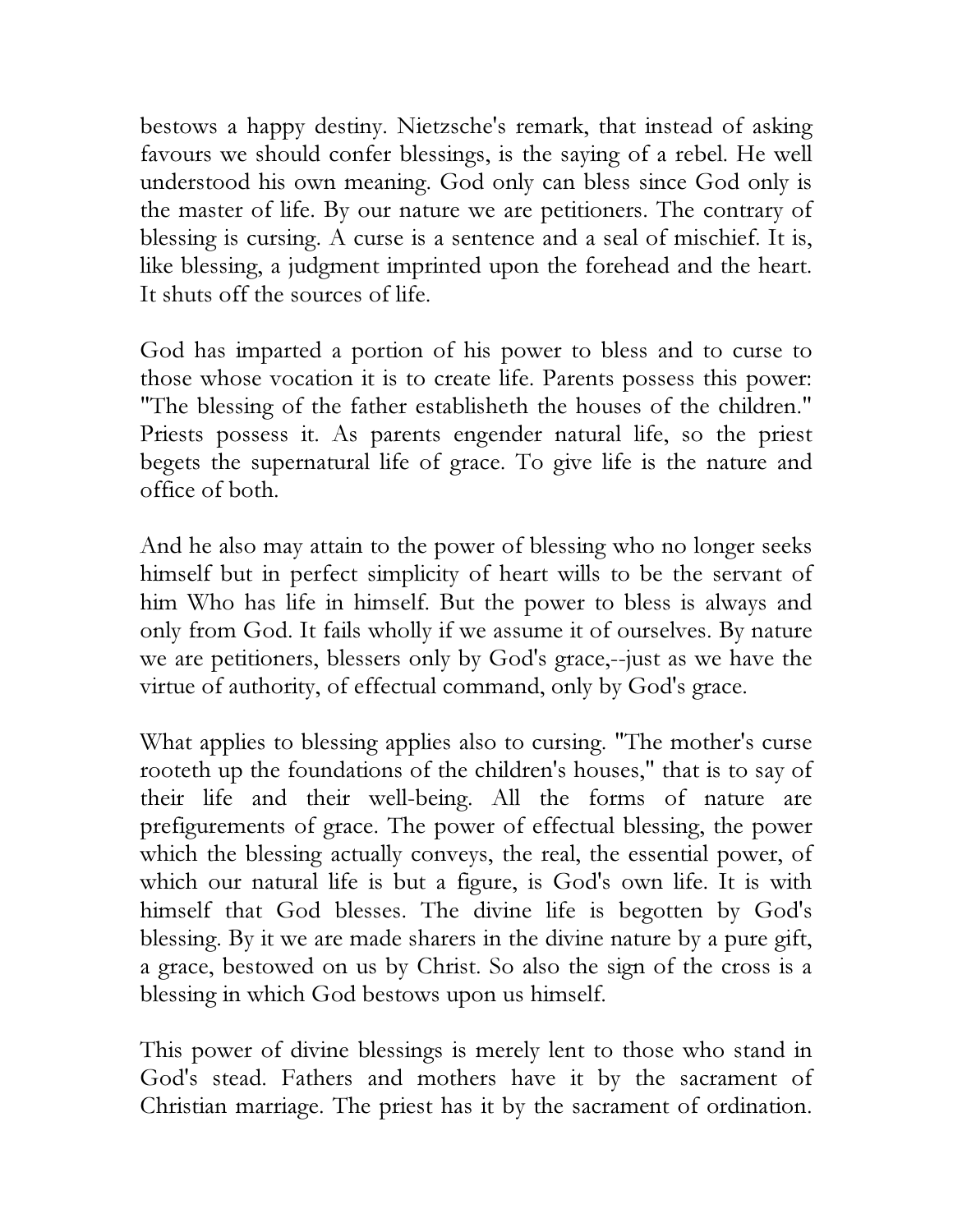By virtue of the sacrament of baptism and the sacrament of confirmation,--which makes us kings and priests to God,--there is given to those "who love God with all their heart and all their mind and all their strength and their neighbors as themselves', the power to bless with God's own life. To each of these the power of blessing is given with such difference as the nature of his apostleship determines.

The visible representation of blessing is the hand. By its position and action it indicates the purpose of the blessing. In Confirmation it is laid on the head so that the Spirit which has its source in God may flow through it. When the hand signs the cross on forehead or breast it is in order that the divine plenitude may be poured out unstintedly. The hand, as it is the instrument of making and shaping, is also the instrument of spending and giving.

Finally there is the blessing given not by the hand but by the All Holy himself with the sacramental body of Christ. Let it be bestowed in profound reverence and subjection to the mystery.

## SPACE SANCTIFIED

OF natural space we commonly predicate three directions,--up, down, and beside. They indicate that in space there ;s order, and that it is not a chaos. They enable us to conduct a mode of life and move about from place to place, erect buildings and live in them.

In divine and supernatural space there is also this order of direction. It is grounded in a mystery. Churches are built along the east to west direction of the sun's course. They face the east and the rising sun. The chord of the sun's arc runs through them. They are built to receive his first and his last rays. The sun of the supernatural world is Christ. Consequently the course of the natural sun, his symbol, governs all sacred architecture and determines all its forms and arrangements. At every line and point eternal life is kept in view.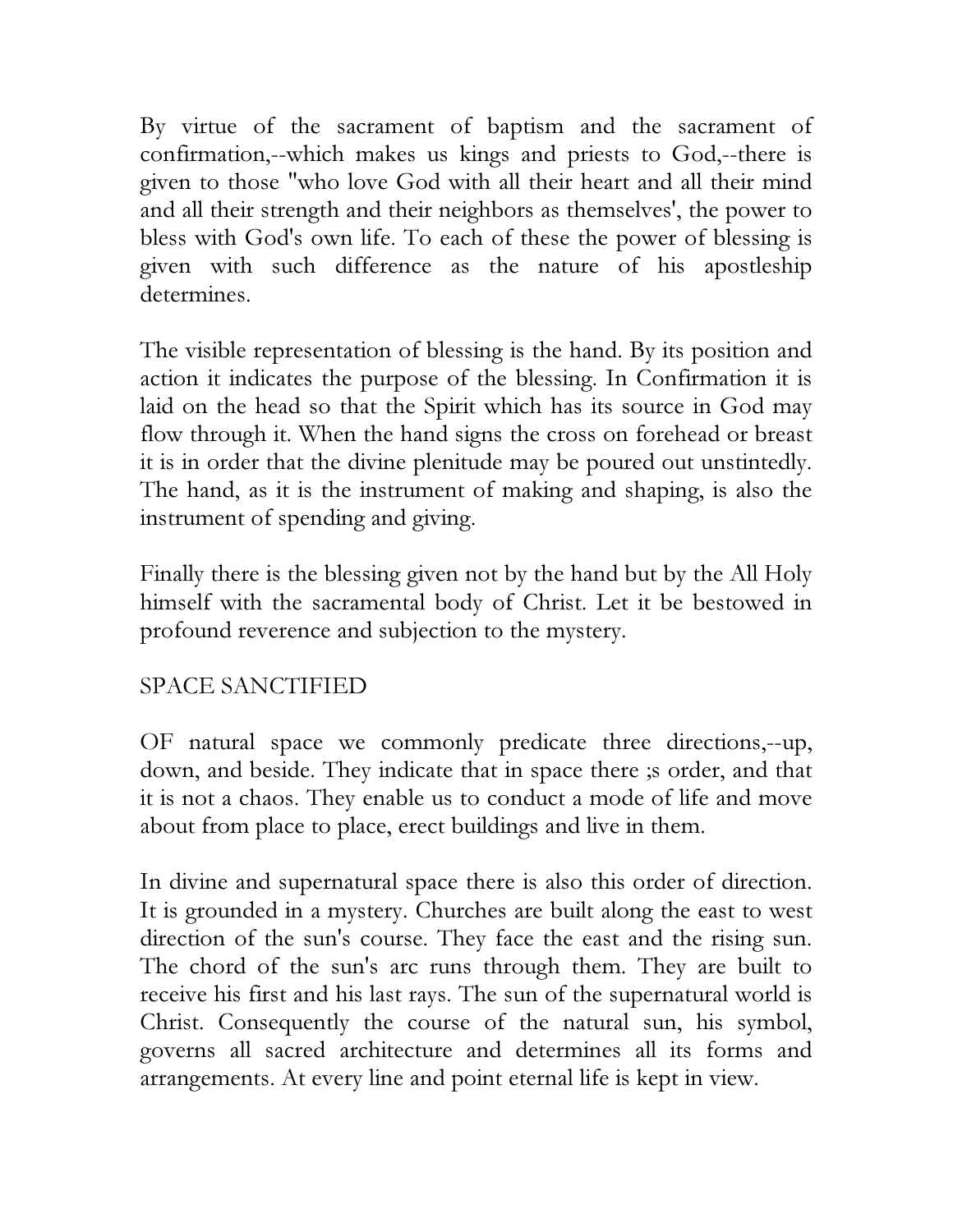At the reading of the Gospel the missal is moved over to the left, that is, since the altar always faces east, it is moved toward the north. As a matter of history the divine message

proceeded northward from the Mediterranean region, and the memory of this fact is present. But the more profound symbolism is that the south is the region of light, and signifies the divine illumination, as the north signifies darkness and cold. The Word of God, who is the Light of the World, rises out of the light and shines upon the darkness and presses hard upon it in order to make itself "comprehended."

East to west, south to north. The third direction is from above down, from below up. When he is preparing the Holy Sacrifice, the priest lifts up first the paten, then the chalice. God is above; he is the All-Highest. "Out of the depths" the suppliant lifts up hands and eyes toward the holy hills. The bishop, when he gives his blessing, lowers his hand upon the head of the person kneeling before him; the priest, when he consecrates, upon the objects to be blessed. Creation is a downward act, blessing comes down from above, from the Holy One on High. This third direction of supernatural space is proper to the soul and to God. Desire, prayer, sacrifice ascend upward from below; grace, the granting of prayer, the sacraments, descend downward from above.

In accordance with these directions the worshipper faces the rising sun, and turns his gaze upon Christ, whom it symbolizes. The divine light streams westward into the believer's heart. West to east is the soul's orientation; east to west the rise and progress of God.

From the north the darkness looks toward the light of the divine word; and from the fiery heart of the south the divine word streams out upon the darkness in light and warmth. From beneath upward, out of the depths toward the throne of God on high, the soul sends up her yearnings, prayers and sacrifices; and God's response in grace, blessing, sacrament, comes downward from above.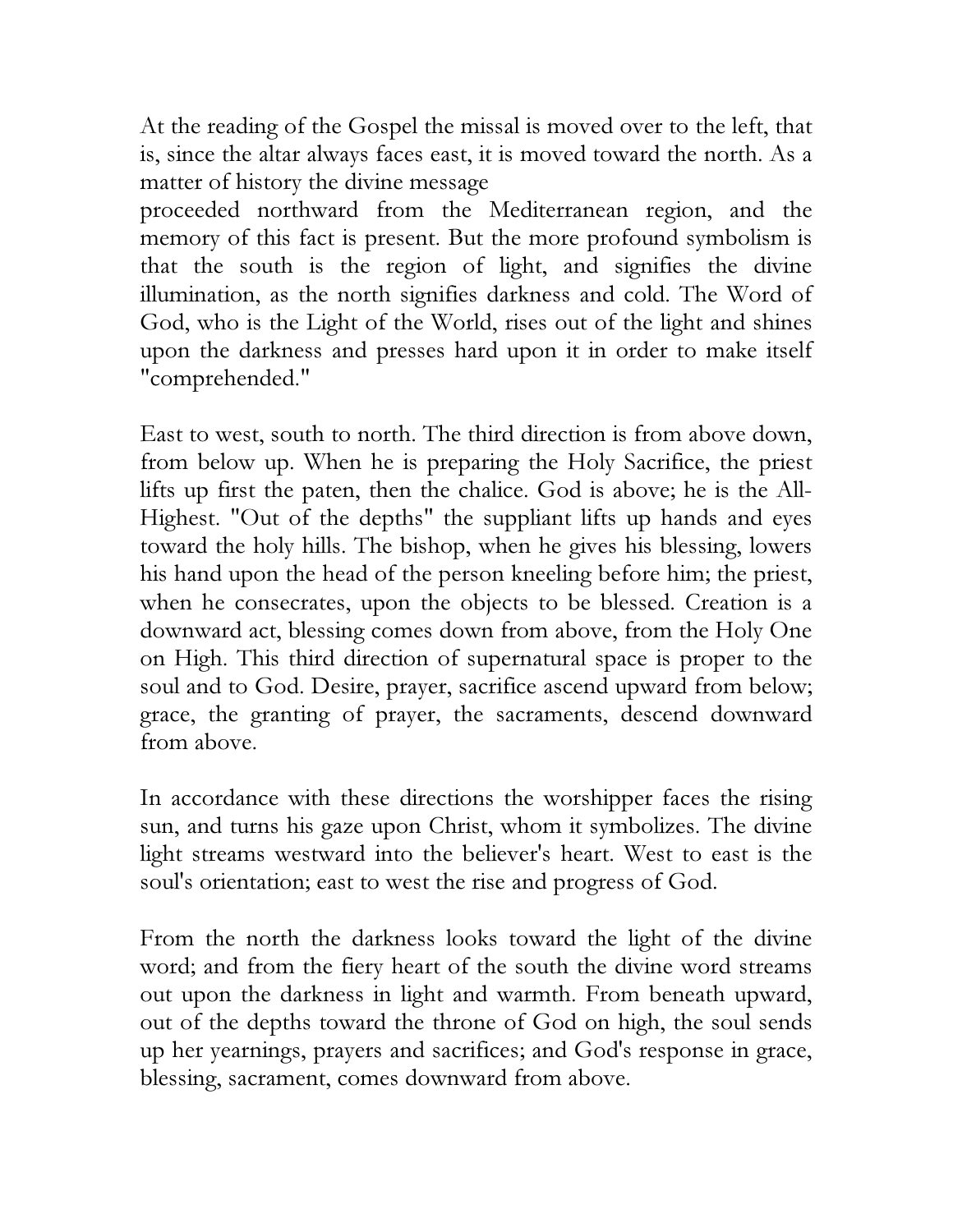#### BELLS

SPACE enclosed within the walls of a church reminds us of God. It has been made over to him as his own possession and is filled with his presence. Walled round, vaulted over, shut off from the world, it is turned inward toward the God who hides himself in mystery.

But what of space unenclosed, that vast expanse that stretches over the level earth on all sides, boundless, high above the highest hills, filling the deepest valleys which those hills encircle? Has it no connection with things holy?

It has indeed, and the symbol of this connection is the steeple with its bells. The steeple is an integral part of God's house, and rises out of it up into the free air, and takes possession of all wide space in God's name. And the heavy bronze bells in the belfrey tower, so beautifully molded, swing about their shaft and send out peal on peal in waves of good loud sound. High and quick, or full-toned and measured, or roaring deep and slow, they pour out a flood of sound that fills the air with news of the Kingdom.

News from afar, news of the infinitely limitless God, news of mall's bottomless desire, and of its inexhaustible fulfilment. The bells are a summons to those "men of desire" whose hearts are open to far-off things. The sound of bells stirs in us the feeling of distance. When they clang out from a steeple rising above a wide plain and their sound is carried to every point of the compass, and on and on to the hazy blue horizon, our wishes follow them as long as they are audible, until it comes home to us that there is no satisfaction of desire in far distant hopes, or indeed in anything outside ourselves.

Or, when the pealing bells of a mountain-built church flood the valley with their clamor or send the sound straight up to the zenith, the listener, straining to follow, feels his heart expand beyond its usual narrow limits. Or again, the bell tones in some green glimmering forest may reach us faintly, as from a great distance, too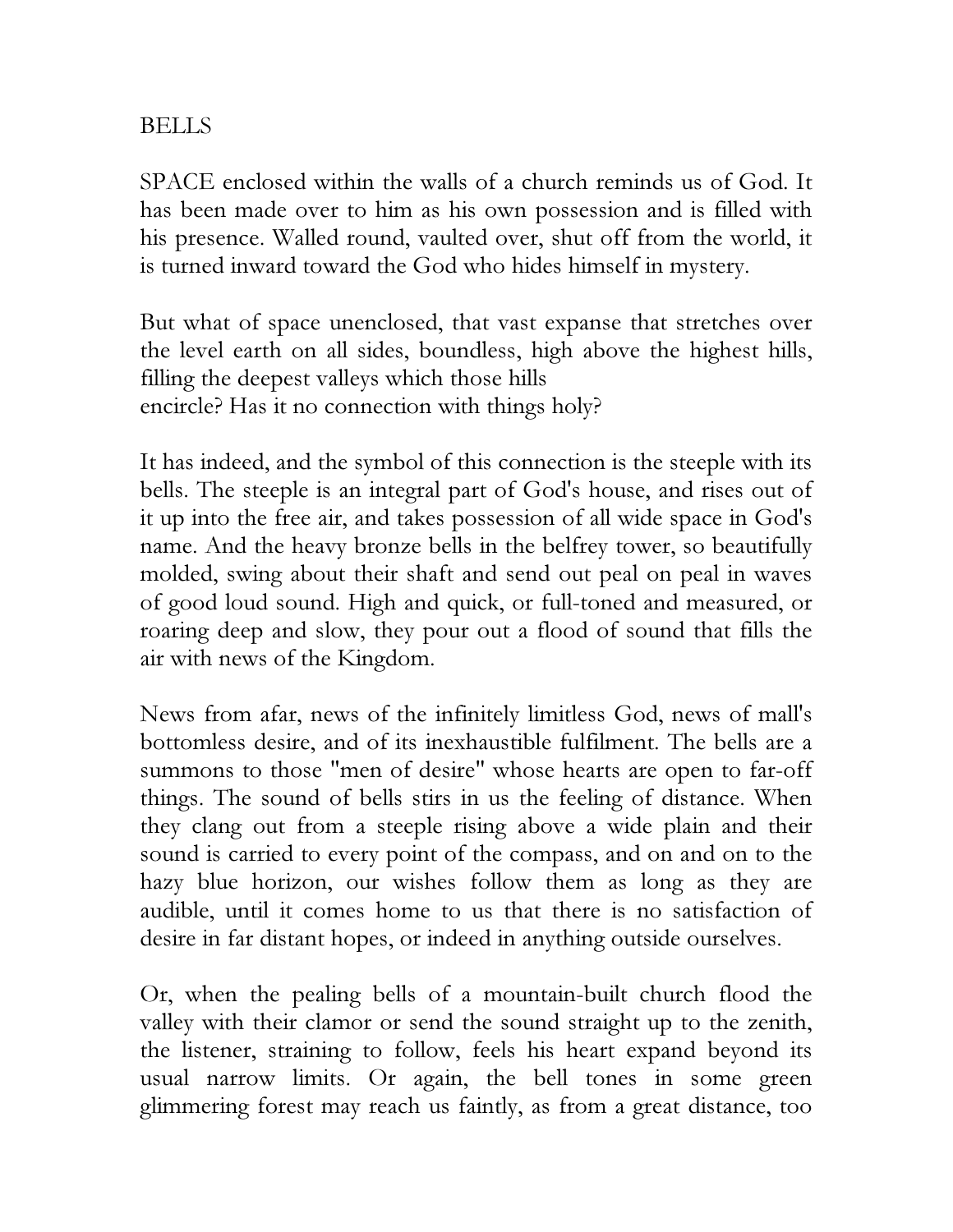far off to tell from where, and old memories stir, and we strive to catch the sounds and to remember what it is they remind us of.

At such moments we have a perception of the meaning of space. We feel the pull of height, and stretch our wings and try to respond to infinitude. The bells remind us of the world's immensity and man's still more immeasurable desires, and that only in the infinite God we can find our peace.

O Lord, this my soul is wider than the world, its longing from depths deeper than any valley, the pain of desire is more troubling than the faint lost bell notes. Only thyself canst fill so vast an emptiness.

## TIME SANCTIFIED

THOUGH each hour of the day has its own character, three hours stand out from the rest--morning, evening, and, half way between them, noonday, and have an aspect distinctively their own. These three hours the church has consecrated.

Of them all the morning hour wears the most shining face. It possesses the energy and brightness of a beginning. Mysteriously, each morning we are born again. We emerge out of sleep refreshed, renewed, with an invigorating sense of being alive. This newly infused feeling of our existence turns to a prayer of thanksgiving for life to him who gave it. With an impulse to action born of fresh energy we think of the day ahead and of the work to be done in it, and this impulse also becomes a prayer. We begin the day in God's name and strength and ask him to make our work a work for him.

This morning hour when life reawakens and we are more keenly aware of our existence, when we begin the day with gratitude for our creation and turn to our work with fresh creative power, is a holy hour.

It is plain how much depends on this first hour. It is the day's beginning. The day may be started without a beginning. The day may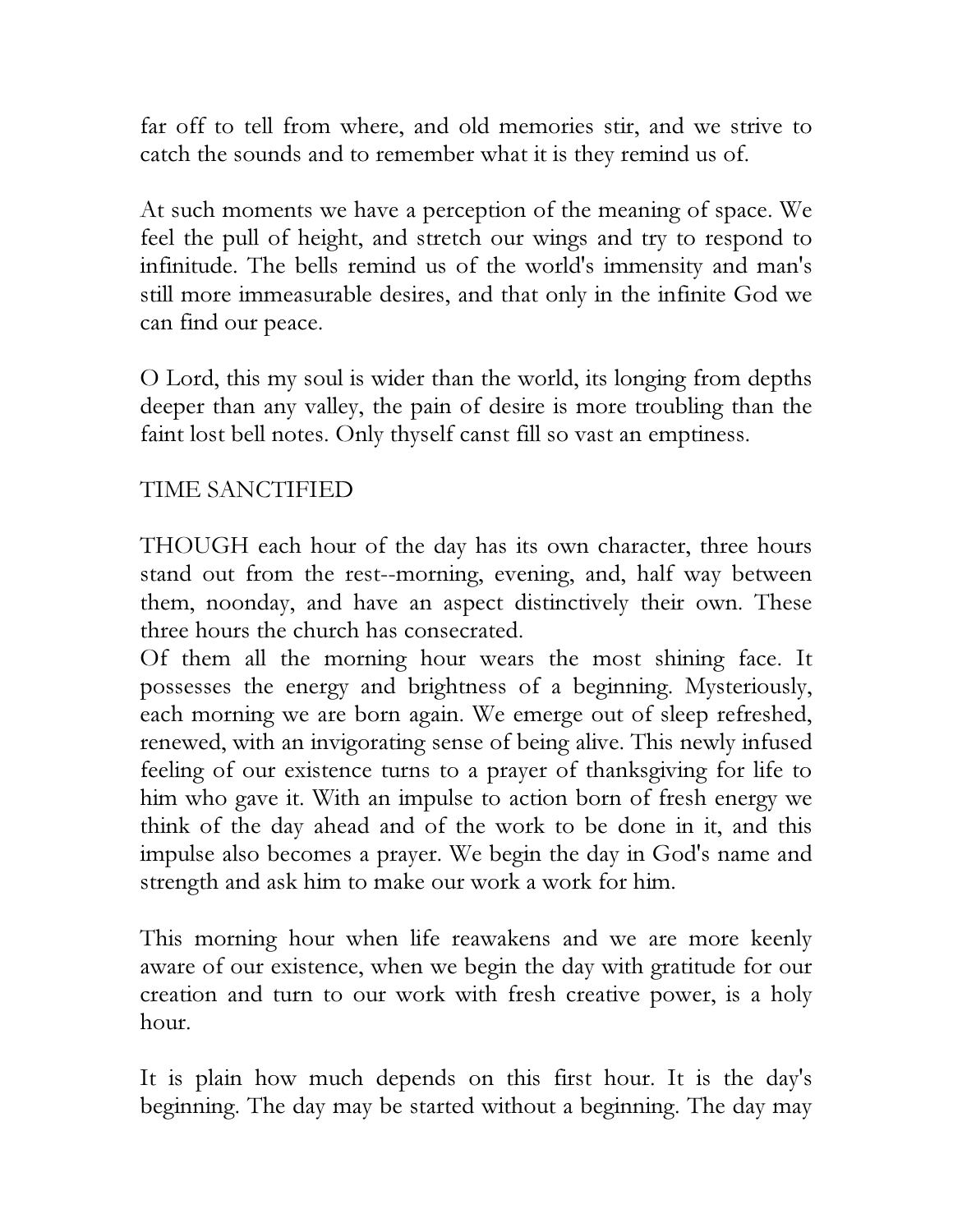be slipped into without thought or intention. But such a day, without purpose or character, hardly deserves the name. It is no more than a torn-off scrap of time. A day is a journey. One must decide which way one is going. It is also a work, and as such requires to be willed. A single day is the whole of life. The whole of life is like a day. Each day should have its own distinct character. The morning hour exercises the will, directs the intention, and sets our gaze wholly upon God.

#### EVENING

Evening also has its mystery. The mystery of evening is death. The day draws to a close and we make ready to enter the silence of sleep. The vigour which came with the morning has by evening run down, and what we seek then is rest. The secret note of death is sounded; and though our imaginations may be too crowded with the day's doings or too intent on tomorrow's plans for us to hear it distinctly, some perception of it, however remote, does reach us. And there are evenings when we have very much the feeling that life is drawing on to the long night "wherein no man can work."

What matters is to have a right understanding of what death means. Dying is more than the end of life. Death is the last summons that life serves on us. Dying is the final, the all-

decisive act. With individuals as with nations the events that precede extinction in themselves conclude and settle nothing. After the thing has happened, it remains to be determined, by nations as by individuals, what is to be made of it, how it is to be regarded. The past event is neither good nor evil; in itself it i; nothing. It is the face we put upon it, our way of viewing it, that makes it what it is. A great calamity, let us say, has overtaken a nation. The event has happened, but it is not over with. The nation may give way to despair. It may also think the matter through again, rejudge it; and make a fresh start. Not until we have decided how to take it is the event, long past though it may be, completed. The deep significance of death is that it is the final sentence a man passes on his whole life. It is the definite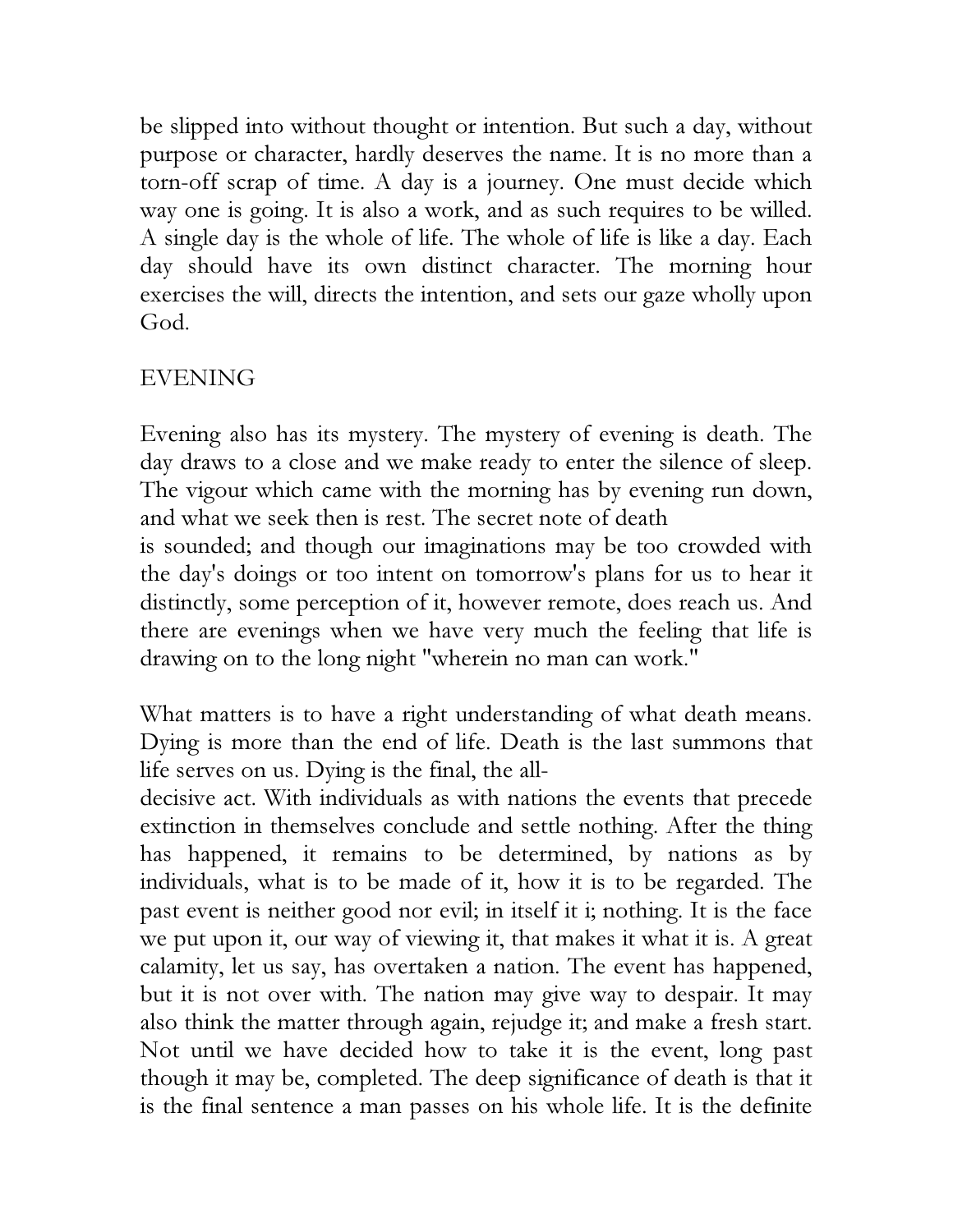character he stamps upon it. When he comes to die a man must decide whether he will or will not once more take his whole life in hand, be sorry for all he has done amiss, and plunge and recast it in the burning heat of repentence, give God humble thanks for what was well done, (to him be the honor!) and cast the whole upon God in entire abandonment. Or he may give way to despondency and weakly and ignobly let life slip from him. In this case life comes to no conclusion; it merely, without shape or character, ceases to be.

The high "art of dying" is to accept the life that is leaving us, and by a single act of affirmation put it into God's hands. Each evening we should practice this high art of giving life an effectual conclusion by reshaping the past and impressing it with a final validity and an eternal character. The evening hour is the hour of completion. We stand then before God with a premonition of the day on which we shall stand before him face to face and give in our final reckoning. We have a sense of the past being past, with its good and evil, its losses and waste. We place ourselves before God to whom all time, past or future, is the living present, before God who is able to restore to the penitent even what is lost. We think back over the day gone by. What was not well done contrition seizes upon and thinks anew. For what was well done we give God humble thanks, sincerely taking no credit to ourselves. What we are uncertain about, or failed to accomplish, the whole sorry remnant, we sink in entire abandonment into God's all powerful love.

### MIDDAY

In the morning we have a lively and agreeable sense that life is starting and is on the increase; then obstacles arise and we are slowed up. By noon for a short while we seem to stand quite still. A little later our sense of life declines; we grow weary, recover a little, and then subside into the quiescence of night.

Half way between the rising and the setting sun, when the day is at its height, comes a breathing space, a brief and wonderful moment. The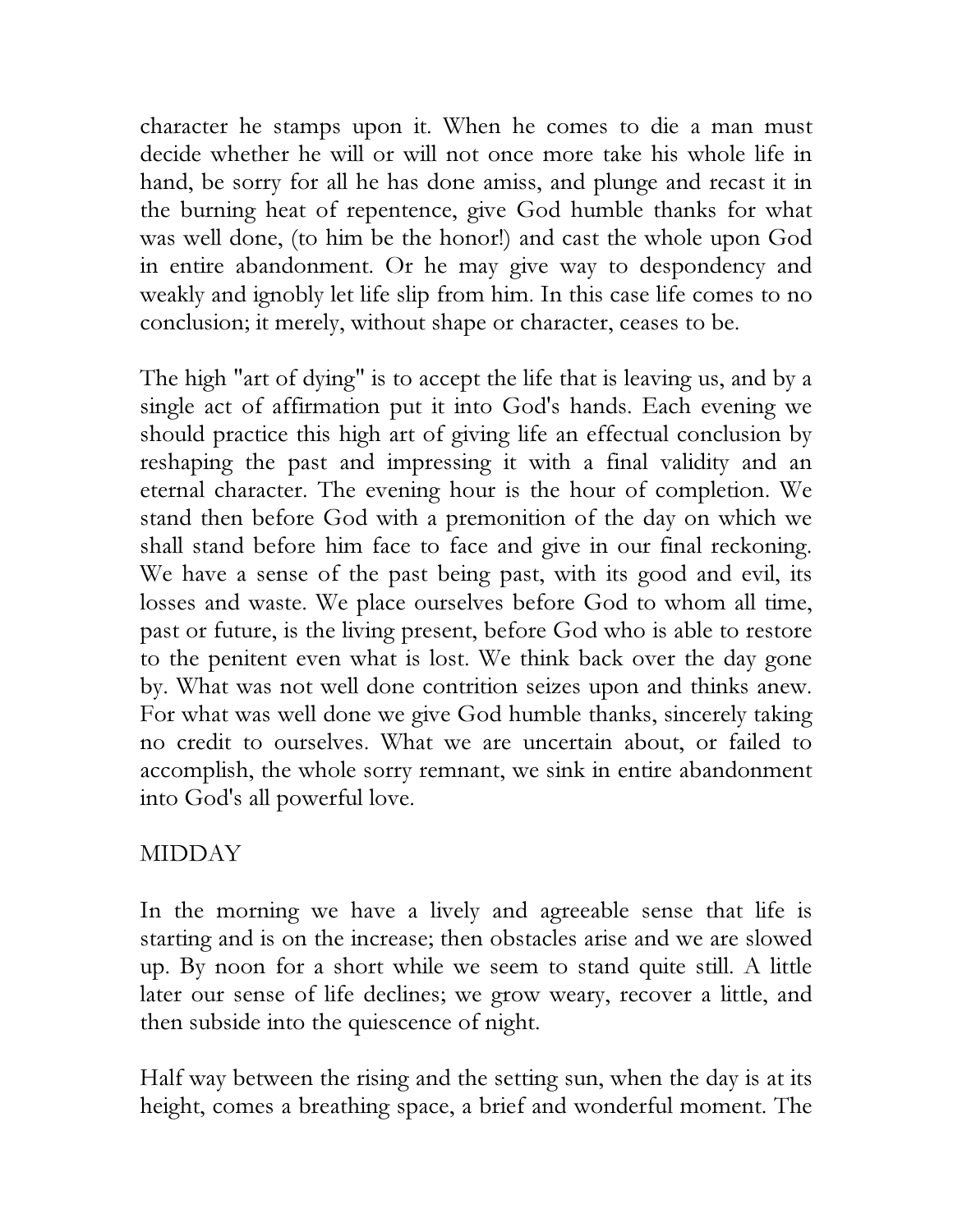future is not pressing and we do not look ahead; the day is not yet declining and we do not look back. It is a pause, but not of weariness; our strength and energy are still at the full.

For noonday is the pure present. It looks beyond itself, hut not into space or time. It looks upon eternity. Noon is a profound moment. In the stir and extroversion of a city it passes unperceived. But in the country, among cornfields and quiet pastures, when the horizon is glowing with heat, we perceive what a deep moment it is. We stand still and time falls away. Eternity confronts us. Every hour reminds us of eternity; but noon is its close neighbor. Time waits and holds its peace. The day is at the full and time is the pure present.

The day being at its height and eternity close by, let us attend to it and give it entrance. In the distance the Angelus, breaking the noontide silence, reminds us of our redemption. "In the beginning was the Word and the Word was with God.... The angel of the Lord brought the message to Mary, and she conceived of the Holy Ghost. Behold the handmaid of the Lord, be it done unto me according to thy will...And the Word became flesh and dwelt among us."

At the noon hour of man's day, in the fulness of time, a member of the human race, on whom this fulness had come, stood and waited. Mary did not hurry to meet it. She looked neither before or after. The fulness of time, the simple present, the moment that gives entrance to eternity, was upon her. She waited. Eternity leaned over; the angel spoke, and the Eternal Word took flesh in her pure bosom.

Now in our day the Angelus proclaims the mystery. Each noonday, for each Christian soul, the noonday of mankind is again present. At every moment of time the fullness of time is audible. At all times our life is close neighbor to eternity. We should always hold ourselves in that quietude that attends upon and is open to eternity. But since the noise of living is so loud, let us pause at least at noon, at the hour the church has sanctified, and set aside the business we are engaged in, and stand in silence and listen to the angel of the Lord proclaiming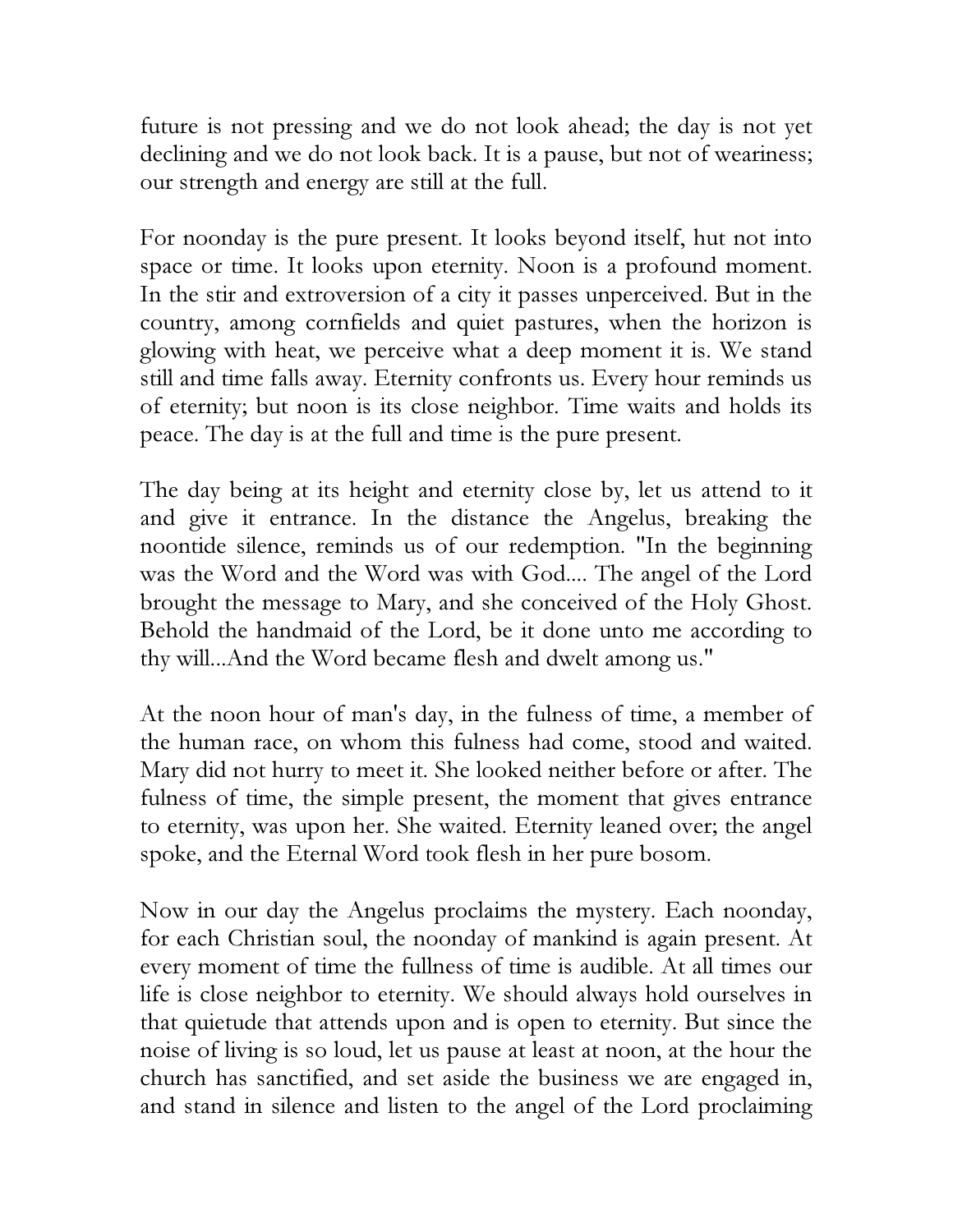that "while the earth lay in deepest silence the Eternal Lord leapt down from his royal throne"--then into the course of history for that once only, but since then at every moment into the human soul.

## THE NAME OF GOD

HUMAN perception has been dulled. We have lost our awareness of some deep and subtle things. Among them the zest for words. Words have for us now only a surface existence. They have lost their power to shock and startle. They have been reduced to a fleeting image, to a thin tinkle of sound.

Actually a word is the subtle body of a spirit. Two things meet and find expression in a word: the substance of the object that makes the impact, and that portion of our spirit that responds to that particular object. At least these two ought to go to the making of words, and did when the first man made them.

In one of the early chapters of the Bible we are told that "God brought the animals to Adam to see what he would call them..." Man, who has an ability to see and a mind open to impressions, looked through the outward form into the inner essence and spoke the name. The name was the response made by the human soul to the soul of the creature. Something in man, that particular part of himself that corresponded to the nature of that particular creature, stirred in answer, since man is the epitome and point of union of creation. These two things, (or rather this double thing) the nature of things outside and man's interior correspondence with them, being brought into lively contact, found utterance in the name.

In a name a particle of the universe is locked with a particle of human consciousness. So when the man spoke the name, the image of the actual object appeared in his mind together with the sound he had made in response to it. The name was the secret sign which opened to him the world without and the world within himself.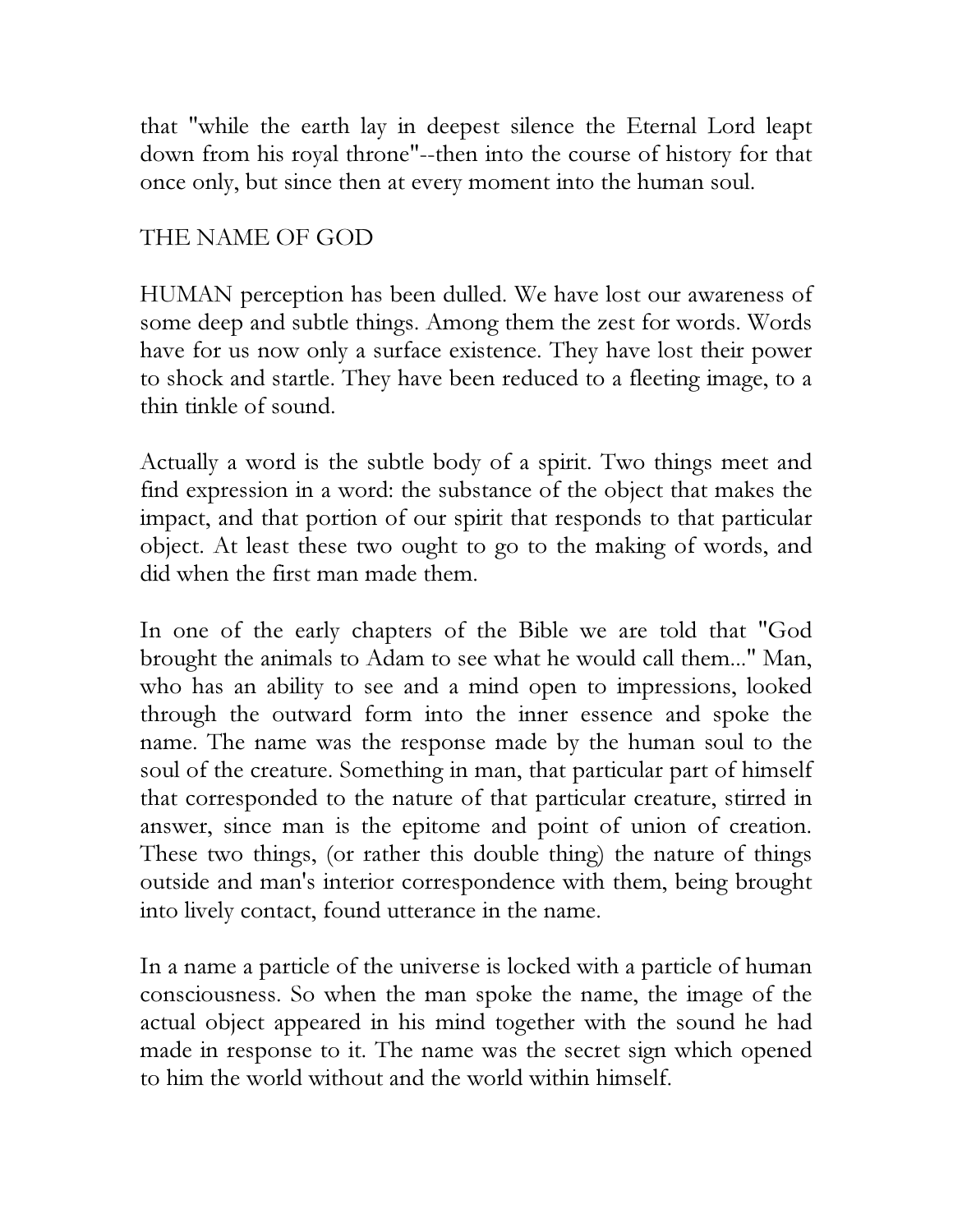Words are names. Speech is the noble art of giving things the names that fit them. The thing as it is in its nature and the soul as it is in its nature were divinely intended to sound in unison.

But this inward connection between man and the rest of creation was interrupted. Man sinned, and the bond was torn apart. Things became alien, even hostile, to him. His eyes lost the clearness of their vision. He looked at nature with greed, with the desire to master her and with the shifty glance of the guilty. Things shut their real natures from him. He asserted himself so successfully that his own nature eluded him. When he lost his child-like vision, his soul fell away from him, and with it his wisdom and his strength.

With the loss of the true name, was broken that vital union between the two parts of creation, the human and the non-human, which in God's intention were to be indissolubly joined in the bonds of peace. Only some fragmentary image, some obscure, confused echo, still reaches us; and if on occasion we do hear a word that is really a name, we stop short and try but cannot quite catch its import, and are left puzzled and troubled with the painful sensation that paradise is lost.

But in our day even the sense that paradise is lost is lost. We are too superficial to be distressed by the loss of meaning, though we are more and more glib about the surface sense. We pass words from mouth to mouth as we do money from hand to hand and with no more attention to what they were meant to convey than to the inscription on the coins. The value-mark is all we notice. They signify something, but reveal nothing. So far from promoting the intercourse between man and nature they clatter out of us like coins from a cash register and with much the same consciousness as the machine has of their value.

Once in a great while we are shocked into attention. A word, perhaps in a book, may strike us with all its original force. The black and white signs grow luminous. We hear the voice of the thing named.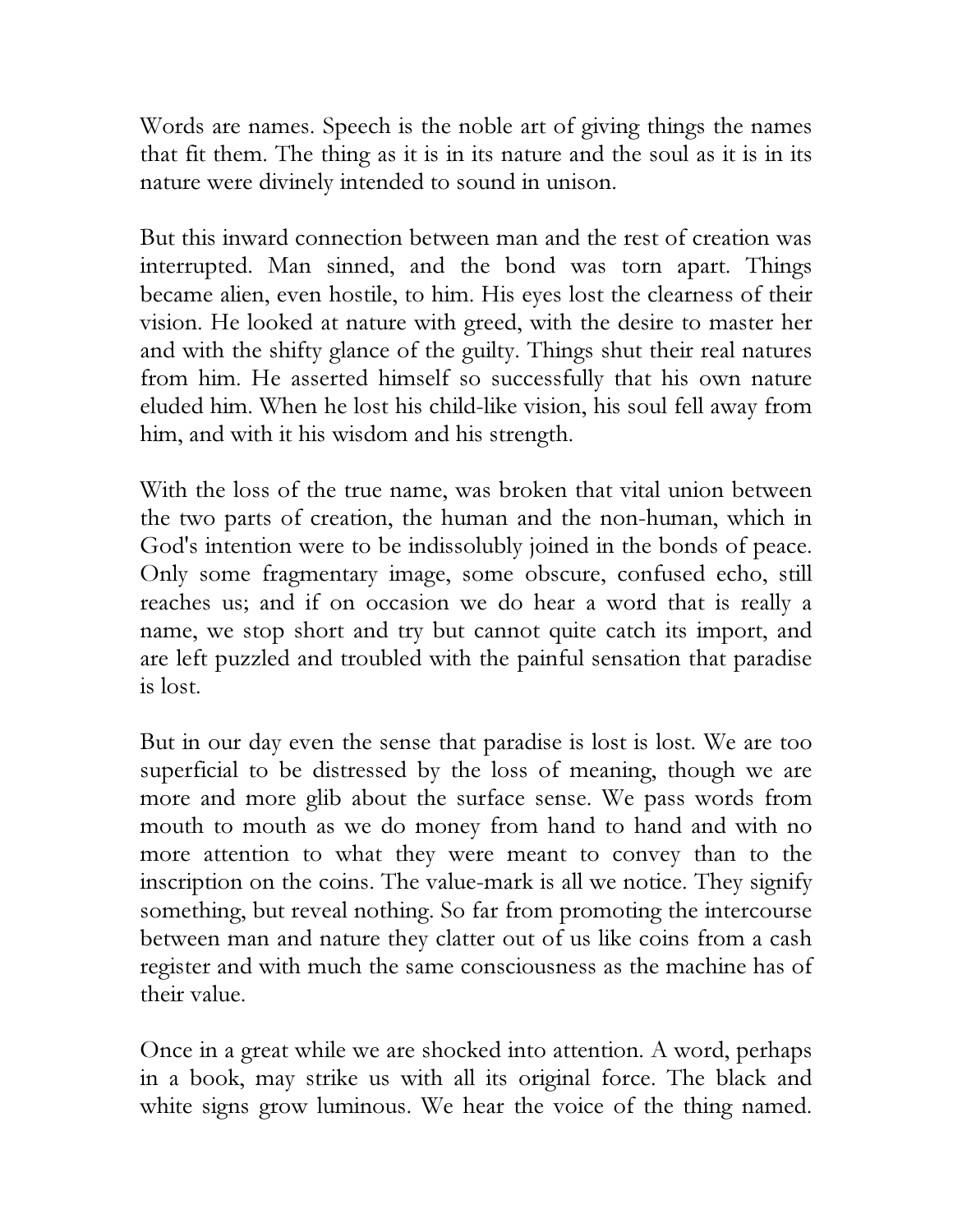There is the same astonished impact, the same intellectual insight, as in the primitive encounter. We are carried out of ourselves into the far depths of time when God summoned man to his first work of word-making. But too soon we are back where we were and the cash register goes clicking on.

It may have been the name of God that we thus met face to face. Remembering how words came to be, it is plain enough to us why the faithful under the Old Law never uttered the word, and substituted for it the word Lord. What made the Jews the peculiar and elect nation is that they with more immediacy than any other people perceived the reality and nearness of God, and had a stronger sense of his greatness, his transcendence and his fecundity. His name had been revealed to them by Moses. He that is, that is my name. He that is being in itself, needing nothing, self-subsistent, the essence of being and of power.

To the Jews the name of God was the image of his being. God's nature shone in his name. They trembled before it as they had trembled before the Lord himself in Sinai. God speaks of his name as of himself. When he says of the Temple, "My name shall be there," he means by his name, himself. In the mysterious book of the Apocalyse he promises that those that come through tribulation shall be as pillars in the temple of God, and that he will write his name upon them; that is, that he will sanctify them and give them himself.

This is the sense in which we are to understand the commandment, Thou shalt not take the Name of the Lord thy God in vain. This is how we are to understand the word in the prayer our Savior taught us, "Hallowed be thy name," and in the precept to begin whatever we undertake in God's name.

God's name is full of hidden power. It shadows forth the nature of infinitude, and nature of him who is measureless plenitude and limitless sublimity.